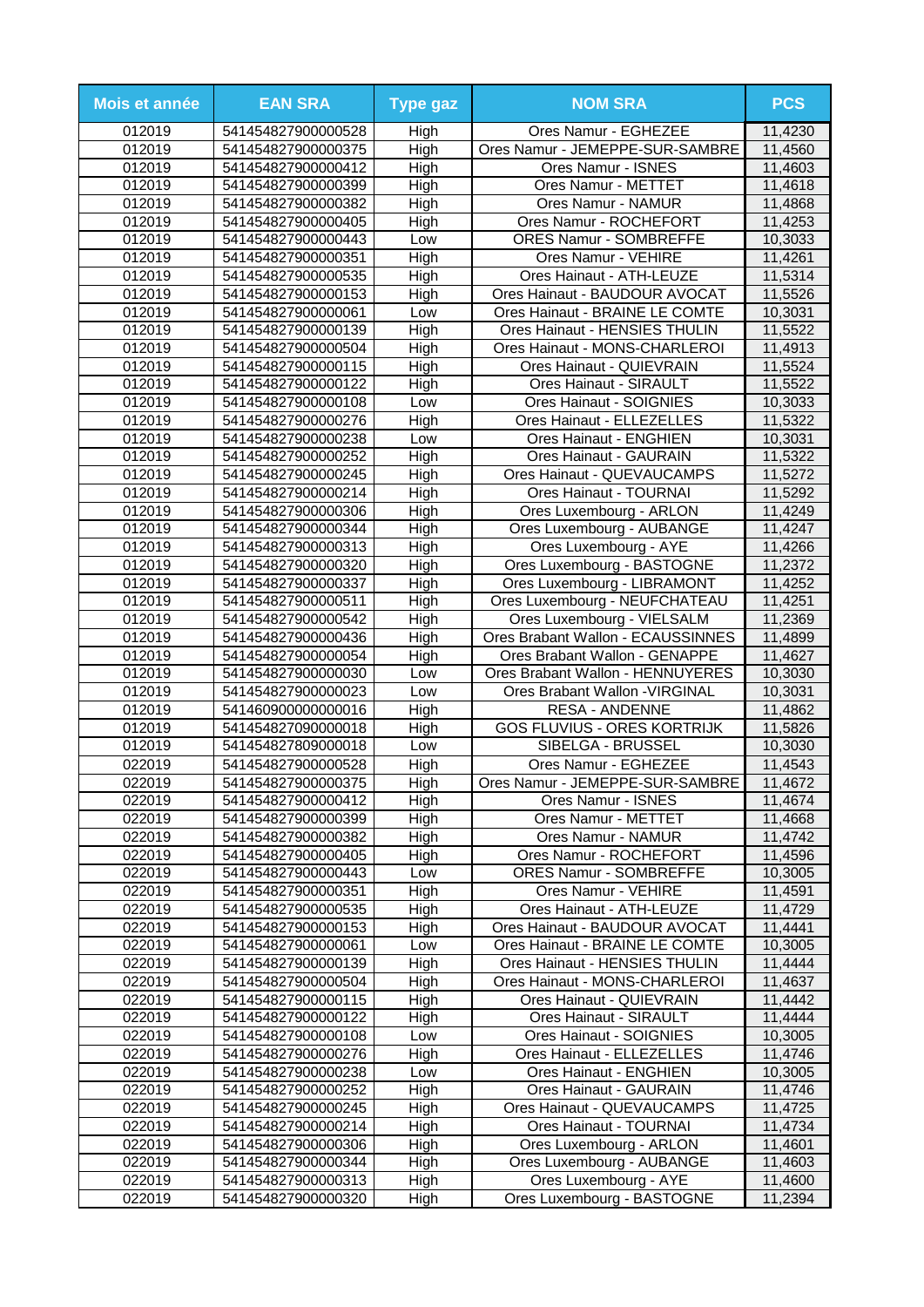| 022019 | 541454827900000337 | High | Ores Luxembourg - LIBRAMONT        | 11,4594 |
|--------|--------------------|------|------------------------------------|---------|
| 022019 | 541454827900000511 | High | Ores Luxembourg - NEUFCHATEAU      | 11,4597 |
| 022019 | 541454827900000542 | High | Ores Luxembourg - VIELSALM         | 11,2396 |
| 022019 | 541454827900000436 | High | Ores Brabant Wallon - ECAUSSINNES  | 11,4753 |
| 022019 | 541454827900000054 | High | Ores Brabant Wallon - GENAPPE      | 11,4662 |
| 022019 | 541454827900000030 | Low  | Ores Brabant Wallon - HENNUYERES   | 10,3005 |
| 022019 | 541454827900000023 | Low  | Ores Brabant Wallon - VIRGINAL     | 10,3005 |
| 022019 | 541460900000000016 | High | <b>RESA - ANDENNE</b>              | 11,4750 |
| 022019 | 541454827090000018 | High | <b>GOS FLUVIUS - ORES KORTRIJK</b> | 11,5239 |
| 022019 | 541454827809000018 | Low  | SIBELGA - BRUSSEL                  | 10,3005 |
| 032019 | 541454827900000528 | High | Ores Namur - EGHEZEE               | 11,4129 |
| 032019 | 541454827900000375 | High | Ores Namur - JEMEPPE-SUR-SAMBRE    | 11,4740 |
| 032019 | 541454827900000412 | High | Ores Namur - ISNES                 | 11,4753 |
| 032019 | 541454827900000399 | High | Ores Namur - METTET                | 11,4760 |
| 032019 | 541454827900000382 | High | Ores Namur - NAMUR                 | 11,4773 |
| 032019 | 541454827900000405 | High | Ores Namur - ROCHEFORT             | 11,4412 |
| 032019 | 541454827900000351 | High | Ores Namur - VEHIRE                | 11,4407 |
| 032019 | 541454827900000535 | High | Ores Hainaut - ATH-LEUZE           | 11,5468 |
| 032019 | 541454827900000153 | High | Ores Hainaut - BAUDOUR AVOCAT      | 11,5736 |
| 032019 | 541454827900000061 | Low  | Ores Hainaut - BRAINE LE COMTE     | 10,2824 |
| 032019 | 541454827900000139 | High | Ores Hainaut - HENSIES THULIN      | 11,5743 |
| 032019 | 541454827900000504 | High | Ores Hainaut - MONS-CHARLEROI      | 11,4982 |
| 032019 | 541454827900000115 | High | Ores Hainaut - QUIEVRAIN           | 11,5738 |
| 032019 | 541454827900000122 | High | Ores Hainaut - SIRAULT             | 11,5739 |
| 032019 | 541454827900000108 | Low  | Ores Hainaut - SOIGNIES            | 10,2829 |
| 032019 | 541454827900000276 | High | Ores Hainaut - ELLEZELLES          | 11,5470 |
| 032019 | 541454827900000238 | Low  | Ores Hainaut - ENGHIEN             | 10,2827 |
| 032019 | 541454827900000252 | High | Ores Hainaut - GAURAIN             | 11,5470 |
| 032019 | 541454827900000245 | High | Ores Hainaut - QUEVAUCAMPS         | 11,5450 |
| 032019 | 541454827900000214 | High | Ores Hainaut - TOURNAI             | 11,5456 |
| 032019 | 541454827900000306 | High | Ores Luxembourg - ARLON            | 11,4413 |
| 032019 | 541454827900000344 | High | Ores Luxembourg - AUBANGE          | 11,4413 |
| 032019 | 541454827900000313 | High | Ores Luxembourg - AYE              | 11,4403 |
| 032019 | 541454827900000320 | High | Ores Luxembourg - BASTOGNE         | 11,2288 |
| 032019 | 541454827900000337 | High | Ores Luxembourg - LIBRAMONT        | 11,4409 |
| 032019 | 541454827900000511 | High | Ores Luxembourg - NEUFCHATEAU      | 11,4406 |
| 032019 | 541454827900000542 | High | Ores Luxembourg - VIELSALM         | 11,2288 |
| 032019 | 541454827900000436 | High | Ores Brabant Wallon - ECAUSSINNES  | 11,4725 |
| 032019 | 541454827900000054 | High | Ores Brabant Wallon - GENAPPE      | 11,4762 |
| 032019 | 541454827900000030 | Low  | Ores Brabant Wallon - HENNUYERES   | 10,2825 |
| 032019 | 541454827900000023 | Low  | Ores Brabant Wallon - VIRGINAL     | 10,2824 |
| 032019 | 541460900000000016 | High | <b>RESA - ANDENNE</b>              | 11,4766 |
| 032019 | 541454827090000018 | High | <b>GOS FLUVIUS - ORES KORTRIJK</b> | 11,5797 |
| 032019 | 541454827809000018 | Low  | SIBELGA - BRUSSEL                  | 10,2827 |
| 042019 | 541454827900000528 | High | Ores Namur - EGHEZEE               | 11,4923 |
| 042019 | 541454827900000375 | High | Ores Namur - JEMEPPE-SUR-SAMBRE    | 11,5201 |
| 042019 | 541454827900000412 | High | Ores Namur - ISNES                 | 11,5237 |
| 042019 | 541454827900000399 | High | Ores Namur - METTET                | 11,5234 |
| 042019 | 541454827900000382 | High | Ores Namur - NAMUR                 | 11,5386 |
| 042019 | 541454827900000405 | High | Ores Namur - ROCHEFORT             | 11,4995 |
| 042019 | 541454827900000351 | High | Ores Namur - VEHIRE                | 11,5003 |
| 042019 | 541454827900000535 | High | Ores Hainaut - ATH-LEUZE           | 11,5867 |
| 042019 | 541454827900000153 | High | Ores Hainaut - BAUDOUR AVOCAT      | 11,6038 |
| 042019 | 541454827900000061 | Low  | Ores Hainaut - BRAINE LE COMTE     | 10,3033 |
| 042019 | 541454827900000139 | High | Ores Hainaut - HENSIES THULIN      | 11,6047 |
| 042019 | 541454827900000504 | High | Ores Hainaut - MONS-CHARLEROI      | 11,5533 |
| 042019 | 541454827900000115 | High | Ores Hainaut - QUIEVRAIN           | 11,6032 |
| 042019 | 541454827900000122 | High | Ores Hainaut - SIRAULT             | 11,6044 |
| 042019 | 541454827900000108 | Low  | Ores Hainaut - SOIGNIES            | 10,3036 |
| 042019 | 541454827900000276 | High | Ores Hainaut - ELLEZELLES          | 11,5856 |
| 042019 | 541454827900000238 | Low  | Ores Hainaut - ENGHIEN             | 10,3035 |
| 042019 | 541454827900000252 | High | Ores Hainaut - GAURAIN             | 11,5856 |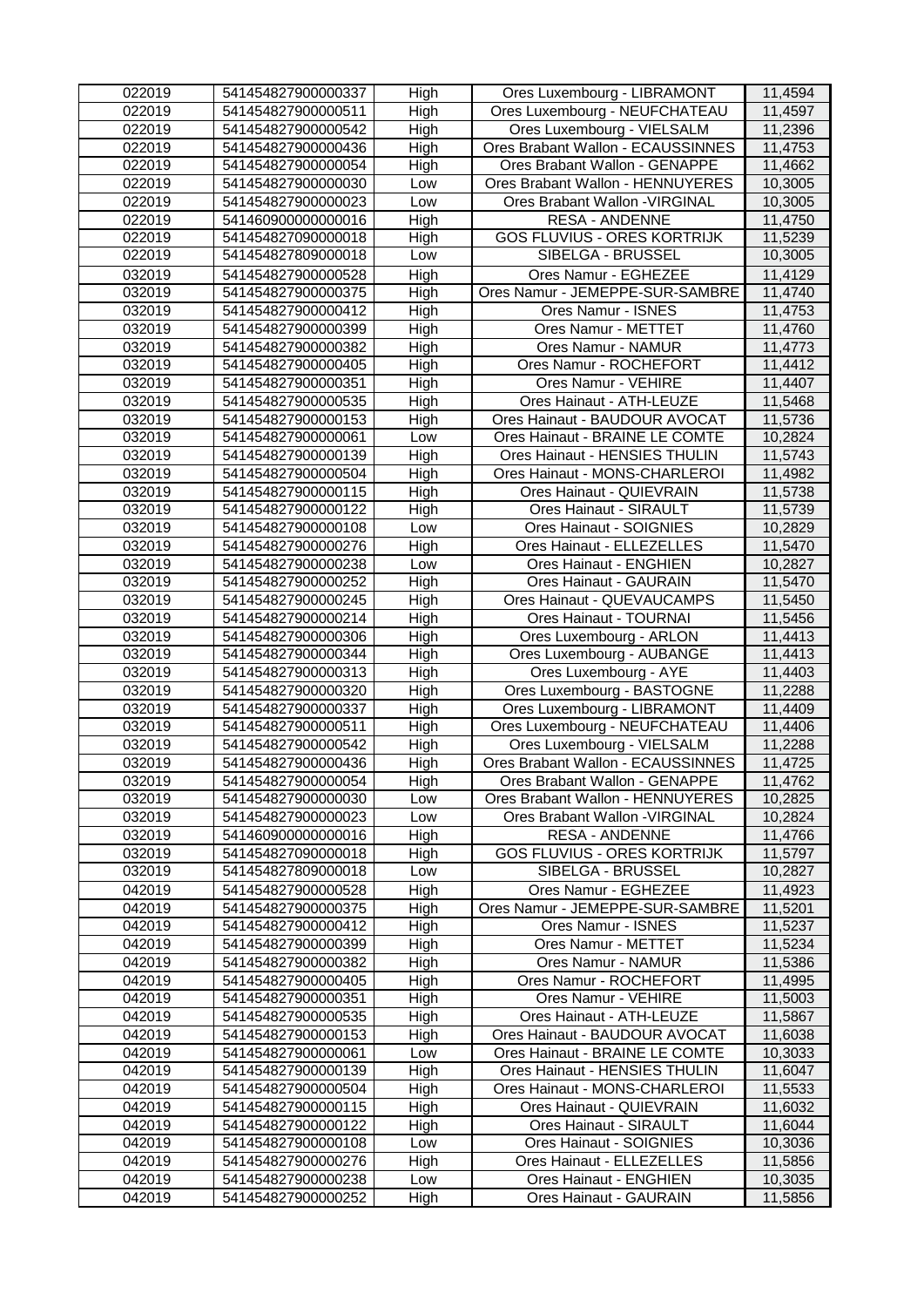| 042019 | 541454827900000245 | High | Ores Hainaut - QUEVAUCAMPS         | 11,5855 |
|--------|--------------------|------|------------------------------------|---------|
| 042019 | 541454827900000214 | High | Ores Hainaut - TOURNAI             | 11,5869 |
| 042019 | 541454827900000306 | High | Ores Luxembourg - ARLON            | 11,5003 |
| 042019 | 541454827900000344 | High | Ores Luxembourg - AUBANGE          | 11,5001 |
| 042019 | 541454827900000313 | High | Ores Luxembourg - AYE              | 11,5005 |
| 042019 | 541454827900000320 | High | Ores Luxembourg - BASTOGNE         | 11,3686 |
| 042019 | 541454827900000337 | High | Ores Luxembourg - LIBRAMONT        | 11,5005 |
| 042019 | 541454827900000511 | High | Ores Luxembourg - NEUFCHATEAU      | 11,4999 |
| 042019 | 541454827900000542 | High | Ores Luxembourg - VIELSALM         | 11,3641 |
| 042019 | 541454827900000436 | High | Ores Brabant Wallon - ECAUSSINNES  | 11,5441 |
| 042019 | 541454827900000054 | High | Ores Brabant Wallon - GENAPPE      | 11,5249 |
| 042019 | 541454827900000030 | Low  | Ores Brabant Wallon - HENNUYERES   | 10,3035 |
| 042019 | 541454827900000023 | Low  | Ores Brabant Wallon - VIRGINAL     | 10,3035 |
| 042019 | 541460900000000016 | High | <b>RESA - ANDENNE</b>              | 11,5402 |
| 042019 | 541454827090000018 | High | <b>GOS FLUVIUS - ORES KORTRIJK</b> | 11,6271 |
| 042019 | 541454827809000018 | Low  | <b>SIBELGA - BRUSSEL</b>           | 10,3037 |
| 052019 | 541454827900000528 | High | Ores Namur - EGHEZEE               | 11,5177 |
| 052019 | 541454827900000375 | High | Ores Namur - JEMEPPE-SUR-SAMBRE    | 11,5331 |
| 052019 | 541454827900000412 | High | Ores Namur - ISNES                 | 11,5368 |
| 052019 | 541454827900000399 | High | Ores Namur - METTET                | 11,5384 |
| 052019 | 541454827900000382 | High | Ores Namur - NAMUR                 | 11,5459 |
| 052019 | 541454827900000405 | High | Ores Namur - ROCHEFORT             | 11,5219 |
| 052019 | 541454827900000351 | High | Ores Namur - VEHIRE                | 11,5204 |
| 052019 | 541454827900000535 | High | Ores Hainaut - ATH-LEUZE           | 11,6225 |
| 052019 | 541454827900000153 | High | Ores Hainaut - BAUDOUR AVOCAT      | 11,6280 |
| 052019 | 541454827900000061 | Low  | Ores Hainaut - BRAINE LE COMTE     | 10,3345 |
| 052019 | 541454827900000139 | High | Ores Hainaut - HENSIES THULIN      | 11,6317 |
| 052019 | 541454827900000504 | High | Ores Hainaut - MONS-CHARLEROI      | 11,5803 |
| 052019 | 541454827900000115 | High | Ores Hainaut - QUIEVRAIN           | 11,6281 |
| 052019 | 541454827900000122 | High | Ores Hainaut - SIRAULT             | 11,6244 |
| 052019 | 541454827900000108 | Low  | Ores Hainaut - SOIGNIES            | 10,3354 |
| 052019 | 541454827900000276 | High | Ores Hainaut - ELLEZELLES          | 11,6438 |
| 052019 | 541454827900000238 | Low  | Ores Hainaut - ENGHIEN             | 10,3346 |
| 052019 | 541454827900000252 | High | Ores Hainaut - GAURAIN             | 11,6438 |
| 052019 | 541454827900000245 | High | Ores Hainaut - QUEVAUCAMPS         | 11,6245 |
| 052019 | 541454827900000214 | High | Ores Hainaut - TOURNAI             | 11,6227 |
| 052019 | 541454827900000306 | High | Ores Luxembourg - ARLON            | 11,5234 |
| 052019 | 541454827900000344 | High | Ores Luxembourg - AUBANGE          | 11,5233 |
| 052019 | 541454827900000313 | High | Ores Luxembourg - AYE              | 11,5223 |
| 052019 | 541454827900000320 | High | Ores Luxembourg - BASTOGNE         | 11,4903 |
| 052019 | 541454827900000337 | High | Ores Luxembourg - LIBRAMONT        | 11,5238 |
| 052019 | 541454827900000511 | High | Ores Luxembourg - NEUFCHATEAU      | 11,5225 |
| 052019 | 541454827900000542 | High | Ores Luxembourg - VIELSALM         | 11,4959 |
| 052019 | 541454827900000436 | High | Ores Brabant Wallon - ECAUSSINNES  | 11,5531 |
| 052019 | 541454827900000054 | High | Ores Brabant Wallon - GENAPPE      | 11,5388 |
| 052019 | 541454827900000030 | Low  | Ores Brabant Wallon - HENNUYERES   | 10,3344 |
| 052019 | 541454827900000023 | Low  | Ores Brabant Wallon - VIRGINAL     | 10,3345 |
| 052019 | 541460900000000016 | High | <b>RESA - ANDENNE</b>              | 11,5421 |
| 052019 | 541454827090000018 | High | <b>GOS FLUVIUS - ORES KORTRIJK</b> | 11,6425 |
| 052019 | 541454827809000018 | Low  | SIBELGA - BRUSSEL                  | 10,3347 |
| 062019 | 541454827900000528 | High | Ores Namur - EGHEZEE               | 11,5175 |
| 062019 | 541454827900000375 | High | Ores Namur - JEMEPPE-SUR-SAMBRE    | 11,5602 |
| 062019 | 541454827900000412 | High | Ores Namur - ISNES                 | 11,5641 |
| 062019 | 541454827900000399 | High | Ores Namur - METTET                | 11,5627 |
| 062019 | 541454827900000382 | High | Ores Namur - NAMUR                 | 11,5794 |
| 062019 | 541454827900000405 | High | Ores Namur - ROCHEFORT             | 11,5354 |
| 062019 | 541454827900000351 | High | Ores Namur - VEHIRE                | 11,5354 |
| 062019 | 541454827900000535 | High | Ores Hainaut - ATH-LEUZE           | 11,6160 |
| 062019 | 541454827900000153 | High | Ores Hainaut - BAUDOUR AVOCAT      | 11,6193 |
| 062019 | 541454827900000061 | Low  | Ores Hainaut - BRAINE LE COMTE     | 10,3237 |
| 062019 | 541454827900000139 | High | Ores Hainaut - HENSIES THULIN      | 11,6149 |
| 062019 | 541454827900000504 | High | Ores Hainaut - MONS-CHARLEROI      | 11,5897 |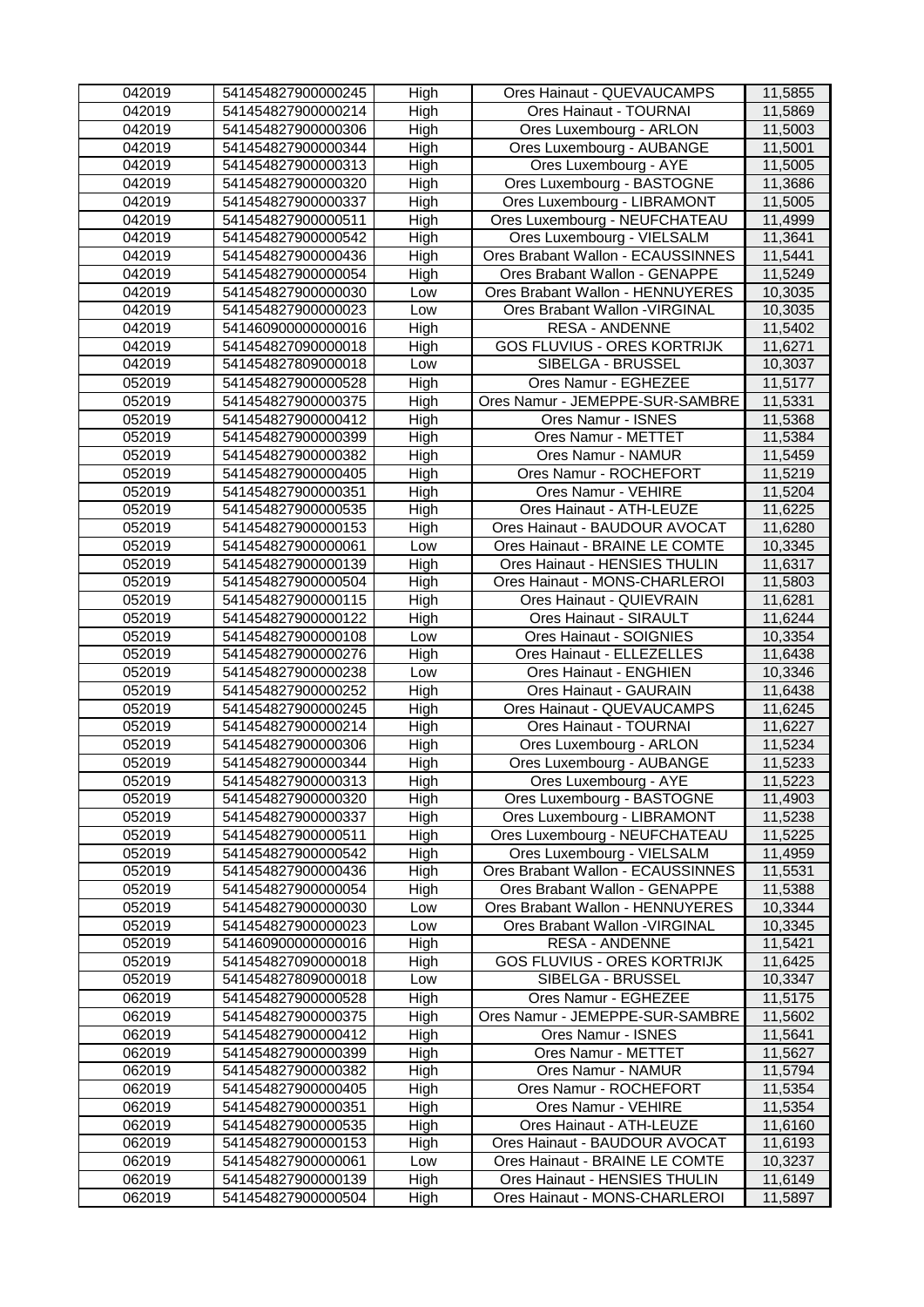| 062019<br>541454827900000122<br>High<br>Ores Hainaut - SIRAULT<br>11,6252<br>062019<br>Ores Hainaut - SOIGNIES<br>10,3238<br>541454827900000108<br>Low<br>062019<br>Ores Hainaut - ELLEZELLES<br>11,6126<br>541454827900000276<br>High<br>062019<br>10,3242<br>541454827900000238<br>Low<br>Ores Hainaut - ENGHIEN<br>062019<br>High<br>Ores Hainaut - GAURAIN<br>541454827900000252<br>11,6126<br>062019<br>541454827900000245<br>High<br>Ores Hainaut - QUEVAUCAMPS<br>11,6125<br>062019<br>541454827900000214<br>High<br>Ores Hainaut - TOURNAI<br>11,6152<br>062019<br>541454827900000306<br>High<br>Ores Luxembourg - ARLON<br>11,5386<br>062019<br>541454827900000344<br>High<br>Ores Luxembourg - AUBANGE<br>11,5328<br>062019<br>541454827900000313<br>Ores Luxembourg - AYE<br>11,5379<br>High<br>062019<br>Ores Luxembourg - BASTOGNE<br>541454827900000320<br>High<br>11,4695<br>Ores Luxembourg - LIBRAMONT<br>062019<br>High<br>11,5325<br>541454827900000337<br>Ores Luxembourg - NEUFCHATEAU<br>062019<br>11,5270<br>541454827900000511<br>High<br>Ores Luxembourg - VIELSALM<br>062019<br>11,4741<br>541454827900000542<br>High<br>062019<br>11,5730<br>541454827900000436<br>High<br>Ores Brabant Wallon - ECAUSSINNES<br>062019<br>Ores Brabant Wallon - GENAPPE<br>11,5638<br>541454827900000054<br>High<br>062019<br>541454827900000030<br>Ores Brabant Wallon - HENNUYERES<br>10,3243<br>Low<br>062019<br>Ores Brabant Wallon - VIRGINAL<br>10,3242<br>541454827900000023<br>Low<br>062019<br>High<br>Ores Brabant Wallon - BRABANT EST<br>11,4430<br>541454827900000559<br>062019<br><b>RESA - ANDENNE</b><br>11,5791<br>541460900000000016<br>High<br>062019<br><b>GOS FLUVIUS - ORES KORTRIJK</b><br>11,6117<br>541454827090000018<br>High<br>062019<br>SIBELGA - BRUSSEL<br>10,3243<br>541454827809000018<br>Low<br>Ores Namur - EGHEZEE<br>072019<br>541454827900000528<br>High<br>11,4496<br>Ores Namur - JEMEPPE-SUR-SAMBRE<br>072019<br>541454827900000375<br>High<br>11,5103<br>072019<br>High<br>11,4976<br>541454827900000412<br>Ores Namur - ISNES<br>072019<br>High<br>Ores Namur - METTET<br>11,4996<br>541454827900000399<br>Ores Namur - NAMUR<br>072019<br>11,5066<br>541454827900000382<br>High<br>072019<br>High<br>Ores Namur - ROCHEFORT<br>11,4765<br>541454827900000405<br>072019<br>High<br>Ores Namur - VEHIRE<br>11,4721<br>541454827900000351<br>072019<br>High<br>Ores Hainaut - ATH-LEUZE<br>11,5705<br>541454827900000535<br>072019<br>Ores Hainaut - BAUDOUR AVOCAT<br>11,5725<br>541454827900000153<br>High<br>072019<br>Ores Hainaut - BRAINE LE COMTE<br>10,3372<br>541454827900000061<br>Low<br>Ores Hainaut - HENSIES THULIN<br>072019<br>High<br>11,5763<br>541454827900000139<br>072019<br>Ores Hainaut - MONS-CHARLEROI<br>11,5192<br>541454827900000504<br>High<br>072019<br>Ores Hainaut - QUIEVRAIN<br>11,5743<br>541454827900000115<br>High<br>072019<br>541454827900000122<br>High<br>Ores Hainaut - SIRAULT<br>11,5786<br>Ores Hainaut - SOIGNIES<br>072019<br>541454827900000108<br>10,3386<br>Low<br>072019<br>541454827900000276<br>High<br>Ores Hainaut - ELLEZELLES<br>11,5716<br>072019<br>Ores Hainaut - ENGHIEN<br>10,3375<br>541454827900000238<br>Low<br>072019<br>Ores Hainaut - GAURAIN<br>541454827900000252<br>High<br>11,5716<br>Ores Hainaut - QUEVAUCAMPS<br>072019<br>High<br>11,5711<br>541454827900000245<br>Ores Hainaut - TOURNAI<br>072019<br>High<br>11,5698<br>541454827900000214<br>072019<br>High<br>Ores Luxembourg - ARLON<br>541454827900000306<br>11,4659<br>Ores Luxembourg - AUBANGE<br>072019<br>High<br>11,4736<br>541454827900000344<br>072019<br>Ores Luxembourg - AYE<br>High<br>11,4688<br>541454827900000313<br>072019<br>High<br>Ores Luxembourg - BASTOGNE<br>11,4441<br>541454827900000320<br>Ores Luxembourg - LIBRAMONT<br>072019<br>High<br>11,4904<br>541454827900000337<br>Ores Luxembourg - NEUFCHATEAU<br>072019<br>541454827900000511<br>High<br>11,4619<br>Ores Luxembourg - VIELSALM<br>High<br>072019<br>541454827900000542<br>11,4304<br>Ores Brabant Wallon - ECAUSSINNES<br>072019<br>11,5251<br>541454827900000436<br>High<br>Ores Brabant Wallon - GENAPPE<br>072019<br>541454827900000054<br>11,5018<br>High<br>072019<br>541454827900000030<br>Ores Brabant Wallon - HENNUYERES<br>10,3386<br>Low<br>072019<br>Ores Brabant Wallon - VIRGINAL<br>541454827900000023<br>10,3365<br>Low<br>072019<br>High<br>Ores Brabant Wallon - BRABANT EST<br>11,4840<br>541454827900000559<br>072019<br><b>RESA - ANDENNE</b><br>541460900000000016<br>High<br>11,5039<br><b>GOS FLUVIUS - ORES KORTRIJK</b><br>072019<br>541454827090000018<br>11,5798<br>High<br><b>SIBELGA - BRUSSEL</b><br>072019<br>541454827809000018<br>10,3375<br>Low<br>Ores Namur - EGHEZEE<br>082019<br>541454827900000528<br>11,3859<br>High<br>082019<br>Ores Namur - JEMEPPE-SUR-SAMBRE<br>11,4652<br>541454827900000375<br>High<br>082019<br>High<br>Ores Namur - ISNES<br>541454827900000412<br>11,4696<br>082019<br>Ores Namur - METTET<br>541454827900000399<br>High<br>11,4678 | 062019 | 541454827900000115 | High | Ores Hainaut - QUIEVRAIN | 11,6214 |
|-------------------------------------------------------------------------------------------------------------------------------------------------------------------------------------------------------------------------------------------------------------------------------------------------------------------------------------------------------------------------------------------------------------------------------------------------------------------------------------------------------------------------------------------------------------------------------------------------------------------------------------------------------------------------------------------------------------------------------------------------------------------------------------------------------------------------------------------------------------------------------------------------------------------------------------------------------------------------------------------------------------------------------------------------------------------------------------------------------------------------------------------------------------------------------------------------------------------------------------------------------------------------------------------------------------------------------------------------------------------------------------------------------------------------------------------------------------------------------------------------------------------------------------------------------------------------------------------------------------------------------------------------------------------------------------------------------------------------------------------------------------------------------------------------------------------------------------------------------------------------------------------------------------------------------------------------------------------------------------------------------------------------------------------------------------------------------------------------------------------------------------------------------------------------------------------------------------------------------------------------------------------------------------------------------------------------------------------------------------------------------------------------------------------------------------------------------------------------------------------------------------------------------------------------------------------------------------------------------------------------------------------------------------------------------------------------------------------------------------------------------------------------------------------------------------------------------------------------------------------------------------------------------------------------------------------------------------------------------------------------------------------------------------------------------------------------------------------------------------------------------------------------------------------------------------------------------------------------------------------------------------------------------------------------------------------------------------------------------------------------------------------------------------------------------------------------------------------------------------------------------------------------------------------------------------------------------------------------------------------------------------------------------------------------------------------------------------------------------------------------------------------------------------------------------------------------------------------------------------------------------------------------------------------------------------------------------------------------------------------------------------------------------------------------------------------------------------------------------------------------------------------------------------------------------------------------------------------------------------------------------------------------------------------------------------------------------------------------------------------------------------------------------------------------------------------------------------------------------------------------------------------------------------------------------------------------------------------------------------------------------------------------------------------------------------------------------------------------------------------------------------------------------------------------------------------------------------------------------------------------------------------------------------------------------------------------------------------------------------------------------------------------------------------------------------------------------------|--------|--------------------|------|--------------------------|---------|
|                                                                                                                                                                                                                                                                                                                                                                                                                                                                                                                                                                                                                                                                                                                                                                                                                                                                                                                                                                                                                                                                                                                                                                                                                                                                                                                                                                                                                                                                                                                                                                                                                                                                                                                                                                                                                                                                                                                                                                                                                                                                                                                                                                                                                                                                                                                                                                                                                                                                                                                                                                                                                                                                                                                                                                                                                                                                                                                                                                                                                                                                                                                                                                                                                                                                                                                                                                                                                                                                                                                                                                                                                                                                                                                                                                                                                                                                                                                                                                                                                                                                                                                                                                                                                                                                                                                                                                                                                                                                                                                                                                                                                                                                                                                                                                                                                                                                                                                                                                                                                                                                                     |        |                    |      |                          |         |
|                                                                                                                                                                                                                                                                                                                                                                                                                                                                                                                                                                                                                                                                                                                                                                                                                                                                                                                                                                                                                                                                                                                                                                                                                                                                                                                                                                                                                                                                                                                                                                                                                                                                                                                                                                                                                                                                                                                                                                                                                                                                                                                                                                                                                                                                                                                                                                                                                                                                                                                                                                                                                                                                                                                                                                                                                                                                                                                                                                                                                                                                                                                                                                                                                                                                                                                                                                                                                                                                                                                                                                                                                                                                                                                                                                                                                                                                                                                                                                                                                                                                                                                                                                                                                                                                                                                                                                                                                                                                                                                                                                                                                                                                                                                                                                                                                                                                                                                                                                                                                                                                                     |        |                    |      |                          |         |
|                                                                                                                                                                                                                                                                                                                                                                                                                                                                                                                                                                                                                                                                                                                                                                                                                                                                                                                                                                                                                                                                                                                                                                                                                                                                                                                                                                                                                                                                                                                                                                                                                                                                                                                                                                                                                                                                                                                                                                                                                                                                                                                                                                                                                                                                                                                                                                                                                                                                                                                                                                                                                                                                                                                                                                                                                                                                                                                                                                                                                                                                                                                                                                                                                                                                                                                                                                                                                                                                                                                                                                                                                                                                                                                                                                                                                                                                                                                                                                                                                                                                                                                                                                                                                                                                                                                                                                                                                                                                                                                                                                                                                                                                                                                                                                                                                                                                                                                                                                                                                                                                                     |        |                    |      |                          |         |
|                                                                                                                                                                                                                                                                                                                                                                                                                                                                                                                                                                                                                                                                                                                                                                                                                                                                                                                                                                                                                                                                                                                                                                                                                                                                                                                                                                                                                                                                                                                                                                                                                                                                                                                                                                                                                                                                                                                                                                                                                                                                                                                                                                                                                                                                                                                                                                                                                                                                                                                                                                                                                                                                                                                                                                                                                                                                                                                                                                                                                                                                                                                                                                                                                                                                                                                                                                                                                                                                                                                                                                                                                                                                                                                                                                                                                                                                                                                                                                                                                                                                                                                                                                                                                                                                                                                                                                                                                                                                                                                                                                                                                                                                                                                                                                                                                                                                                                                                                                                                                                                                                     |        |                    |      |                          |         |
|                                                                                                                                                                                                                                                                                                                                                                                                                                                                                                                                                                                                                                                                                                                                                                                                                                                                                                                                                                                                                                                                                                                                                                                                                                                                                                                                                                                                                                                                                                                                                                                                                                                                                                                                                                                                                                                                                                                                                                                                                                                                                                                                                                                                                                                                                                                                                                                                                                                                                                                                                                                                                                                                                                                                                                                                                                                                                                                                                                                                                                                                                                                                                                                                                                                                                                                                                                                                                                                                                                                                                                                                                                                                                                                                                                                                                                                                                                                                                                                                                                                                                                                                                                                                                                                                                                                                                                                                                                                                                                                                                                                                                                                                                                                                                                                                                                                                                                                                                                                                                                                                                     |        |                    |      |                          |         |
|                                                                                                                                                                                                                                                                                                                                                                                                                                                                                                                                                                                                                                                                                                                                                                                                                                                                                                                                                                                                                                                                                                                                                                                                                                                                                                                                                                                                                                                                                                                                                                                                                                                                                                                                                                                                                                                                                                                                                                                                                                                                                                                                                                                                                                                                                                                                                                                                                                                                                                                                                                                                                                                                                                                                                                                                                                                                                                                                                                                                                                                                                                                                                                                                                                                                                                                                                                                                                                                                                                                                                                                                                                                                                                                                                                                                                                                                                                                                                                                                                                                                                                                                                                                                                                                                                                                                                                                                                                                                                                                                                                                                                                                                                                                                                                                                                                                                                                                                                                                                                                                                                     |        |                    |      |                          |         |
|                                                                                                                                                                                                                                                                                                                                                                                                                                                                                                                                                                                                                                                                                                                                                                                                                                                                                                                                                                                                                                                                                                                                                                                                                                                                                                                                                                                                                                                                                                                                                                                                                                                                                                                                                                                                                                                                                                                                                                                                                                                                                                                                                                                                                                                                                                                                                                                                                                                                                                                                                                                                                                                                                                                                                                                                                                                                                                                                                                                                                                                                                                                                                                                                                                                                                                                                                                                                                                                                                                                                                                                                                                                                                                                                                                                                                                                                                                                                                                                                                                                                                                                                                                                                                                                                                                                                                                                                                                                                                                                                                                                                                                                                                                                                                                                                                                                                                                                                                                                                                                                                                     |        |                    |      |                          |         |
|                                                                                                                                                                                                                                                                                                                                                                                                                                                                                                                                                                                                                                                                                                                                                                                                                                                                                                                                                                                                                                                                                                                                                                                                                                                                                                                                                                                                                                                                                                                                                                                                                                                                                                                                                                                                                                                                                                                                                                                                                                                                                                                                                                                                                                                                                                                                                                                                                                                                                                                                                                                                                                                                                                                                                                                                                                                                                                                                                                                                                                                                                                                                                                                                                                                                                                                                                                                                                                                                                                                                                                                                                                                                                                                                                                                                                                                                                                                                                                                                                                                                                                                                                                                                                                                                                                                                                                                                                                                                                                                                                                                                                                                                                                                                                                                                                                                                                                                                                                                                                                                                                     |        |                    |      |                          |         |
|                                                                                                                                                                                                                                                                                                                                                                                                                                                                                                                                                                                                                                                                                                                                                                                                                                                                                                                                                                                                                                                                                                                                                                                                                                                                                                                                                                                                                                                                                                                                                                                                                                                                                                                                                                                                                                                                                                                                                                                                                                                                                                                                                                                                                                                                                                                                                                                                                                                                                                                                                                                                                                                                                                                                                                                                                                                                                                                                                                                                                                                                                                                                                                                                                                                                                                                                                                                                                                                                                                                                                                                                                                                                                                                                                                                                                                                                                                                                                                                                                                                                                                                                                                                                                                                                                                                                                                                                                                                                                                                                                                                                                                                                                                                                                                                                                                                                                                                                                                                                                                                                                     |        |                    |      |                          |         |
|                                                                                                                                                                                                                                                                                                                                                                                                                                                                                                                                                                                                                                                                                                                                                                                                                                                                                                                                                                                                                                                                                                                                                                                                                                                                                                                                                                                                                                                                                                                                                                                                                                                                                                                                                                                                                                                                                                                                                                                                                                                                                                                                                                                                                                                                                                                                                                                                                                                                                                                                                                                                                                                                                                                                                                                                                                                                                                                                                                                                                                                                                                                                                                                                                                                                                                                                                                                                                                                                                                                                                                                                                                                                                                                                                                                                                                                                                                                                                                                                                                                                                                                                                                                                                                                                                                                                                                                                                                                                                                                                                                                                                                                                                                                                                                                                                                                                                                                                                                                                                                                                                     |        |                    |      |                          |         |
|                                                                                                                                                                                                                                                                                                                                                                                                                                                                                                                                                                                                                                                                                                                                                                                                                                                                                                                                                                                                                                                                                                                                                                                                                                                                                                                                                                                                                                                                                                                                                                                                                                                                                                                                                                                                                                                                                                                                                                                                                                                                                                                                                                                                                                                                                                                                                                                                                                                                                                                                                                                                                                                                                                                                                                                                                                                                                                                                                                                                                                                                                                                                                                                                                                                                                                                                                                                                                                                                                                                                                                                                                                                                                                                                                                                                                                                                                                                                                                                                                                                                                                                                                                                                                                                                                                                                                                                                                                                                                                                                                                                                                                                                                                                                                                                                                                                                                                                                                                                                                                                                                     |        |                    |      |                          |         |
|                                                                                                                                                                                                                                                                                                                                                                                                                                                                                                                                                                                                                                                                                                                                                                                                                                                                                                                                                                                                                                                                                                                                                                                                                                                                                                                                                                                                                                                                                                                                                                                                                                                                                                                                                                                                                                                                                                                                                                                                                                                                                                                                                                                                                                                                                                                                                                                                                                                                                                                                                                                                                                                                                                                                                                                                                                                                                                                                                                                                                                                                                                                                                                                                                                                                                                                                                                                                                                                                                                                                                                                                                                                                                                                                                                                                                                                                                                                                                                                                                                                                                                                                                                                                                                                                                                                                                                                                                                                                                                                                                                                                                                                                                                                                                                                                                                                                                                                                                                                                                                                                                     |        |                    |      |                          |         |
|                                                                                                                                                                                                                                                                                                                                                                                                                                                                                                                                                                                                                                                                                                                                                                                                                                                                                                                                                                                                                                                                                                                                                                                                                                                                                                                                                                                                                                                                                                                                                                                                                                                                                                                                                                                                                                                                                                                                                                                                                                                                                                                                                                                                                                                                                                                                                                                                                                                                                                                                                                                                                                                                                                                                                                                                                                                                                                                                                                                                                                                                                                                                                                                                                                                                                                                                                                                                                                                                                                                                                                                                                                                                                                                                                                                                                                                                                                                                                                                                                                                                                                                                                                                                                                                                                                                                                                                                                                                                                                                                                                                                                                                                                                                                                                                                                                                                                                                                                                                                                                                                                     |        |                    |      |                          |         |
|                                                                                                                                                                                                                                                                                                                                                                                                                                                                                                                                                                                                                                                                                                                                                                                                                                                                                                                                                                                                                                                                                                                                                                                                                                                                                                                                                                                                                                                                                                                                                                                                                                                                                                                                                                                                                                                                                                                                                                                                                                                                                                                                                                                                                                                                                                                                                                                                                                                                                                                                                                                                                                                                                                                                                                                                                                                                                                                                                                                                                                                                                                                                                                                                                                                                                                                                                                                                                                                                                                                                                                                                                                                                                                                                                                                                                                                                                                                                                                                                                                                                                                                                                                                                                                                                                                                                                                                                                                                                                                                                                                                                                                                                                                                                                                                                                                                                                                                                                                                                                                                                                     |        |                    |      |                          |         |
|                                                                                                                                                                                                                                                                                                                                                                                                                                                                                                                                                                                                                                                                                                                                                                                                                                                                                                                                                                                                                                                                                                                                                                                                                                                                                                                                                                                                                                                                                                                                                                                                                                                                                                                                                                                                                                                                                                                                                                                                                                                                                                                                                                                                                                                                                                                                                                                                                                                                                                                                                                                                                                                                                                                                                                                                                                                                                                                                                                                                                                                                                                                                                                                                                                                                                                                                                                                                                                                                                                                                                                                                                                                                                                                                                                                                                                                                                                                                                                                                                                                                                                                                                                                                                                                                                                                                                                                                                                                                                                                                                                                                                                                                                                                                                                                                                                                                                                                                                                                                                                                                                     |        |                    |      |                          |         |
|                                                                                                                                                                                                                                                                                                                                                                                                                                                                                                                                                                                                                                                                                                                                                                                                                                                                                                                                                                                                                                                                                                                                                                                                                                                                                                                                                                                                                                                                                                                                                                                                                                                                                                                                                                                                                                                                                                                                                                                                                                                                                                                                                                                                                                                                                                                                                                                                                                                                                                                                                                                                                                                                                                                                                                                                                                                                                                                                                                                                                                                                                                                                                                                                                                                                                                                                                                                                                                                                                                                                                                                                                                                                                                                                                                                                                                                                                                                                                                                                                                                                                                                                                                                                                                                                                                                                                                                                                                                                                                                                                                                                                                                                                                                                                                                                                                                                                                                                                                                                                                                                                     |        |                    |      |                          |         |
|                                                                                                                                                                                                                                                                                                                                                                                                                                                                                                                                                                                                                                                                                                                                                                                                                                                                                                                                                                                                                                                                                                                                                                                                                                                                                                                                                                                                                                                                                                                                                                                                                                                                                                                                                                                                                                                                                                                                                                                                                                                                                                                                                                                                                                                                                                                                                                                                                                                                                                                                                                                                                                                                                                                                                                                                                                                                                                                                                                                                                                                                                                                                                                                                                                                                                                                                                                                                                                                                                                                                                                                                                                                                                                                                                                                                                                                                                                                                                                                                                                                                                                                                                                                                                                                                                                                                                                                                                                                                                                                                                                                                                                                                                                                                                                                                                                                                                                                                                                                                                                                                                     |        |                    |      |                          |         |
|                                                                                                                                                                                                                                                                                                                                                                                                                                                                                                                                                                                                                                                                                                                                                                                                                                                                                                                                                                                                                                                                                                                                                                                                                                                                                                                                                                                                                                                                                                                                                                                                                                                                                                                                                                                                                                                                                                                                                                                                                                                                                                                                                                                                                                                                                                                                                                                                                                                                                                                                                                                                                                                                                                                                                                                                                                                                                                                                                                                                                                                                                                                                                                                                                                                                                                                                                                                                                                                                                                                                                                                                                                                                                                                                                                                                                                                                                                                                                                                                                                                                                                                                                                                                                                                                                                                                                                                                                                                                                                                                                                                                                                                                                                                                                                                                                                                                                                                                                                                                                                                                                     |        |                    |      |                          |         |
|                                                                                                                                                                                                                                                                                                                                                                                                                                                                                                                                                                                                                                                                                                                                                                                                                                                                                                                                                                                                                                                                                                                                                                                                                                                                                                                                                                                                                                                                                                                                                                                                                                                                                                                                                                                                                                                                                                                                                                                                                                                                                                                                                                                                                                                                                                                                                                                                                                                                                                                                                                                                                                                                                                                                                                                                                                                                                                                                                                                                                                                                                                                                                                                                                                                                                                                                                                                                                                                                                                                                                                                                                                                                                                                                                                                                                                                                                                                                                                                                                                                                                                                                                                                                                                                                                                                                                                                                                                                                                                                                                                                                                                                                                                                                                                                                                                                                                                                                                                                                                                                                                     |        |                    |      |                          |         |
|                                                                                                                                                                                                                                                                                                                                                                                                                                                                                                                                                                                                                                                                                                                                                                                                                                                                                                                                                                                                                                                                                                                                                                                                                                                                                                                                                                                                                                                                                                                                                                                                                                                                                                                                                                                                                                                                                                                                                                                                                                                                                                                                                                                                                                                                                                                                                                                                                                                                                                                                                                                                                                                                                                                                                                                                                                                                                                                                                                                                                                                                                                                                                                                                                                                                                                                                                                                                                                                                                                                                                                                                                                                                                                                                                                                                                                                                                                                                                                                                                                                                                                                                                                                                                                                                                                                                                                                                                                                                                                                                                                                                                                                                                                                                                                                                                                                                                                                                                                                                                                                                                     |        |                    |      |                          |         |
|                                                                                                                                                                                                                                                                                                                                                                                                                                                                                                                                                                                                                                                                                                                                                                                                                                                                                                                                                                                                                                                                                                                                                                                                                                                                                                                                                                                                                                                                                                                                                                                                                                                                                                                                                                                                                                                                                                                                                                                                                                                                                                                                                                                                                                                                                                                                                                                                                                                                                                                                                                                                                                                                                                                                                                                                                                                                                                                                                                                                                                                                                                                                                                                                                                                                                                                                                                                                                                                                                                                                                                                                                                                                                                                                                                                                                                                                                                                                                                                                                                                                                                                                                                                                                                                                                                                                                                                                                                                                                                                                                                                                                                                                                                                                                                                                                                                                                                                                                                                                                                                                                     |        |                    |      |                          |         |
|                                                                                                                                                                                                                                                                                                                                                                                                                                                                                                                                                                                                                                                                                                                                                                                                                                                                                                                                                                                                                                                                                                                                                                                                                                                                                                                                                                                                                                                                                                                                                                                                                                                                                                                                                                                                                                                                                                                                                                                                                                                                                                                                                                                                                                                                                                                                                                                                                                                                                                                                                                                                                                                                                                                                                                                                                                                                                                                                                                                                                                                                                                                                                                                                                                                                                                                                                                                                                                                                                                                                                                                                                                                                                                                                                                                                                                                                                                                                                                                                                                                                                                                                                                                                                                                                                                                                                                                                                                                                                                                                                                                                                                                                                                                                                                                                                                                                                                                                                                                                                                                                                     |        |                    |      |                          |         |
|                                                                                                                                                                                                                                                                                                                                                                                                                                                                                                                                                                                                                                                                                                                                                                                                                                                                                                                                                                                                                                                                                                                                                                                                                                                                                                                                                                                                                                                                                                                                                                                                                                                                                                                                                                                                                                                                                                                                                                                                                                                                                                                                                                                                                                                                                                                                                                                                                                                                                                                                                                                                                                                                                                                                                                                                                                                                                                                                                                                                                                                                                                                                                                                                                                                                                                                                                                                                                                                                                                                                                                                                                                                                                                                                                                                                                                                                                                                                                                                                                                                                                                                                                                                                                                                                                                                                                                                                                                                                                                                                                                                                                                                                                                                                                                                                                                                                                                                                                                                                                                                                                     |        |                    |      |                          |         |
|                                                                                                                                                                                                                                                                                                                                                                                                                                                                                                                                                                                                                                                                                                                                                                                                                                                                                                                                                                                                                                                                                                                                                                                                                                                                                                                                                                                                                                                                                                                                                                                                                                                                                                                                                                                                                                                                                                                                                                                                                                                                                                                                                                                                                                                                                                                                                                                                                                                                                                                                                                                                                                                                                                                                                                                                                                                                                                                                                                                                                                                                                                                                                                                                                                                                                                                                                                                                                                                                                                                                                                                                                                                                                                                                                                                                                                                                                                                                                                                                                                                                                                                                                                                                                                                                                                                                                                                                                                                                                                                                                                                                                                                                                                                                                                                                                                                                                                                                                                                                                                                                                     |        |                    |      |                          |         |
|                                                                                                                                                                                                                                                                                                                                                                                                                                                                                                                                                                                                                                                                                                                                                                                                                                                                                                                                                                                                                                                                                                                                                                                                                                                                                                                                                                                                                                                                                                                                                                                                                                                                                                                                                                                                                                                                                                                                                                                                                                                                                                                                                                                                                                                                                                                                                                                                                                                                                                                                                                                                                                                                                                                                                                                                                                                                                                                                                                                                                                                                                                                                                                                                                                                                                                                                                                                                                                                                                                                                                                                                                                                                                                                                                                                                                                                                                                                                                                                                                                                                                                                                                                                                                                                                                                                                                                                                                                                                                                                                                                                                                                                                                                                                                                                                                                                                                                                                                                                                                                                                                     |        |                    |      |                          |         |
|                                                                                                                                                                                                                                                                                                                                                                                                                                                                                                                                                                                                                                                                                                                                                                                                                                                                                                                                                                                                                                                                                                                                                                                                                                                                                                                                                                                                                                                                                                                                                                                                                                                                                                                                                                                                                                                                                                                                                                                                                                                                                                                                                                                                                                                                                                                                                                                                                                                                                                                                                                                                                                                                                                                                                                                                                                                                                                                                                                                                                                                                                                                                                                                                                                                                                                                                                                                                                                                                                                                                                                                                                                                                                                                                                                                                                                                                                                                                                                                                                                                                                                                                                                                                                                                                                                                                                                                                                                                                                                                                                                                                                                                                                                                                                                                                                                                                                                                                                                                                                                                                                     |        |                    |      |                          |         |
|                                                                                                                                                                                                                                                                                                                                                                                                                                                                                                                                                                                                                                                                                                                                                                                                                                                                                                                                                                                                                                                                                                                                                                                                                                                                                                                                                                                                                                                                                                                                                                                                                                                                                                                                                                                                                                                                                                                                                                                                                                                                                                                                                                                                                                                                                                                                                                                                                                                                                                                                                                                                                                                                                                                                                                                                                                                                                                                                                                                                                                                                                                                                                                                                                                                                                                                                                                                                                                                                                                                                                                                                                                                                                                                                                                                                                                                                                                                                                                                                                                                                                                                                                                                                                                                                                                                                                                                                                                                                                                                                                                                                                                                                                                                                                                                                                                                                                                                                                                                                                                                                                     |        |                    |      |                          |         |
|                                                                                                                                                                                                                                                                                                                                                                                                                                                                                                                                                                                                                                                                                                                                                                                                                                                                                                                                                                                                                                                                                                                                                                                                                                                                                                                                                                                                                                                                                                                                                                                                                                                                                                                                                                                                                                                                                                                                                                                                                                                                                                                                                                                                                                                                                                                                                                                                                                                                                                                                                                                                                                                                                                                                                                                                                                                                                                                                                                                                                                                                                                                                                                                                                                                                                                                                                                                                                                                                                                                                                                                                                                                                                                                                                                                                                                                                                                                                                                                                                                                                                                                                                                                                                                                                                                                                                                                                                                                                                                                                                                                                                                                                                                                                                                                                                                                                                                                                                                                                                                                                                     |        |                    |      |                          |         |
|                                                                                                                                                                                                                                                                                                                                                                                                                                                                                                                                                                                                                                                                                                                                                                                                                                                                                                                                                                                                                                                                                                                                                                                                                                                                                                                                                                                                                                                                                                                                                                                                                                                                                                                                                                                                                                                                                                                                                                                                                                                                                                                                                                                                                                                                                                                                                                                                                                                                                                                                                                                                                                                                                                                                                                                                                                                                                                                                                                                                                                                                                                                                                                                                                                                                                                                                                                                                                                                                                                                                                                                                                                                                                                                                                                                                                                                                                                                                                                                                                                                                                                                                                                                                                                                                                                                                                                                                                                                                                                                                                                                                                                                                                                                                                                                                                                                                                                                                                                                                                                                                                     |        |                    |      |                          |         |
|                                                                                                                                                                                                                                                                                                                                                                                                                                                                                                                                                                                                                                                                                                                                                                                                                                                                                                                                                                                                                                                                                                                                                                                                                                                                                                                                                                                                                                                                                                                                                                                                                                                                                                                                                                                                                                                                                                                                                                                                                                                                                                                                                                                                                                                                                                                                                                                                                                                                                                                                                                                                                                                                                                                                                                                                                                                                                                                                                                                                                                                                                                                                                                                                                                                                                                                                                                                                                                                                                                                                                                                                                                                                                                                                                                                                                                                                                                                                                                                                                                                                                                                                                                                                                                                                                                                                                                                                                                                                                                                                                                                                                                                                                                                                                                                                                                                                                                                                                                                                                                                                                     |        |                    |      |                          |         |
|                                                                                                                                                                                                                                                                                                                                                                                                                                                                                                                                                                                                                                                                                                                                                                                                                                                                                                                                                                                                                                                                                                                                                                                                                                                                                                                                                                                                                                                                                                                                                                                                                                                                                                                                                                                                                                                                                                                                                                                                                                                                                                                                                                                                                                                                                                                                                                                                                                                                                                                                                                                                                                                                                                                                                                                                                                                                                                                                                                                                                                                                                                                                                                                                                                                                                                                                                                                                                                                                                                                                                                                                                                                                                                                                                                                                                                                                                                                                                                                                                                                                                                                                                                                                                                                                                                                                                                                                                                                                                                                                                                                                                                                                                                                                                                                                                                                                                                                                                                                                                                                                                     |        |                    |      |                          |         |
|                                                                                                                                                                                                                                                                                                                                                                                                                                                                                                                                                                                                                                                                                                                                                                                                                                                                                                                                                                                                                                                                                                                                                                                                                                                                                                                                                                                                                                                                                                                                                                                                                                                                                                                                                                                                                                                                                                                                                                                                                                                                                                                                                                                                                                                                                                                                                                                                                                                                                                                                                                                                                                                                                                                                                                                                                                                                                                                                                                                                                                                                                                                                                                                                                                                                                                                                                                                                                                                                                                                                                                                                                                                                                                                                                                                                                                                                                                                                                                                                                                                                                                                                                                                                                                                                                                                                                                                                                                                                                                                                                                                                                                                                                                                                                                                                                                                                                                                                                                                                                                                                                     |        |                    |      |                          |         |
|                                                                                                                                                                                                                                                                                                                                                                                                                                                                                                                                                                                                                                                                                                                                                                                                                                                                                                                                                                                                                                                                                                                                                                                                                                                                                                                                                                                                                                                                                                                                                                                                                                                                                                                                                                                                                                                                                                                                                                                                                                                                                                                                                                                                                                                                                                                                                                                                                                                                                                                                                                                                                                                                                                                                                                                                                                                                                                                                                                                                                                                                                                                                                                                                                                                                                                                                                                                                                                                                                                                                                                                                                                                                                                                                                                                                                                                                                                                                                                                                                                                                                                                                                                                                                                                                                                                                                                                                                                                                                                                                                                                                                                                                                                                                                                                                                                                                                                                                                                                                                                                                                     |        |                    |      |                          |         |
|                                                                                                                                                                                                                                                                                                                                                                                                                                                                                                                                                                                                                                                                                                                                                                                                                                                                                                                                                                                                                                                                                                                                                                                                                                                                                                                                                                                                                                                                                                                                                                                                                                                                                                                                                                                                                                                                                                                                                                                                                                                                                                                                                                                                                                                                                                                                                                                                                                                                                                                                                                                                                                                                                                                                                                                                                                                                                                                                                                                                                                                                                                                                                                                                                                                                                                                                                                                                                                                                                                                                                                                                                                                                                                                                                                                                                                                                                                                                                                                                                                                                                                                                                                                                                                                                                                                                                                                                                                                                                                                                                                                                                                                                                                                                                                                                                                                                                                                                                                                                                                                                                     |        |                    |      |                          |         |
|                                                                                                                                                                                                                                                                                                                                                                                                                                                                                                                                                                                                                                                                                                                                                                                                                                                                                                                                                                                                                                                                                                                                                                                                                                                                                                                                                                                                                                                                                                                                                                                                                                                                                                                                                                                                                                                                                                                                                                                                                                                                                                                                                                                                                                                                                                                                                                                                                                                                                                                                                                                                                                                                                                                                                                                                                                                                                                                                                                                                                                                                                                                                                                                                                                                                                                                                                                                                                                                                                                                                                                                                                                                                                                                                                                                                                                                                                                                                                                                                                                                                                                                                                                                                                                                                                                                                                                                                                                                                                                                                                                                                                                                                                                                                                                                                                                                                                                                                                                                                                                                                                     |        |                    |      |                          |         |
|                                                                                                                                                                                                                                                                                                                                                                                                                                                                                                                                                                                                                                                                                                                                                                                                                                                                                                                                                                                                                                                                                                                                                                                                                                                                                                                                                                                                                                                                                                                                                                                                                                                                                                                                                                                                                                                                                                                                                                                                                                                                                                                                                                                                                                                                                                                                                                                                                                                                                                                                                                                                                                                                                                                                                                                                                                                                                                                                                                                                                                                                                                                                                                                                                                                                                                                                                                                                                                                                                                                                                                                                                                                                                                                                                                                                                                                                                                                                                                                                                                                                                                                                                                                                                                                                                                                                                                                                                                                                                                                                                                                                                                                                                                                                                                                                                                                                                                                                                                                                                                                                                     |        |                    |      |                          |         |
|                                                                                                                                                                                                                                                                                                                                                                                                                                                                                                                                                                                                                                                                                                                                                                                                                                                                                                                                                                                                                                                                                                                                                                                                                                                                                                                                                                                                                                                                                                                                                                                                                                                                                                                                                                                                                                                                                                                                                                                                                                                                                                                                                                                                                                                                                                                                                                                                                                                                                                                                                                                                                                                                                                                                                                                                                                                                                                                                                                                                                                                                                                                                                                                                                                                                                                                                                                                                                                                                                                                                                                                                                                                                                                                                                                                                                                                                                                                                                                                                                                                                                                                                                                                                                                                                                                                                                                                                                                                                                                                                                                                                                                                                                                                                                                                                                                                                                                                                                                                                                                                                                     |        |                    |      |                          |         |
|                                                                                                                                                                                                                                                                                                                                                                                                                                                                                                                                                                                                                                                                                                                                                                                                                                                                                                                                                                                                                                                                                                                                                                                                                                                                                                                                                                                                                                                                                                                                                                                                                                                                                                                                                                                                                                                                                                                                                                                                                                                                                                                                                                                                                                                                                                                                                                                                                                                                                                                                                                                                                                                                                                                                                                                                                                                                                                                                                                                                                                                                                                                                                                                                                                                                                                                                                                                                                                                                                                                                                                                                                                                                                                                                                                                                                                                                                                                                                                                                                                                                                                                                                                                                                                                                                                                                                                                                                                                                                                                                                                                                                                                                                                                                                                                                                                                                                                                                                                                                                                                                                     |        |                    |      |                          |         |
|                                                                                                                                                                                                                                                                                                                                                                                                                                                                                                                                                                                                                                                                                                                                                                                                                                                                                                                                                                                                                                                                                                                                                                                                                                                                                                                                                                                                                                                                                                                                                                                                                                                                                                                                                                                                                                                                                                                                                                                                                                                                                                                                                                                                                                                                                                                                                                                                                                                                                                                                                                                                                                                                                                                                                                                                                                                                                                                                                                                                                                                                                                                                                                                                                                                                                                                                                                                                                                                                                                                                                                                                                                                                                                                                                                                                                                                                                                                                                                                                                                                                                                                                                                                                                                                                                                                                                                                                                                                                                                                                                                                                                                                                                                                                                                                                                                                                                                                                                                                                                                                                                     |        |                    |      |                          |         |
|                                                                                                                                                                                                                                                                                                                                                                                                                                                                                                                                                                                                                                                                                                                                                                                                                                                                                                                                                                                                                                                                                                                                                                                                                                                                                                                                                                                                                                                                                                                                                                                                                                                                                                                                                                                                                                                                                                                                                                                                                                                                                                                                                                                                                                                                                                                                                                                                                                                                                                                                                                                                                                                                                                                                                                                                                                                                                                                                                                                                                                                                                                                                                                                                                                                                                                                                                                                                                                                                                                                                                                                                                                                                                                                                                                                                                                                                                                                                                                                                                                                                                                                                                                                                                                                                                                                                                                                                                                                                                                                                                                                                                                                                                                                                                                                                                                                                                                                                                                                                                                                                                     |        |                    |      |                          |         |
|                                                                                                                                                                                                                                                                                                                                                                                                                                                                                                                                                                                                                                                                                                                                                                                                                                                                                                                                                                                                                                                                                                                                                                                                                                                                                                                                                                                                                                                                                                                                                                                                                                                                                                                                                                                                                                                                                                                                                                                                                                                                                                                                                                                                                                                                                                                                                                                                                                                                                                                                                                                                                                                                                                                                                                                                                                                                                                                                                                                                                                                                                                                                                                                                                                                                                                                                                                                                                                                                                                                                                                                                                                                                                                                                                                                                                                                                                                                                                                                                                                                                                                                                                                                                                                                                                                                                                                                                                                                                                                                                                                                                                                                                                                                                                                                                                                                                                                                                                                                                                                                                                     |        |                    |      |                          |         |
|                                                                                                                                                                                                                                                                                                                                                                                                                                                                                                                                                                                                                                                                                                                                                                                                                                                                                                                                                                                                                                                                                                                                                                                                                                                                                                                                                                                                                                                                                                                                                                                                                                                                                                                                                                                                                                                                                                                                                                                                                                                                                                                                                                                                                                                                                                                                                                                                                                                                                                                                                                                                                                                                                                                                                                                                                                                                                                                                                                                                                                                                                                                                                                                                                                                                                                                                                                                                                                                                                                                                                                                                                                                                                                                                                                                                                                                                                                                                                                                                                                                                                                                                                                                                                                                                                                                                                                                                                                                                                                                                                                                                                                                                                                                                                                                                                                                                                                                                                                                                                                                                                     |        |                    |      |                          |         |
|                                                                                                                                                                                                                                                                                                                                                                                                                                                                                                                                                                                                                                                                                                                                                                                                                                                                                                                                                                                                                                                                                                                                                                                                                                                                                                                                                                                                                                                                                                                                                                                                                                                                                                                                                                                                                                                                                                                                                                                                                                                                                                                                                                                                                                                                                                                                                                                                                                                                                                                                                                                                                                                                                                                                                                                                                                                                                                                                                                                                                                                                                                                                                                                                                                                                                                                                                                                                                                                                                                                                                                                                                                                                                                                                                                                                                                                                                                                                                                                                                                                                                                                                                                                                                                                                                                                                                                                                                                                                                                                                                                                                                                                                                                                                                                                                                                                                                                                                                                                                                                                                                     |        |                    |      |                          |         |
|                                                                                                                                                                                                                                                                                                                                                                                                                                                                                                                                                                                                                                                                                                                                                                                                                                                                                                                                                                                                                                                                                                                                                                                                                                                                                                                                                                                                                                                                                                                                                                                                                                                                                                                                                                                                                                                                                                                                                                                                                                                                                                                                                                                                                                                                                                                                                                                                                                                                                                                                                                                                                                                                                                                                                                                                                                                                                                                                                                                                                                                                                                                                                                                                                                                                                                                                                                                                                                                                                                                                                                                                                                                                                                                                                                                                                                                                                                                                                                                                                                                                                                                                                                                                                                                                                                                                                                                                                                                                                                                                                                                                                                                                                                                                                                                                                                                                                                                                                                                                                                                                                     |        |                    |      |                          |         |
|                                                                                                                                                                                                                                                                                                                                                                                                                                                                                                                                                                                                                                                                                                                                                                                                                                                                                                                                                                                                                                                                                                                                                                                                                                                                                                                                                                                                                                                                                                                                                                                                                                                                                                                                                                                                                                                                                                                                                                                                                                                                                                                                                                                                                                                                                                                                                                                                                                                                                                                                                                                                                                                                                                                                                                                                                                                                                                                                                                                                                                                                                                                                                                                                                                                                                                                                                                                                                                                                                                                                                                                                                                                                                                                                                                                                                                                                                                                                                                                                                                                                                                                                                                                                                                                                                                                                                                                                                                                                                                                                                                                                                                                                                                                                                                                                                                                                                                                                                                                                                                                                                     |        |                    |      |                          |         |
|                                                                                                                                                                                                                                                                                                                                                                                                                                                                                                                                                                                                                                                                                                                                                                                                                                                                                                                                                                                                                                                                                                                                                                                                                                                                                                                                                                                                                                                                                                                                                                                                                                                                                                                                                                                                                                                                                                                                                                                                                                                                                                                                                                                                                                                                                                                                                                                                                                                                                                                                                                                                                                                                                                                                                                                                                                                                                                                                                                                                                                                                                                                                                                                                                                                                                                                                                                                                                                                                                                                                                                                                                                                                                                                                                                                                                                                                                                                                                                                                                                                                                                                                                                                                                                                                                                                                                                                                                                                                                                                                                                                                                                                                                                                                                                                                                                                                                                                                                                                                                                                                                     |        |                    |      |                          |         |
|                                                                                                                                                                                                                                                                                                                                                                                                                                                                                                                                                                                                                                                                                                                                                                                                                                                                                                                                                                                                                                                                                                                                                                                                                                                                                                                                                                                                                                                                                                                                                                                                                                                                                                                                                                                                                                                                                                                                                                                                                                                                                                                                                                                                                                                                                                                                                                                                                                                                                                                                                                                                                                                                                                                                                                                                                                                                                                                                                                                                                                                                                                                                                                                                                                                                                                                                                                                                                                                                                                                                                                                                                                                                                                                                                                                                                                                                                                                                                                                                                                                                                                                                                                                                                                                                                                                                                                                                                                                                                                                                                                                                                                                                                                                                                                                                                                                                                                                                                                                                                                                                                     |        |                    |      |                          |         |
|                                                                                                                                                                                                                                                                                                                                                                                                                                                                                                                                                                                                                                                                                                                                                                                                                                                                                                                                                                                                                                                                                                                                                                                                                                                                                                                                                                                                                                                                                                                                                                                                                                                                                                                                                                                                                                                                                                                                                                                                                                                                                                                                                                                                                                                                                                                                                                                                                                                                                                                                                                                                                                                                                                                                                                                                                                                                                                                                                                                                                                                                                                                                                                                                                                                                                                                                                                                                                                                                                                                                                                                                                                                                                                                                                                                                                                                                                                                                                                                                                                                                                                                                                                                                                                                                                                                                                                                                                                                                                                                                                                                                                                                                                                                                                                                                                                                                                                                                                                                                                                                                                     |        |                    |      |                          |         |
|                                                                                                                                                                                                                                                                                                                                                                                                                                                                                                                                                                                                                                                                                                                                                                                                                                                                                                                                                                                                                                                                                                                                                                                                                                                                                                                                                                                                                                                                                                                                                                                                                                                                                                                                                                                                                                                                                                                                                                                                                                                                                                                                                                                                                                                                                                                                                                                                                                                                                                                                                                                                                                                                                                                                                                                                                                                                                                                                                                                                                                                                                                                                                                                                                                                                                                                                                                                                                                                                                                                                                                                                                                                                                                                                                                                                                                                                                                                                                                                                                                                                                                                                                                                                                                                                                                                                                                                                                                                                                                                                                                                                                                                                                                                                                                                                                                                                                                                                                                                                                                                                                     |        |                    |      |                          |         |
|                                                                                                                                                                                                                                                                                                                                                                                                                                                                                                                                                                                                                                                                                                                                                                                                                                                                                                                                                                                                                                                                                                                                                                                                                                                                                                                                                                                                                                                                                                                                                                                                                                                                                                                                                                                                                                                                                                                                                                                                                                                                                                                                                                                                                                                                                                                                                                                                                                                                                                                                                                                                                                                                                                                                                                                                                                                                                                                                                                                                                                                                                                                                                                                                                                                                                                                                                                                                                                                                                                                                                                                                                                                                                                                                                                                                                                                                                                                                                                                                                                                                                                                                                                                                                                                                                                                                                                                                                                                                                                                                                                                                                                                                                                                                                                                                                                                                                                                                                                                                                                                                                     |        |                    |      |                          |         |
|                                                                                                                                                                                                                                                                                                                                                                                                                                                                                                                                                                                                                                                                                                                                                                                                                                                                                                                                                                                                                                                                                                                                                                                                                                                                                                                                                                                                                                                                                                                                                                                                                                                                                                                                                                                                                                                                                                                                                                                                                                                                                                                                                                                                                                                                                                                                                                                                                                                                                                                                                                                                                                                                                                                                                                                                                                                                                                                                                                                                                                                                                                                                                                                                                                                                                                                                                                                                                                                                                                                                                                                                                                                                                                                                                                                                                                                                                                                                                                                                                                                                                                                                                                                                                                                                                                                                                                                                                                                                                                                                                                                                                                                                                                                                                                                                                                                                                                                                                                                                                                                                                     |        |                    |      |                          |         |
|                                                                                                                                                                                                                                                                                                                                                                                                                                                                                                                                                                                                                                                                                                                                                                                                                                                                                                                                                                                                                                                                                                                                                                                                                                                                                                                                                                                                                                                                                                                                                                                                                                                                                                                                                                                                                                                                                                                                                                                                                                                                                                                                                                                                                                                                                                                                                                                                                                                                                                                                                                                                                                                                                                                                                                                                                                                                                                                                                                                                                                                                                                                                                                                                                                                                                                                                                                                                                                                                                                                                                                                                                                                                                                                                                                                                                                                                                                                                                                                                                                                                                                                                                                                                                                                                                                                                                                                                                                                                                                                                                                                                                                                                                                                                                                                                                                                                                                                                                                                                                                                                                     |        |                    |      |                          |         |
|                                                                                                                                                                                                                                                                                                                                                                                                                                                                                                                                                                                                                                                                                                                                                                                                                                                                                                                                                                                                                                                                                                                                                                                                                                                                                                                                                                                                                                                                                                                                                                                                                                                                                                                                                                                                                                                                                                                                                                                                                                                                                                                                                                                                                                                                                                                                                                                                                                                                                                                                                                                                                                                                                                                                                                                                                                                                                                                                                                                                                                                                                                                                                                                                                                                                                                                                                                                                                                                                                                                                                                                                                                                                                                                                                                                                                                                                                                                                                                                                                                                                                                                                                                                                                                                                                                                                                                                                                                                                                                                                                                                                                                                                                                                                                                                                                                                                                                                                                                                                                                                                                     |        |                    |      |                          |         |
|                                                                                                                                                                                                                                                                                                                                                                                                                                                                                                                                                                                                                                                                                                                                                                                                                                                                                                                                                                                                                                                                                                                                                                                                                                                                                                                                                                                                                                                                                                                                                                                                                                                                                                                                                                                                                                                                                                                                                                                                                                                                                                                                                                                                                                                                                                                                                                                                                                                                                                                                                                                                                                                                                                                                                                                                                                                                                                                                                                                                                                                                                                                                                                                                                                                                                                                                                                                                                                                                                                                                                                                                                                                                                                                                                                                                                                                                                                                                                                                                                                                                                                                                                                                                                                                                                                                                                                                                                                                                                                                                                                                                                                                                                                                                                                                                                                                                                                                                                                                                                                                                                     |        |                    |      |                          |         |
|                                                                                                                                                                                                                                                                                                                                                                                                                                                                                                                                                                                                                                                                                                                                                                                                                                                                                                                                                                                                                                                                                                                                                                                                                                                                                                                                                                                                                                                                                                                                                                                                                                                                                                                                                                                                                                                                                                                                                                                                                                                                                                                                                                                                                                                                                                                                                                                                                                                                                                                                                                                                                                                                                                                                                                                                                                                                                                                                                                                                                                                                                                                                                                                                                                                                                                                                                                                                                                                                                                                                                                                                                                                                                                                                                                                                                                                                                                                                                                                                                                                                                                                                                                                                                                                                                                                                                                                                                                                                                                                                                                                                                                                                                                                                                                                                                                                                                                                                                                                                                                                                                     |        |                    |      |                          |         |
|                                                                                                                                                                                                                                                                                                                                                                                                                                                                                                                                                                                                                                                                                                                                                                                                                                                                                                                                                                                                                                                                                                                                                                                                                                                                                                                                                                                                                                                                                                                                                                                                                                                                                                                                                                                                                                                                                                                                                                                                                                                                                                                                                                                                                                                                                                                                                                                                                                                                                                                                                                                                                                                                                                                                                                                                                                                                                                                                                                                                                                                                                                                                                                                                                                                                                                                                                                                                                                                                                                                                                                                                                                                                                                                                                                                                                                                                                                                                                                                                                                                                                                                                                                                                                                                                                                                                                                                                                                                                                                                                                                                                                                                                                                                                                                                                                                                                                                                                                                                                                                                                                     |        |                    |      |                          |         |
|                                                                                                                                                                                                                                                                                                                                                                                                                                                                                                                                                                                                                                                                                                                                                                                                                                                                                                                                                                                                                                                                                                                                                                                                                                                                                                                                                                                                                                                                                                                                                                                                                                                                                                                                                                                                                                                                                                                                                                                                                                                                                                                                                                                                                                                                                                                                                                                                                                                                                                                                                                                                                                                                                                                                                                                                                                                                                                                                                                                                                                                                                                                                                                                                                                                                                                                                                                                                                                                                                                                                                                                                                                                                                                                                                                                                                                                                                                                                                                                                                                                                                                                                                                                                                                                                                                                                                                                                                                                                                                                                                                                                                                                                                                                                                                                                                                                                                                                                                                                                                                                                                     |        |                    |      |                          |         |
|                                                                                                                                                                                                                                                                                                                                                                                                                                                                                                                                                                                                                                                                                                                                                                                                                                                                                                                                                                                                                                                                                                                                                                                                                                                                                                                                                                                                                                                                                                                                                                                                                                                                                                                                                                                                                                                                                                                                                                                                                                                                                                                                                                                                                                                                                                                                                                                                                                                                                                                                                                                                                                                                                                                                                                                                                                                                                                                                                                                                                                                                                                                                                                                                                                                                                                                                                                                                                                                                                                                                                                                                                                                                                                                                                                                                                                                                                                                                                                                                                                                                                                                                                                                                                                                                                                                                                                                                                                                                                                                                                                                                                                                                                                                                                                                                                                                                                                                                                                                                                                                                                     |        |                    |      |                          |         |
|                                                                                                                                                                                                                                                                                                                                                                                                                                                                                                                                                                                                                                                                                                                                                                                                                                                                                                                                                                                                                                                                                                                                                                                                                                                                                                                                                                                                                                                                                                                                                                                                                                                                                                                                                                                                                                                                                                                                                                                                                                                                                                                                                                                                                                                                                                                                                                                                                                                                                                                                                                                                                                                                                                                                                                                                                                                                                                                                                                                                                                                                                                                                                                                                                                                                                                                                                                                                                                                                                                                                                                                                                                                                                                                                                                                                                                                                                                                                                                                                                                                                                                                                                                                                                                                                                                                                                                                                                                                                                                                                                                                                                                                                                                                                                                                                                                                                                                                                                                                                                                                                                     |        |                    |      |                          |         |
|                                                                                                                                                                                                                                                                                                                                                                                                                                                                                                                                                                                                                                                                                                                                                                                                                                                                                                                                                                                                                                                                                                                                                                                                                                                                                                                                                                                                                                                                                                                                                                                                                                                                                                                                                                                                                                                                                                                                                                                                                                                                                                                                                                                                                                                                                                                                                                                                                                                                                                                                                                                                                                                                                                                                                                                                                                                                                                                                                                                                                                                                                                                                                                                                                                                                                                                                                                                                                                                                                                                                                                                                                                                                                                                                                                                                                                                                                                                                                                                                                                                                                                                                                                                                                                                                                                                                                                                                                                                                                                                                                                                                                                                                                                                                                                                                                                                                                                                                                                                                                                                                                     |        |                    |      |                          |         |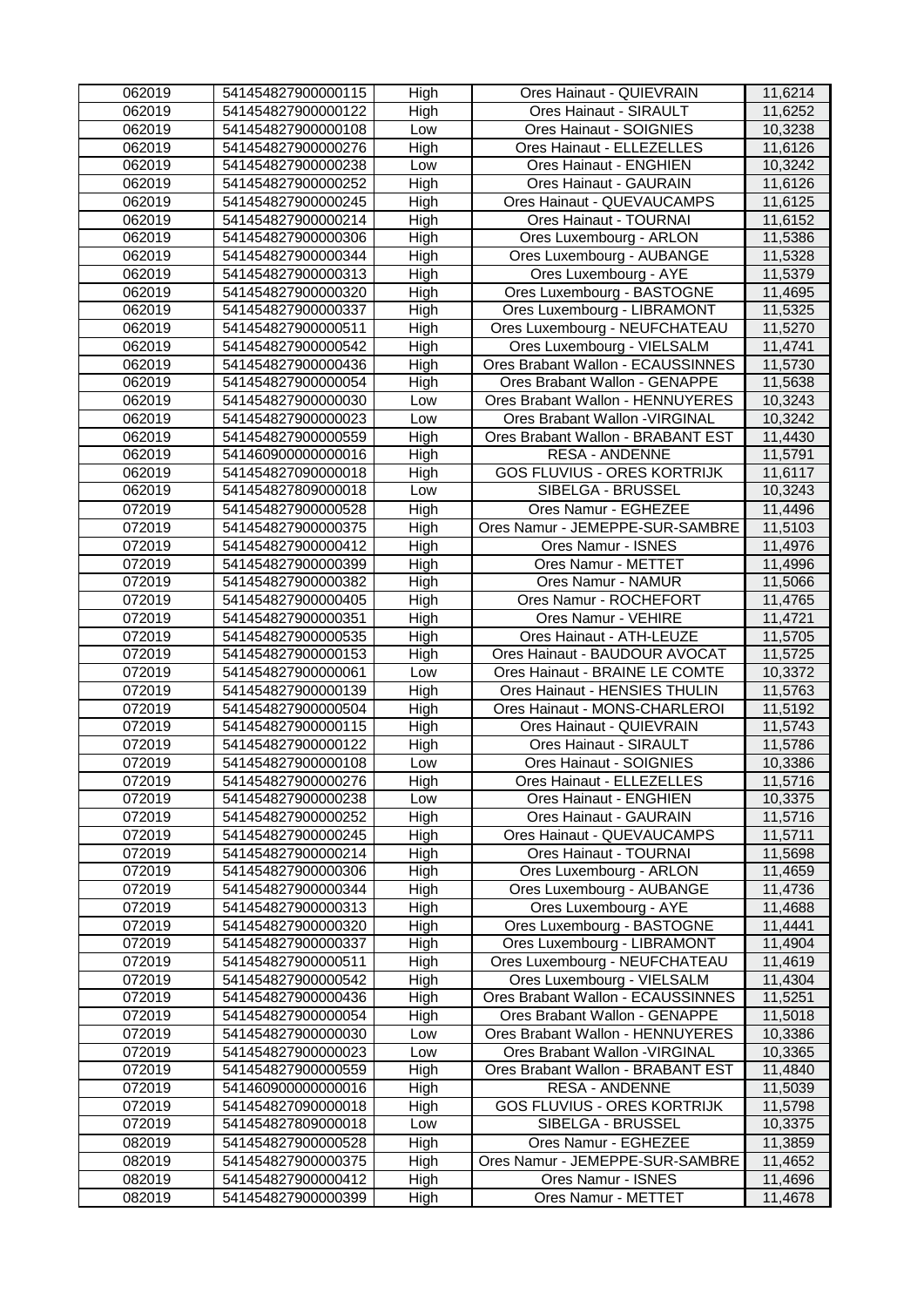| 082019           | 541454827900000382                       | High       | Ores Namur - NAMUR                                                 | 11,4792            |
|------------------|------------------------------------------|------------|--------------------------------------------------------------------|--------------------|
| 082019           | 541454827900000405                       | High       | Ores Namur - ROCHEFORT                                             | 11,4282            |
| 082019           | 541454827900000351                       | High       | Ores Namur - VEHIRE                                                | 11,4296            |
| 082019           | 541454827900000535                       | High       | Ores Hainaut - ATH-LEUZE                                           | 11,6034            |
| 082019           | 541454827900000153                       | High       | Ores Hainaut - BAUDOUR AVOCAT                                      | 11,6024            |
| 082019           | 541454827900000061                       | Low        | Ores Hainaut - BRAINE LE COMTE                                     | 10,3428            |
| 082019           | 541454827900000139                       | High       | Ores Hainaut - HENSIES THULIN                                      | 11,6115            |
| 082019           | 541454827900000504                       | High       | Ores Hainaut - MONS-CHARLEROI                                      | 11,5089            |
| 082019           | 541454827900000115                       | High       | Ores Hainaut - QUIEVRAIN                                           | 11,6090            |
| 082019           | 541454827900000122                       | High       | Ores Hainaut - SIRAULT                                             | 11,6215            |
| 082019           | 541454827900000108                       | Low        | Ores Hainaut - SOIGNIES                                            | 10,3424            |
| 082019           | 541454827900000276                       | High       | Ores Hainaut - ELLEZELLES                                          | 11,5702            |
| 082019           | 541454827900000238                       | Low        | Ores Hainaut - ENGHIEN                                             | 10,3431            |
| 082019           | 541454827900000252                       | High       | <b>Ores Hainaut - GAURAIN</b>                                      | 11,6042            |
| 082019           | 541454827900000245                       | High       | Ores Hainaut - QUEVAUCAMPS                                         | 11,6043            |
| 082019           | 541454827900000214                       | High       | Ores Hainaut - TOURNAI                                             | 11,6053            |
| 082019           | 541454827900000306                       | High       | Ores Luxembourg - ARLON                                            | 11,4301            |
| 082019           | 541454827900000344                       | High       | Ores Luxembourg - AUBANGE                                          | 11,4240            |
| 082019           | 541454827900000313                       | High       | Ores Luxembourg - AYE                                              | 11,4216            |
| 082019           | 541454827900000320                       | High       | Ores Luxembourg - BASTOGNE                                         | 11,3851            |
| 082019           | 541454827900000337                       | High       | Ores Luxembourg - LIBRAMONT                                        | 11,4265            |
| 082019           | 541454827900000511                       | High       | Ores Luxembourg - NEUFCHATEAU                                      | 11,4403            |
| 082019           | 541454827900000542                       | High       | Ores Luxembourg - VIELSALM                                         | 11,3789            |
| 082019           | 541454827900000436                       | High       | Ores Brabant Wallon - ECAUSSINNES                                  | 11,4900            |
| 082019           | 541454827900000054                       |            | Ores Brabant Wallon - GENAPPE                                      | 11,4676            |
| 082019           |                                          | High       | Ores Brabant Wallon - HENNUYERES                                   |                    |
|                  | 541454827900000030                       | Low        |                                                                    | 10,3436            |
| 082019           | 541454827900000023                       | Low        | Ores Brabant Wallon - VIRGINAL                                     | 10,3421            |
| 082019           | 541454827900000559                       | High       | Ores Brabant Wallon - BRABANT EST                                  | 11,4631            |
| 082019           | 541460900000000016                       | High       | <b>RESA - ANDENNE</b>                                              | 11,4779            |
| 082019           | 541454827090000018                       | High       | <b>GOS FLUVIUS - ORES KORTRIJK</b>                                 | 11,6117            |
| 082019           | 541454827809000018                       | Low        | SIBELGA - BRUSSEL                                                  | 10,3426            |
| 092019           | 541454827900000528                       | High       | Ores Namur - EGHEZEE                                               | 11,3330            |
|                  |                                          |            |                                                                    |                    |
| 092019           | 541454827900000375                       | High       | Ores Namur - JEMEPPE-SUR-SAMBRE                                    | 11,4081            |
| 092019           | 541454827900000412                       | High       | Ores Namur - ISNES                                                 | 11,4084            |
| 092019           | 541454827900000399                       | High       | Ores Namur - METTET                                                | 11,4136            |
| 092019           | 541454827900000382                       | High       | Ores Namur - NAMUR                                                 | 11,4492            |
| 092019           | 541454827900000405                       | High       | Ores Namur - ROCHEFORT                                             | 11,3404            |
| 092019           | 541454827900000351                       | High       | Ores Namur - VEHIRE                                                | 11,3460            |
| 092019           | 541454827900000535                       | High       | Ores Hainaut - ATH-LEUZE                                           | 11,5524            |
| 092019           | 541454827900000153                       | High       | Ores Hainaut - BAUDOUR AVOCAT                                      | 11,5490            |
| 092019           | 541454827900000061                       | Low        | Ores Hainaut - BRAINE LE COMTE                                     | 10,3364            |
| 092019           | 541454827900000139                       | High       | Ores Hainaut - HENSIES THULIN                                      | 11,5460            |
| 092019           | 541454827900000504                       | High       | Ores Hainaut - MONS-CHARLEROI                                      | 11,4604            |
| 092019           | 541454827900000115                       | High       | Ores Hainaut - QUIEVRAIN                                           | 11,5492            |
| 092019           | 541454827900000122                       | High       | Ores Hainaut - SIRAULT                                             | 11,5397            |
| 092019           | 541454827900000108                       | Low        | Ores Hainaut - SOIGNIES                                            | 10,3363            |
| 092019           | 541454827900000276                       | High       | Ores Hainaut - ELLEZELLES                                          | 11,5546            |
| 092019           | 541454827900000238                       | Low        | Ores Hainaut - ENGHIEN                                             | 10,3350            |
| 092019           | 541454827900000252                       | High       | Ores Hainaut - GAURAIN                                             | 11,5569            |
| 092019           | 541454827900000245                       | High       | Ores Hainaut - QUEVAUCAMPS                                         | 11,5551            |
| 092019           | 541454827900000214                       | High       | Ores Hainaut - TOURNAI                                             | 11,5534            |
| 092019           | 541454827900000306                       | High       | Ores Luxembourg - ARLON                                            | 11,3426            |
| 092019           | 541454827900000344                       | High       | Ores Luxembourg - AUBANGE                                          | 11,3477            |
| 092019           | 541454827900000313                       | High       | Ores Luxembourg - AYE                                              | 11,3383            |
| 092019           | 541454827900000320                       |            | Ores Luxembourg - BASTOGNE                                         | 11,2788            |
| 092019           | 541454827900000337                       | High       |                                                                    |                    |
|                  |                                          | High       | Ores Luxembourg - LIBRAMONT                                        | 11,3391            |
| 092019           | 541454827900000511                       | High       | Ores Luxembourg - NEUFCHATEAU                                      | 11,3442            |
| 092019           | 541454827900000542                       | High       | Ores Luxembourg - VIELSALM                                         | 11,2853            |
| 092019           | 541454827900000436                       | High       | Ores Brabant Wallon - ECAUSSINNES                                  | 11,4210            |
| 092019           | 541454827900000054                       | High       | Ores Brabant Wallon - GENAPPE                                      | 11,4148            |
| 092019<br>092019 | 541454827900000030<br>541454827900000023 | Low<br>Low | Ores Brabant Wallon - HENNUYERES<br>Ores Brabant Wallon - VIRGINAL | 10,3351<br>10,3358 |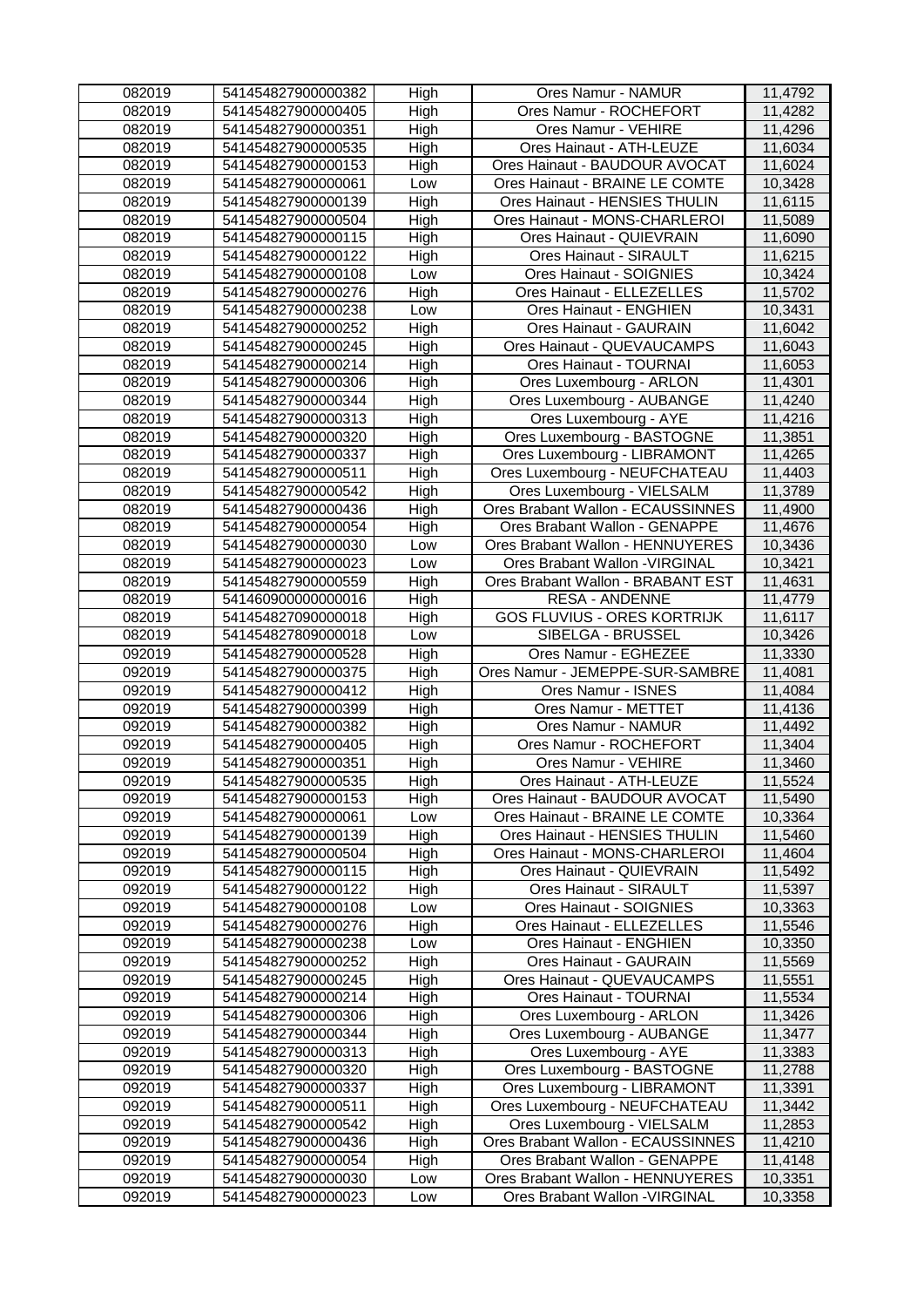| 092019 | 541454827900000559 | High | Ores Brabant Wallon - BRABANT EST  | 11,3853 |
|--------|--------------------|------|------------------------------------|---------|
| 092019 | 541460900000000016 | High | <b>RESA - ANDENNE</b>              | 11,4467 |
| 092019 | 541454827090000018 | High | <b>GOS FLUVIUS - ORES KORTRIJK</b> | 11,5611 |
| 092019 | 541454827809000018 | Low  | SIBELGA - BRUSSEL                  | 10,3356 |
| 102019 | 541454827900000528 | High | Ores Namur - EGHEZEE               | 11,3849 |
| 102019 | 541454827900000375 | High | Ores Namur - JEMEPPE-SUR-SAMBRE    | 11,4751 |
| 102019 | 541454827900000412 | High | Ores Namur - ISNES                 | 11,5088 |
| 102019 | 541454827900000399 | High | Ores Namur - METTET                | 11,5110 |
| 102019 | 541454827900000382 | High | Ores Namur - NAMUR                 | 11,5321 |
| 102019 | 541454827900000405 | High | Ores Namur - ROCHEFORT             | 11,4370 |
| 102019 | 541454827900000351 | High | Ores Namur - VEHIRE                | 11,4359 |
| 102019 | 541454827900000535 | High | Ores Hainaut - ATH-LEUZE           | 11,5652 |
| 102019 | 541454827900000153 | High | Ores Hainaut - BAUDOUR AVOCAT      | 11,5687 |
| 102019 | 541454827900000061 | Low  | Ores Hainaut - BRAINE LE COMTE     | 10,3389 |
| 102019 | 541454827900000139 | High | Ores Hainaut - HENSIES THULIN      | 11,5679 |
| 102019 | 541454827900000504 | High | Ores Hainaut - MONS-CHARLEROI      | 11,5291 |
| 102019 | 541454827900000115 | High | Ores Hainaut - QUIEVRAIN           | 11,5680 |
| 102019 | 541454827900000122 | High | Ores Hainaut - SIRAULT             | 11,5680 |
| 102019 | 541454827900000108 | Low  | Ores Hainaut - SOIGNIES            | 10,3401 |
| 102019 | 541454827900000276 | High | Ores Hainaut - ELLEZELLES          | 11,5703 |
| 102019 | 541454827900000238 | Low  | Ores Hainaut - ENGHIEN             | 10,3389 |
| 102019 | 541454827900000252 | High | Ores Hainaut - GAURAIN             | 11,5672 |
| 102019 | 541454827900000245 | High | Ores Hainaut - QUEVAUCAMPS         | 11,5658 |
| 102019 | 541454827900000214 | High | Ores Hainaut - TOURNAI             | 11,5665 |
| 102019 | 541454827900000306 | High | Ores Luxembourg - ARLON            | 11,4380 |
| 102019 | 541454827900000344 | High | Ores Luxembourg - AUBANGE          | 11,4331 |
| 102019 | 541454827900000313 | High | Ores Luxembourg - AYE              | 11,4395 |
| 102019 | 541454827900000320 | High | Ores Luxembourg - BASTOGNE         | 11,3132 |
| 102019 | 541454827900000337 | High | Ores Luxembourg - LIBRAMONT        | 11,4379 |
| 102019 | 541454827900000511 | High | Ores Luxembourg - NEUFCHATEAU      | 11,4348 |
| 102019 | 541454827900000542 | High | Ores Luxembourg - VIELSALM         | 11,3065 |
| 102019 | 541454827900000436 | High | Ores Brabant Wallon - ECAUSSINNES  | 11,5399 |
| 102019 | 541454827900000054 | High | Ores Brabant Wallon - GENAPPE      | 11,5109 |
| 102019 | 541454827900000030 | Low  | Ores Brabant Wallon - HENNUYERES   | 10,3393 |
| 102019 | 541454827900000023 | Low  | Ores Brabant Wallon - VIRGINAL     | 10,3385 |
| 102019 | 541454827900000559 | High | Ores Brabant Wallon - BRABANT EST  | 11,4798 |
| 102019 | 541460900000000016 | High | <b>RESA - ANDENNE</b>              | 11,5318 |
| 102019 | 541454827090000018 | High | <b>GOS FLUVIUS - ORES KORTRIJK</b> | 11,5689 |
| 102019 | 541454827809000018 | Low  | SIBELGA - BRUSSEL                  | 10,3390 |
| 112019 | 541454827090000018 | High | <b>GOS FLUVIUS - ORES KORTRIJK</b> | 11,6343 |
| 112019 | 541454827900000528 | High | Ores Namur - EGHEZEE               | 11,4215 |
| 112019 | 541454827900000375 | High | Ores Namur - JEMEPPE-SUR-SAMBRE    | 11,5457 |
| 112019 | 541454827900000412 | High | Ores Namur - ISNES                 | 11,5542 |
| 112019 | 541454827900000399 | High | Ores Namur - METTET                | 11,5547 |
| 112019 | 541454827900000382 | High | Ores Namur - NAMUR                 | 11,5520 |
| 112019 | 541454827900000405 | High | Ores Namur - ROCHEFORT             | 11,4743 |
| 112019 | 541454827900000351 | High | Ores Namur - VEHIRE                | 11,4759 |
| 112019 | 541454827900000276 | High | Ores Hainaut - ELLEZELLES          | 11,5894 |
| 112019 | 541454827900000238 | Low  | Ores Hainaut - ENGHIEN             | 10,3099 |
| 112019 | 541454827900000252 | High | Ores Hainaut - GAURAIN             | 11,6178 |
| 112019 | 541454827900000245 | High | Ores Hainaut - QUEVAUCAMPS         | 11,6198 |
| 112019 | 541454827900000214 | High | Ores Hainaut - TOURNAI             | 11,6214 |
| 112019 | 541454827900000153 | High | Ores Hainaut - BAUDOUR AVOCAT      | 11,6269 |
| 112019 | 541454827900000061 | Low  | Ores Hainaut - BRAINE LE COMTE     | 10,3101 |
| 112019 | 541454827900000139 | High | Ores Hainaut - HENSIES THULIN      | 11,6262 |
| 112019 | 541454827900000504 | High | Ores Hainaut - MONS-CHARLEROI      | 11,5702 |
| 112019 | 541454827900000115 | High | Ores Hainaut - QUIEVRAIN           | 11,6256 |
| 112019 | 541454827900000122 | High | Ores Hainaut - SIRAULT             | 11,6271 |
| 112019 | 541454827900000108 | Low  | Ores Hainaut - SOIGNIES            | 10,3106 |
| 112019 | 541454827900000535 | High | Ores Hainaut - ATH-LEUZE           | 11,6251 |
| 112019 | 541454827900000306 | High | Ores Luxembourg - ARLON            | 11,4745 |
| 112019 | 541454827900000344 | High | Ores Luxembourg - AUBANGE          | 11,4817 |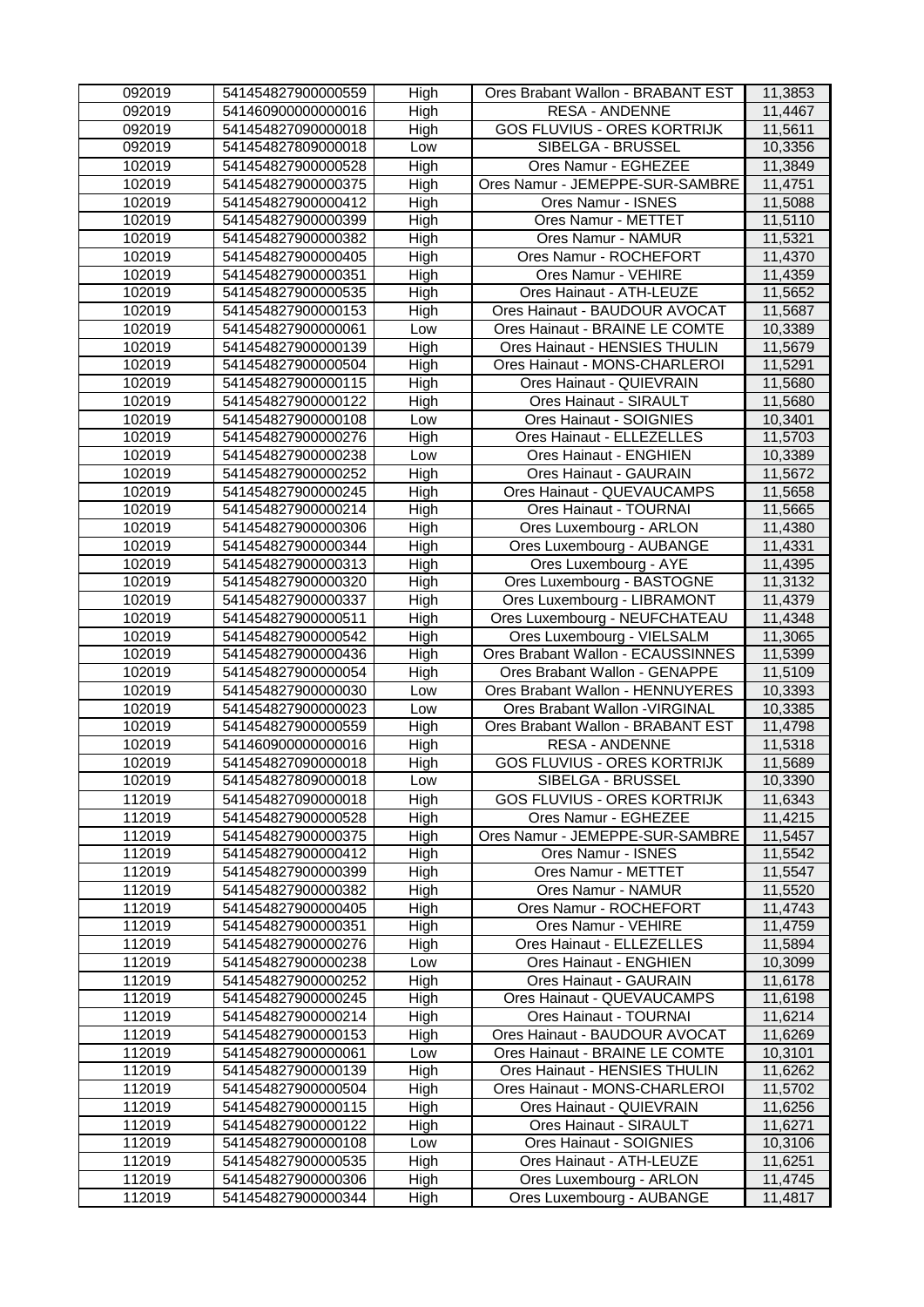| 112019 | 541454827900000313 | High       | Ores Luxembourg - AYE              | 11,4739 |
|--------|--------------------|------------|------------------------------------|---------|
| 112019 | 541454827900000320 | High       | Ores Luxembourg - BASTOGNE         | 11,2879 |
| 112019 | 541454827900000337 | High       | Ores Luxembourg - LIBRAMONT        | 11,4759 |
| 112019 | 541454827900000511 | High       | Ores Luxembourg - NEUFCHATEAU      | 11,4758 |
| 112019 | 541454827900000542 | High       | Ores Luxembourg - VIELSALM         | 11,2918 |
| 112019 | 541460900000000016 | High       | <b>RESA - ANDENNE</b>              | 11,5533 |
| 112019 | 541454827900000436 | High       | Ores Brabant Wallon - ECAUSSINNES  | 11,5519 |
| 112019 | 541454827900000054 | High       | Ores Brabant Wallon - GENAPPE      | 11,5549 |
| 112019 | 541454827900000030 | Low        | Ores Brabant Wallon - HENNUYERES   | 10,3100 |
| 112019 | 541454827900000023 | Low        | Ores Brabant Wallon - VIRGINAL     | 10,3097 |
| 112019 | 541454827809000018 | Low        | SIBELGA - BRUSSEL                  | 10,3101 |
| 112019 | 541454827900000559 | High       | Ores Brabant Wallon - BRABANT EST  | 11,5255 |
| 122019 | 541454827090000018 | High       | <b>GOS FLUVIUS - ORES KORTRIJK</b> | 11,6056 |
| 122019 | 541454827900000528 | High       | Ores Namur - EGHEZEE               | 11,4909 |
| 122019 | 541454827900000375 | High       | Ores Namur - JEMEPPE-SUR-SAMBRE    | 11,5713 |
| 122019 | 541454827900000412 | High       | Ores Namur - ISNES                 | 11,5571 |
| 122019 | 541454827900000399 | High       | Ores Namur - METTET                | 11,5570 |
| 122019 | 541454827900000382 | High       | Ores Namur - NAMUR                 | 11,5707 |
| 122019 | 541454827900000405 | High       | Ores Namur - ROCHEFORT             | 11,5440 |
| 122019 | 541454827900000351 | High       | Ores Namur - VEHIRE                | 11,5436 |
| 122019 | 541454827900000276 | High       | Ores Hainaut - ELLEZELLES          | 11,5809 |
| 122019 | 541454827900000238 | Low        | Ores Hainaut - ENGHIEN             | 10,3017 |
| 122019 | 541454827900000252 | High       | <b>Ores Hainaut - GAURAIN</b>      | 11,5902 |
| 122019 | 541454827900000245 | High       | Ores Hainaut - QUEVAUCAMPS         | 11,5911 |
| 122019 | 541454827900000214 | High       | Ores Hainaut - TOURNAI             | 11,5915 |
| 122019 | 541454827900000153 | High       | Ores Hainaut - BAUDOUR AVOCAT      | 11,5972 |
| 122019 | 541454827900000061 | Low        | Ores Hainaut - BRAINE LE COMTE     | 10,3018 |
| 122019 | 541454827900000139 | High       | Ores Hainaut - HENSIES THULIN      | 11,5938 |
| 122019 | 541454827900000504 | High       | Ores Hainaut - MONS-CHARLEROI      | 11,5780 |
| 122019 | 541454827900000115 | High       | Ores Hainaut - QUIEVRAIN           | 11,5966 |
| 122019 | 541454827900000122 | High       | Ores Hainaut - SIRAULT             | 11,5972 |
| 122019 | 541454827900000108 | Low        | Ores Hainaut - SOIGNIES            | 10,3017 |
| 122019 | 541454827900000535 | High       | Ores Hainaut - ATH-LEUZE           | 11,5926 |
| 122019 | 541454827900000306 | High       | Ores Luxembourg - ARLON            | 11,5430 |
| 122019 | 541454827900000344 | High       | Ores Luxembourg - AUBANGE          | 11,5426 |
| 122019 | 541454827900000313 | High       | Ores Luxembourg - AYE              | 11,5432 |
| 122019 | 541454827900000320 | High       | Ores Luxembourg - BASTOGNE         | 11,4296 |
| 122019 | 541454827900000337 | High       | Ores Luxembourg - LIBRAMONT        | 11,5435 |
| 122019 | 541454827900000511 | High       | Ores Luxembourg - NEUFCHATEAU      | 11,5440 |
| 122019 | 541454827900000542 | High       | Ores Luxembourg - VIELSALM         | 11,4285 |
| 122019 | 541460900000000016 | High       | <b>RESA - ANDENNE</b>              | 11,5712 |
| 122019 | 541454827900000436 | High       | Ores Brabant Wallon - ECAUSSINNES  | 11,5704 |
| 122019 | 541454827900000054 | High       | Ores Brabant Wallon - GENAPPE      | 11,5563 |
| 122019 | 541454827900000030 | Low        | Ores Brabant Wallon - HENNUYERES   | 10,3017 |
| 122019 | 541454827900000023 |            | Ores Brabant Wallon - VIRGINAL     | 10,3017 |
| 122019 | 541454827809000018 | Low<br>Low | SIBELGA - BRUSSEL                  | 10,3017 |
| 122019 | 541454827900000559 | High       | Ores Brabant Wallon - BRABANT EST  | 11,5395 |
| 012020 | 541454827090000018 | High       | <b>GOS FLUVIUS - ORES KORTRIJK</b> | 11,5145 |
| 012020 | 541454827900000528 |            | Ores Namur - EGHEZEE               |         |
|        |                    | High       |                                    | 11,4582 |
| 012020 | 541454827900000375 | High       | Ores Namur - JEMEPPE-SUR-SAMBRE    | 11,5070 |
| 012020 | 541454827900000412 | High       | Ores Namur - ISNES                 | 11,5194 |
| 012020 | 541454827900000399 | High       | Ores Namur - METTET                | 11,5196 |
| 012020 | 541454827900000382 | High       | Ores Namur - NAMUR                 | 11,5119 |
| 012020 | 541454827900000405 | High       | Ores Namur - ROCHEFORT             | 11,4954 |
| 012020 | 541454827900000351 | High       | Ores Namur - VEHIRE                | 11,4950 |
| 012020 | 541454827900000276 | High       | Ores Hainaut - ELLEZELLES          | 11,5456 |
| 012020 | 541454827900000238 | Low        | Ores Hainaut - ENGHIEN             | 10,3121 |
| 012020 | 541454827900000252 | High       | <b>Ores Hainaut - GAURAIN</b>      | 11,5102 |
| 012020 | 541454827900000245 | High       | Ores Hainaut - QUEVAUCAMPS         | 11,5107 |
| 012020 | 541454827900000214 | High       | Ores Hainaut - TOURNAI             | 11,5098 |
| 012020 | 541454827900000153 | High       | Ores Hainaut - BAUDOUR AVOCAT      | 11,5125 |
| 012020 | 541454827900000061 | Low        | Ores Hainaut - BRAINE LE COMTE     | 10,3122 |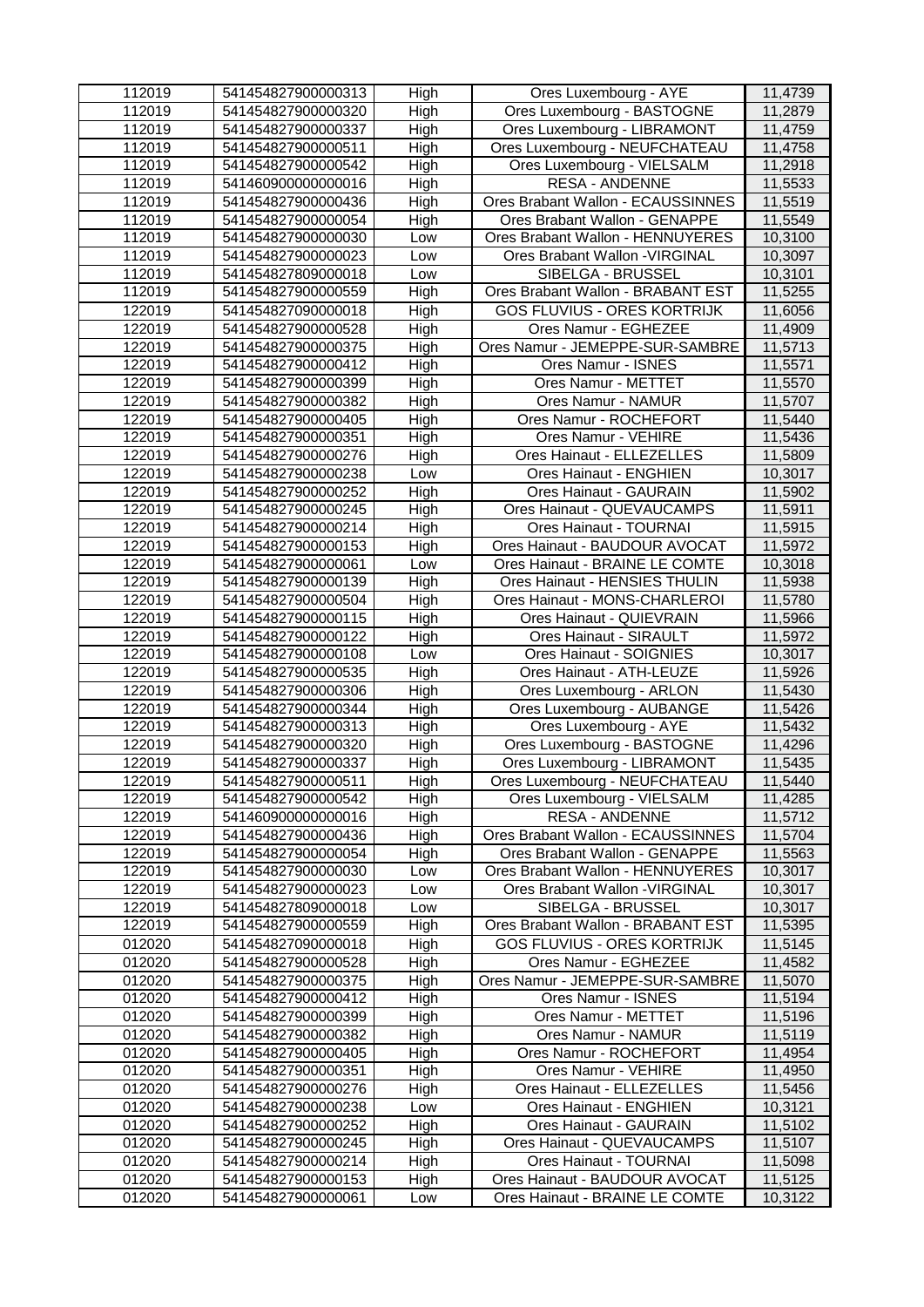| 012020 | 541454827900000139 | High | Ores Hainaut - HENSIES THULIN      | 11,5105 |
|--------|--------------------|------|------------------------------------|---------|
| 012020 | 541454827900000504 | High | Ores Hainaut - MONS-CHARLEROI      | 11,5113 |
| 012020 | 541454827900000115 | High | Ores Hainaut - QUIEVRAIN           | 11,5123 |
| 012020 | 541454827900000122 | High | Ores Hainaut - SIRAULT             | 11,5127 |
| 012020 | 541454827900000108 | Low  | Ores Hainaut - SOIGNIES            | 10,3125 |
| 012020 | 541454827900000535 | High | Ores Hainaut - ATH-LEUZE           | 11,5119 |
| 012020 | 541454827900000306 | High | Ores Luxembourg - ARLON            | 11,4964 |
| 012020 | 541454827900000344 | High | Ores Luxembourg - AUBANGE          | 11,4952 |
| 012020 | 541454827900000313 | High | Ores Luxembourg - AYE              | 11,4959 |
| 012020 | 541454827900000320 | High | Ores Luxembourg - BASTOGNE         | 11,4174 |
| 012020 | 541454827900000337 | High | Ores Luxembourg - LIBRAMONT        | 11,4960 |
| 012020 | 541454827900000511 | High | Ores Luxembourg - NEUFCHATEAU      | 11,4956 |
| 012020 | 541454827900000542 | High | Ores Luxembourg - VIELSALM         | 11,4029 |
| 012020 | 541460900000000016 | High | <b>RESA - ANDENNE</b>              | 11,5112 |
| 012020 | 541454827900000436 | High | Ores Brabant Wallon - ECAUSSINNES  | 11,5111 |
| 012020 | 541454827900000054 | High | Ores Brabant Wallon - GENAPPE      | 11,5201 |
| 012020 | 541454827900000030 | Low  | Ores Brabant Wallon - HENNUYERES   | 10,3121 |
| 012020 | 541454827900000023 | Low  | Ores Brabant Wallon - VIRGINAL     | 10,3122 |
| 012020 | 541454827809000018 | Low  | SIBELGA - BRUSSEL                  | 10,3123 |
| 012020 | 541454827900000559 | High | Ores Brabant Wallon - BRABANT EST  | 11,5026 |
| 022020 | 541454827090000018 | High | <b>GOS FLUVIUS - ORES KORTRIJK</b> | 11,5362 |
| 022020 | 541454827900000559 | High | Ores Brabant Wallon - BRABANT EST  | 11,5176 |
| 022020 | 541454827900000436 | High | Ores Brabant Wallon - ECAUSSINNES  | 11,5186 |
| 022020 | 541454827900000054 | High | Ores Brabant Wallon - GENAPPE      | 11,5174 |
| 022020 | 541454827900000030 | Low  | Ores Brabant Wallon - HENNUYERES   | 10,3054 |
| 022020 | 541454827900000023 | Low  | Ores Brabant Wallon - VIRGINAL     | 10,3052 |
| 022020 | 541454827900000535 | High | Ores Hainaut - ATH-LEUZE           | 11,5509 |
| 022020 | 541454827900000153 | High | Ores Hainaut - BAUDOUR AVOCAT      | 11,5505 |
| 022020 | 541454827900000061 | Low  | Ores Hainaut - BRAINE LE COMTE     | 10,3053 |
| 022020 | 541454827900000276 | High | Ores Hainaut - ELLEZELLES          | 11,5466 |
| 022020 | 541454827900000238 | Low  | Ores Hainaut - ENGHIEN             | 10,3051 |
| 022020 | 541454827900000252 | High | Ores Hainaut - GAURAIN             | 11,5476 |
| 022020 | 541454827900000139 | High | Ores Hainaut - HENSIES THULIN      | 11,5469 |
| 022020 | 541454827900000504 | High | Ores Hainaut - MONS-CHARLEROI      | 11,5244 |
| 022020 | 541454827900000245 | High | Ores Hainaut - QUEVAUCAMPS         | 11,5514 |
| 022020 | 541454827900000115 | High | Ores Hainaut - QUIEVRAIN           | 11,5506 |
| 022020 | 541454827900000122 | High | Ores Hainaut - SIRAULT             | 11,5507 |
| 022020 | 541454827900000108 | Low  | Ores Hainaut - SOIGNIES            | 10,3052 |
| 022020 | 541454827900000214 | High | Ores Hainaut - TOURNAI             | 11,5509 |
| 022020 | 541454827900000306 | High | Ores Luxembourg - ARLON            | 11,5221 |
| 022020 | 541454827900000344 | High | Ores Luxembourg - AUBANGE          | 11,5217 |
| 022020 | 541454827900000313 | High | Ores Luxembourg - AYE              | 11,5221 |
| 022020 | 541454827900000320 | High | Ores Luxembourg - BASTOGNE         | 11,5300 |
| 022020 | 541454827900000337 | High | Ores Luxembourg - LIBRAMONT        | 11,5218 |
| 022020 | 541454827900000511 | High | Ores Luxembourg - NEUFCHATEAU      | 11,5221 |
| 022020 | 541454827900000542 | High | Ores Luxembourg - VIELSALM         | 11,5302 |
| 022020 | 541454827900000528 | High | Ores Namur - EGHEZEE               | 11,5179 |
| 022020 | 541454827900000412 | High | Ores Namur - ISNES                 | 11,5179 |
| 022020 | 541454827900000375 | High | Ores Namur - JEMEPPE-SUR-SAMBRE    | 11,5152 |
| 022020 | 541454827900000399 | High | Ores Namur - METTET                | 11,5184 |
| 022020 | 541454827900000382 | High | Ores Namur - NAMUR                 | 11,5164 |
| 022020 | 541454827900000405 | High | Ores Namur - ROCHEFORT             | 11,5217 |
| 022020 | 541454827900000351 | High | Ores Namur - VEHIRE                | 11,5220 |
| 022020 | 541460900000000016 | High | <b>RESA - ANDENNE</b>              | 11,5164 |
| 022020 | 541454827809000018 | Low  | SIBELGA - BRUSSEL                  | 10,3052 |
| 032020 | 541454827090000018 | High | <b>GOS FLUVIUS - ORES KORTRIJK</b> | 11,5620 |
| 032020 | 541454827900000559 | High | Ores Brabant Wallon - BRABANT EST  | 11,5338 |
| 032020 | 541454827900000436 | High | Ores Brabant Wallon - ECAUSSINNES  | 11,5259 |
| 032020 | 541454827900000054 | High | Ores Brabant Wallon - GENAPPE      | 11,5231 |
| 032020 | 541454827900000030 | Low  | Ores Brabant Wallon - HENNUYERES   | 10,3376 |
| 032020 | 541454827900000023 | Low  | Ores Brabant Wallon - VIRGINAL     | 10,3371 |
| 032020 | 541454827900000535 | High | Ores Hainaut - ATH-LEUZE           | 11,5317 |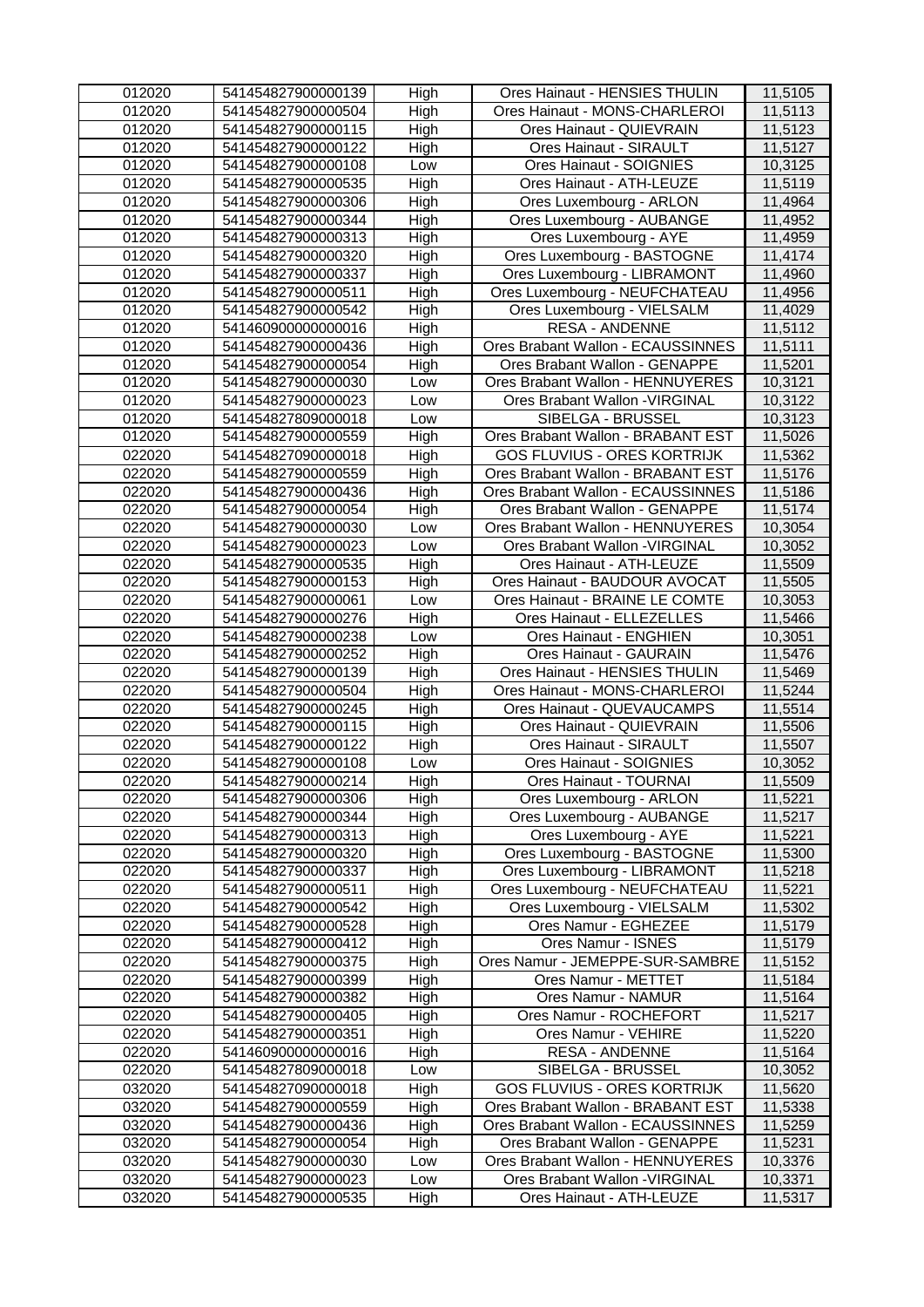| 032020 | 541454827900000153 | High | Ores Hainaut - BAUDOUR AVOCAT      | 11,5361 |
|--------|--------------------|------|------------------------------------|---------|
| 032020 | 541454827900000061 | Low  | Ores Hainaut - BRAINE LE COMTE     | 10,3372 |
| 032020 | 541454827900000276 | High | Ores Hainaut - ELLEZELLES          | 11,5666 |
| 032020 | 541454827900000238 | Low  | Ores Hainaut - ENGHIEN             | 10,3372 |
| 032020 | 541454827900000252 | High | Ores Hainaut - GAURAIN             | 11,5281 |
| 032020 | 541454827900000139 | High | Ores Hainaut - HENSIES THULIN      | 11,5504 |
| 032020 | 541454827900000504 | High | Ores Hainaut - MONS-CHARLEROI      | 11,5277 |
| 032020 | 541454827900000245 | High | Ores Hainaut - QUEVAUCAMPS         | 11,5313 |
| 032020 | 541454827900000115 | High | Ores Hainaut - QUIEVRAIN           | 11,5356 |
| 032020 | 541454827900000122 | High | Ores Hainaut - SIRAULT             | 11,5359 |
| 032020 | 541454827900000108 | Low  | Ores Hainaut - SOIGNIES            | 10,3381 |
| 032020 | 541454827900000214 | High | Ores Hainaut - TOURNAI             | 11,5318 |
| 032020 | 541454827900000306 | High | Ores Luxembourg - ARLON            | 11,5347 |
| 032020 | 541454827900000344 | High | Ores Luxembourg - AUBANGE          | 11,5349 |
| 032020 | 541454827900000313 | High | Ores Luxembourg - AYE              | 11,5344 |
| 032020 | 541454827900000320 | High | Ores Luxembourg - BASTOGNE         | 11,5309 |
| 032020 | 541454827900000337 | High | Ores Luxembourg - LIBRAMONT        | 11,5349 |
| 032020 | 541454827900000511 | High | Ores Luxembourg - NEUFCHATEAU      | 11,5350 |
| 032020 | 541454827900000542 | High | Ores Luxembourg - VIELSALM         | 11,5314 |
| 032020 | 541454827900000528 | High | Ores Namur - EGHEZEE               | 11,5602 |
| 032020 | 541454827900000412 | High | Ores Namur - ISNES                 | 11,5233 |
| 032020 | 541454827900000375 | High | Ores Namur - JEMEPPE-SUR-SAMBRE    | 11,5224 |
| 032020 | 541454827900000399 | High | Ores Namur - METTET                | 11,5230 |
| 032020 | 541454827900000382 | High | Ores Namur - NAMUR                 | 11,5239 |
| 032020 | 541454827900000405 | High | Ores Namur - ROCHEFORT             | 11,5347 |
| 032020 | 541454827900000351 | High | Ores Namur - VEHIRE                | 11,5349 |
| 032020 | 541460900000000016 | High | <b>RESA - ANDENNE</b>              | 11,5242 |
| 032020 | 541454827809000018 | Low  | SIBELGA - BRUSSEL                  | 10,3375 |
| 042020 | 541454827090000018 | High | <b>GOS FLUVIUS - ORES KORTRIJK</b> | 11,5624 |
| 042020 | 541454827900000559 | High | Ores Brabant Wallon - BRABANT EST  | 11,5352 |
| 042020 | 541454827900000436 | High | Ores Brabant Wallon - ECAUSSINNES  | 11,5341 |
| 042020 | 541454827900000054 | High | Ores Brabant Wallon - GENAPPE      | 11,5372 |
| 042020 | 541454827900000030 | Low  | Ores Brabant Wallon - HENNUYERES   | 10,3369 |
| 042020 | 541454827900000023 | Low  | Ores Brabant Wallon - VIRGINAL     | 10,3373 |
| 042020 | 541454827900000535 | High | Ores Hainaut - ATH-LEUZE           | 11,5551 |
| 042020 | 541454827900000153 | High | Ores Hainaut - BAUDOUR AVOCAT      | 11,5509 |
| 042020 | 541454827900000061 | Low  | Ores Hainaut - BRAINE LE COMTE     | 10,3372 |
| 042020 | 541454827900000276 | High | Ores Hainaut - ELLEZELLES          | 11,5355 |
| 042020 | 541454827900000238 | Low  | Ores Hainaut - ENGHIEN             | 10,3369 |
| 042020 | 541454827900000252 | High | Ores Hainaut - GAURAIN             | 11,5626 |
| 042020 | 541454827900000139 | High | Ores Hainaut - HENSIES THULIN      | 11,5426 |
| 042020 | 541454827900000504 | High | Ores Hainaut - MONS-CHARLEROI      | 11,5407 |
| 042020 | 541454827900000245 | High | Ores Hainaut - QUEVAUCAMPS         | 11,5572 |
| 042020 | 541454827900000115 | High | Ores Hainaut - QUIEVRAIN           | 11,5503 |
| 042020 | 541454827900000122 | High | Ores Hainaut - SIRAULT             | 11,5501 |
| 042020 | 541454827900000108 | Low  | Ores Hainaut - SOIGNIES            | 10,3368 |
| 042020 | 541454827900000214 | High | Ores Hainaut - TOURNAI             | 11,5560 |
| 042020 | 541454827900000306 | High | Ores Luxembourg - ARLON            | 11,5410 |
| 042020 | 541454827900000344 | High | Ores Luxembourg - AUBANGE          | 11,5364 |
| 042020 | 541454827900000313 | High | Ores Luxembourg - AYE              | 11,5452 |
| 042020 | 541454827900000320 | High | Ores Luxembourg - BASTOGNE         | 11,5068 |
| 042020 | 541454827900000337 | High | Ores Luxembourg - LIBRAMONT        | 11,5403 |
| 042020 | 541454827900000511 | High | Ores Luxembourg - NEUFCHATEAU      | 11,5367 |
| 042020 | 541454827900000542 | High | Ores Luxembourg - VIELSALM         | 11,5050 |
| 042020 | 541454827900000528 | High | Ores Namur - EGHEZEE               | 11,5265 |
| 042020 | 541454827900000412 | High | Ores Namur - ISNES                 | 11,5457 |
| 042020 | 541454827900000375 | High | Ores Namur - JEMEPPE-SUR-SAMBRE    | 11,5454 |
| 042020 | 541454827900000399 | High | Ores Namur - METTET                | 11,5390 |
| 042020 | 541454827900000382 | High | Ores Namur - NAMUR                 | 11,5353 |
| 042020 | 541454827900000405 | High | Ores Namur - ROCHEFORT             | 11,5365 |
| 042020 | 541454827900000351 | High | Ores Namur - VEHIRE                | 11,5366 |
| 042020 | 541460900000000016 | High | <b>RESA - ANDENNE</b>              | 11,5368 |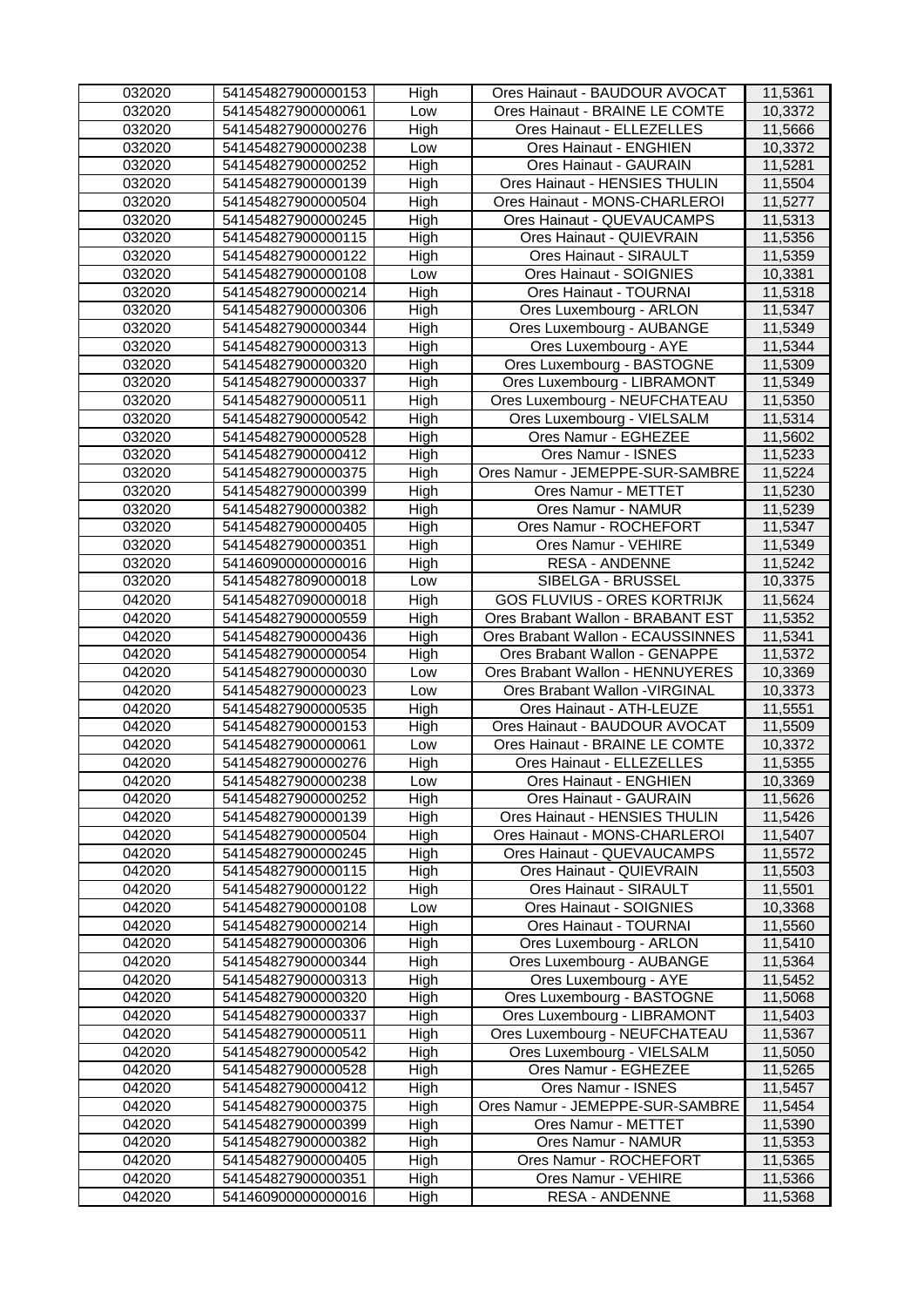| 042020           | 541454827809000018 | Low  | SIBELGA - BRUSSEL                  | 10,3373 |
|------------------|--------------------|------|------------------------------------|---------|
| 052020           | 541454827090000018 | High | <b>GOS FLUVIUS - ORES KORTRIJK</b> | 11,5692 |
| 052020           | 541454827900000559 | High | Ores Brabant Wallon - BRABANT EST  | 11,5510 |
| 052020           | 541454827900000436 | High | Ores Brabant Wallon - ECAUSSINNES  | 11,5426 |
| 052020           | 541454827900000054 | High | Ores Brabant Wallon - GENAPPE      | 11,5515 |
| 052020           | 541454827900000030 | Low  | Ores Brabant Wallon - HENNUYERES   | 10,3407 |
| 052020           | 541454827900000023 | Low  | Ores Brabant Wallon - VIRGINAL     | 10,3407 |
| 052020           | 541454827900000535 | High | Ores Hainaut - ATH-LEUZE           | 11,5649 |
| 052020           | 541454827900000153 | High | Ores Hainaut - BAUDOUR AVOCAT      | 11,5622 |
| 052020           | 541454827900000061 | Low  | Ores Hainaut - BRAINE LE COMTE     | 10,3408 |
| 052020           | 541454827900000276 | High | Ores Hainaut - ELLEZELLES          | 11,5736 |
| 052020           | 541454827900000238 |      | Ores Hainaut - ENGHIEN             | 10,3412 |
| 052020           | 541454827900000252 | Low  |                                    | 11,5673 |
|                  |                    | High | Ores Hainaut - GAURAIN             |         |
| 052020           | 541454827900000139 | High | Ores Hainaut - HENSIES THULIN      | 11,5636 |
| 052020           | 541454827900000504 | High | Ores Hainaut - MONS-CHARLEROI      | 11,5536 |
| 052020           | 541454827900000245 | High | Ores Hainaut - QUEVAUCAMPS         | 11,5688 |
| 052020           | 541454827900000115 | High | Ores Hainaut - QUIEVRAIN           | 11,5634 |
| 052020           | 541454827900000122 | High | Ores Hainaut - SIRAULT             | 11,5629 |
| 052020           | 541454827900000108 | Low  | Ores Hainaut - SOIGNIES            | 10,3419 |
| 052020           | 541454827900000214 | High | Ores Hainaut - TOURNAI             | 11,5663 |
| 052020           | 541454827900000306 | High | Ores Luxembourg - ARLON            | 11,5427 |
| 052020           | 541454827900000344 | High | Ores Luxembourg - AUBANGE          | 11,5402 |
| 052020           | 541454827900000313 | High | Ores Luxembourg - AYE              | 11,5431 |
| 052020           | 541454827900000320 | High | Ores Luxembourg - BASTOGNE         | 11,5156 |
| 052020           | 541454827900000337 | High | Ores Luxembourg - LIBRAMONT        | 11,5427 |
| 052020           | 541454827900000511 | High | Ores Luxembourg - NEUFCHATEAU      | 11,5413 |
| 052020           | 541454827900000542 | High | Ores Luxembourg - VIELSALM         | 11,5169 |
| 052020           | 541454827900000528 | High | Ores Namur - EGHEZEE               | 11,5424 |
| 052020           | 541454827900000412 | High | Ores Namur - ISNES                 | 11,5543 |
| 052020           | 541454827900000375 | High | Ores Namur - JEMEPPE-SUR-SAMBRE    | 11,5547 |
| 052020           | 541454827900000399 | High | Ores Namur - METTET                | 11,5512 |
| 052020           | 541454827900000382 | High | Ores Namur - NAMUR                 | 11,5452 |
| 052020           | 541454827900000405 | High | Ores Namur - ROCHEFORT             | 11,5413 |
| 052020           | 541454827900000351 | High | Ores Namur - VEHIRE                | 11,5410 |
| 052020           | 541460900000000016 | High | <b>RESA - ANDENNE</b>              | 11,5473 |
| 052020           | 541454827809000018 | Low  | SIBELGA - BRUSSEL                  | 10,3413 |
| 062020           | 541454827090000018 | High | GOS FLUVIUS - ORES KORTRIJK        | 11,5552 |
| 062020           | 541454827900000559 | High | Ores Brabant Wallon - BRABANT EST  | 11,5523 |
| 062020           | 541454827900000436 | High | Ores Brabant Wallon - ECAUSSINNES  | 11,5205 |
| 062020           | 541454827900000054 | High | Ores Brabant Wallon - GENAPPE      | 11,5485 |
| 062020           | 541454827900000030 | Low  | Ores Brabant Wallon - HENNUYERES   | 10,3334 |
| 062020           | 541454827900000023 | Low  | Ores Brabant Wallon - VIRGINAL     | 10,3336 |
| 062020           | 541454827900000535 | High | Ores Hainaut - ATH-LEUZE           | 11,5623 |
| 062020           | 541454827900000153 | High | Ores Hainaut - BAUDOUR AVOCAT      | 11,5689 |
| 062020           | 541454827900000061 | Low  | Ores Hainaut - BRAINE LE COMTE     | 10,3349 |
| 062020           | 541454827900000276 | High | Ores Hainaut - ELLEZELLES          | 11,5605 |
| 062020           | 541454827900000238 | Low  | Ores Hainaut - ENGHIEN             | 10,3345 |
| 062020           | 541454827900000252 | High | Ores Hainaut - GAURAIN             | 11,5628 |
| 062020           | 541454827900000139 | High | Ores Hainaut - HENSIES THULIN      | 11,5690 |
| 062020           | 541454827900000504 | High | Ores Hainaut - MONS-CHARLEROI      | 11,5418 |
| 062020           | 541454827900000245 | High | Ores Hainaut - QUEVAUCAMPS         | 11,5640 |
| 062020           | 541454827900000115 | High | Ores Hainaut - QUIEVRAIN           | 11,5696 |
| 062020           | 541454827900000122 | High | Ores Hainaut - SIRAULT             | 11,5700 |
| 062020           | 541454827900000108 | Low  | Ores Hainaut - SOIGNIES            | 10,3346 |
| 062020           | 541454827900000214 | High | Ores Hainaut - TOURNAI             | 11,5652 |
| 062020           | 541454827900000306 | High | Ores Luxembourg - ARLON            | 11,5549 |
| 062020           | 541454827900000344 | High | Ores Luxembourg - AUBANGE          | 11,5507 |
| 062020           | 541454827900000313 | High | Ores Luxembourg - AYE              | 11,5506 |
| 062020           | 541454827900000320 | High | Ores Luxembourg - BASTOGNE         | 11,5173 |
|                  |                    |      |                                    |         |
| 062020           | 541454827900000337 | High | Ores Luxembourg - LIBRAMONT        | 11,5514 |
| 062020<br>062020 | 541454827900000511 | High | Ores Luxembourg - NEUFCHATEAU      | 11,5502 |
|                  | 541454827900000542 | High | Ores Luxembourg - VIELSALM         | 11,5139 |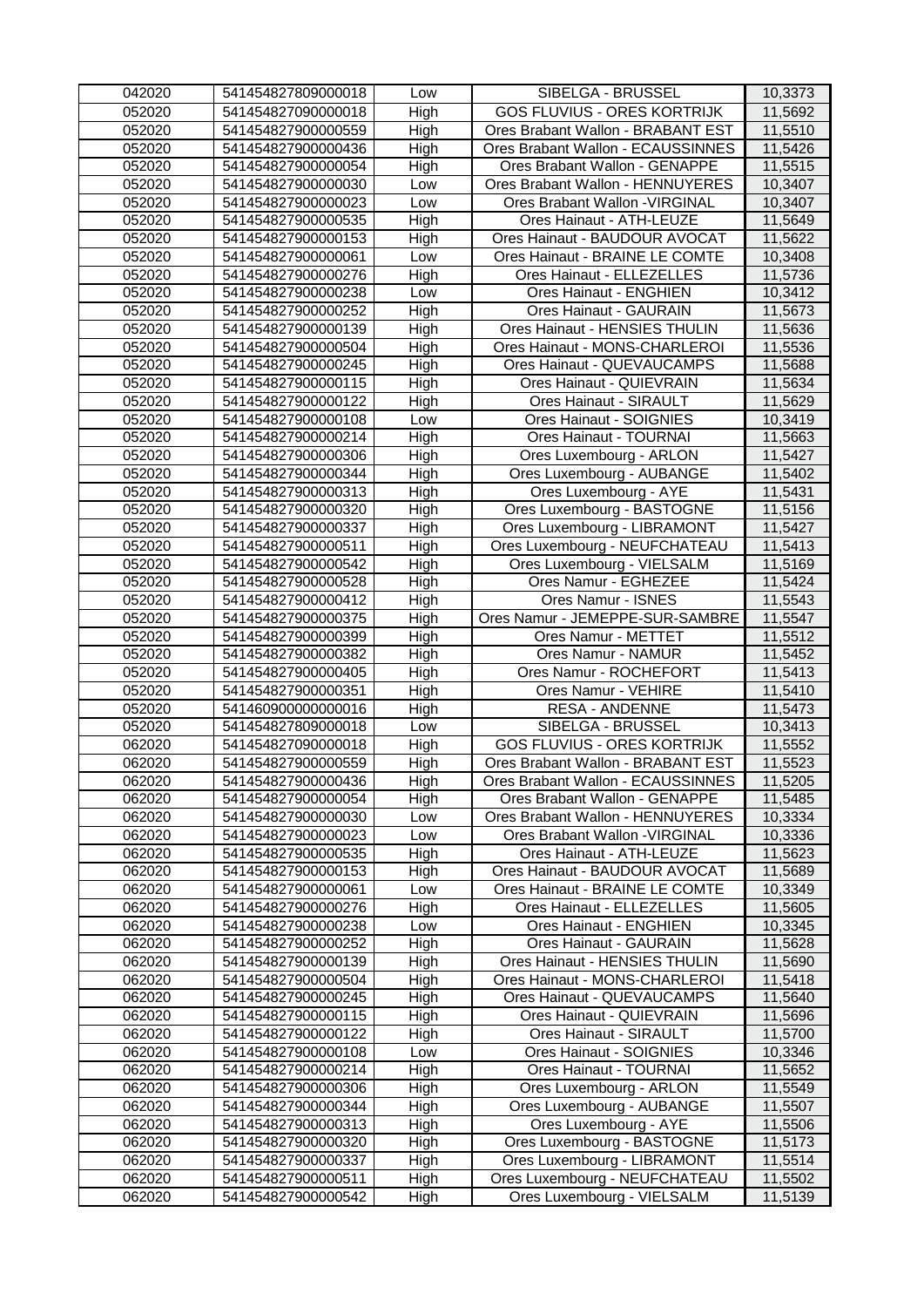| 062020 | 541454827900000528 | High | Ores Namur - EGHEZEE               | 11,5526 |
|--------|--------------------|------|------------------------------------|---------|
| 062020 | 541454827900000412 | High | Ores Namur - ISNES                 | 11,5471 |
| 062020 | 541454827900000375 | High | Ores Namur - JEMEPPE-SUR-SAMBRE    | 11,5450 |
| 062020 | 541454827900000399 | High | Ores Namur - METTET                | 11,5470 |
| 062020 | 541454827900000382 | High | Ores Namur - NAMUR                 | 11,5361 |
| 062020 | 541454827900000405 | High | Ores Namur - ROCHEFORT             | 11,5535 |
| 062020 | 541454827900000351 | High | Ores Namur - VEHIRE                | 11,5523 |
| 062020 | 541460900000000016 | High | <b>RESA - ANDENNE</b>              | 11,5330 |
| 062020 | 541454827809000018 | Low  | SIBELGA - BRUSSEL                  | 10,3346 |
| 072020 | 541454827090000018 | High | <b>GOS FLUVIUS - ORES KORTRIJK</b> | 11,5525 |
| 072020 | 541454827900000559 | High | Ores Brabant Wallon - BRABANT EST  | 11,4770 |
| 072020 | 541454827900000436 | High | Ores Brabant Wallon - ECAUSSINNES  | 11,5087 |
| 072020 | 541454827900000054 | High | Ores Brabant Wallon - GENAPPE      | 11,4990 |
| 072020 | 541454827900000030 | Low  | Ores Brabant Wallon - HENNUYERES   | 10,3253 |
| 072020 | 541454827900000023 | Low  | Ores Brabant Wallon - VIRGINAL     | 10,3265 |
| 072020 | 541454827900000535 | High | Ores Hainaut - ATH-LEUZE           | 11,5586 |
| 072020 | 541454827900000153 | High | Ores Hainaut - BAUDOUR AVOCAT      | 11,5645 |
| 072020 | 541454827900000061 | Low  | Ores Hainaut - BRAINE LE COMTE     | 10,3262 |
| 072020 | 541454827900000276 | High | Ores Hainaut - ELLEZELLES          | 11,5501 |
| 072020 | 541454827900000238 | Low  | Ores Hainaut - ENGHIEN             | 10,3262 |
| 072020 | 541454827900000252 | High | Ores Hainaut - GAURAIN             | 11,5571 |
| 072020 | 541454827900000139 | High | Ores Hainaut - HENSIES THULIN      | 11,5638 |
| 072020 | 541454827900000504 | High | Ores Hainaut - MONS-CHARLEROI      | 11,5174 |
| 072020 | 541454827900000245 | High | Ores Hainaut - QUEVAUCAMPS         | 11,5579 |
| 072020 | 541454827900000115 | High | Ores Hainaut - QUIEVRAIN           | 11,5657 |
| 072020 | 541454827900000122 | High | Ores Hainaut - SIRAULT             | 11,5653 |
| 072020 | 541454827900000108 | Low  | Ores Hainaut - SOIGNIES            | 10,3245 |
| 072020 | 541454827900000214 | High | Ores Hainaut - TOURNAI             | 11,5580 |
| 072020 | 541454827900000306 | High | Ores Luxembourg - ARLON            | 11,4722 |
| 072020 | 541454827900000344 | High | Ores Luxembourg - AUBANGE          | 11,4711 |
| 072020 | 541454827900000313 | High | Ores Luxembourg - AYE              | 11,4667 |
| 072020 | 541454827900000320 | High | Ores Luxembourg - BASTOGNE         | 11,4714 |
| 072020 | 541454827900000337 | High | Ores Luxembourg - LIBRAMONT        | 11,4666 |
| 072020 | 541454827900000511 | High | Ores Luxembourg - NEUFCHATEAU      | 11,4689 |
| 072020 | 541454827900000542 | High | Ores Luxembourg - VIELSALM         | 11,4637 |
| 072020 | 541454827900000528 | High | Ores Namur - EGHEZEE               | 11,4305 |
| 072020 | 541454827900000412 | High | Ores Namur - ISNES                 | 11,4989 |
| 072020 | 541454827900000375 | High | Ores Namur - JEMEPPE-SUR-SAMBRE    | 11,5012 |
| 072020 | 541454827900000399 | High | Ores Namur - METTET                | 11,4993 |
| 072020 | 541454827900000382 | High | Ores Namur - NAMUR                 | 11,5155 |
| 072020 | 541454827900000405 | High | Ores Namur - ROCHEFORT             | 11,4696 |
| 072020 | 541454827900000351 | High | Ores Namur - VEHIRE                | 11,4708 |
| 072020 | 541460900000000016 | High | <b>RESA - ANDENNE</b>              | 11,5175 |
| 072020 | 541454827809000018 | Low  | SIBELGA - BRUSSEL                  | 10,3260 |
| 082020 | 541454827090000018 | High | <b>GOS FLUVIUS - ORES KORTRIJK</b> | 11,5385 |
| 082020 | 541454827900000559 | High | Ores Brabant Wallon - BRABANT EST  | 11,4345 |
| 082020 | 541454827900000436 | High | Ores Brabant Wallon - ECAUSSINNES  | 11,4330 |
| 082020 | 541454827900000054 | High | Ores Brabant Wallon - GENAPPE      | 11,4634 |
| 082020 | 541454827900000030 | Low  | Ores Brabant Wallon - HENNUYERES   | 10,3151 |
| 082020 | 541454827900000023 | Low  | Ores Brabant Wallon - VIRGINAL     | 10,3138 |
| 082020 | 541454827900000535 | High | Ores Hainaut - ATH-LEUZE           | 11,5375 |
| 082020 | 541454827900000153 | High | Ores Hainaut - BAUDOUR AVOCAT      | 11,5450 |
| 082020 | 541454827900000061 | Low  | Ores Hainaut - BRAINE LE COMTE     | 10,3143 |
| 082020 | 541454827900000276 | High | Ores Hainaut - ELLEZELLES          | 11,5592 |
| 082020 | 541454827900000238 | Low  | Ores Hainaut - ENGHIEN             | 10,3156 |
| 082020 | 541454827900000252 | High | Ores Hainaut - GAURAIN             | 11,5386 |
| 082020 | 541454827900000139 | High | Ores Hainaut - HENSIES THULIN      | 11,5460 |
| 082020 | 541454827900000504 | High | Ores Hainaut - MONS-CHARLEROI      | 11,4939 |
| 082020 | 541454827900000245 | High | Ores Hainaut - QUEVAUCAMPS         | 11,5415 |
| 082020 | 541454827900000115 | High | Ores Hainaut - QUIEVRAIN           | 11,5451 |
| 082020 | 541454827900000122 | High | Ores Hainaut - SIRAULT             | 11,5495 |
| 082020 | 541454827900000108 | Low  | Ores Hainaut - SOIGNIES            | 10,3137 |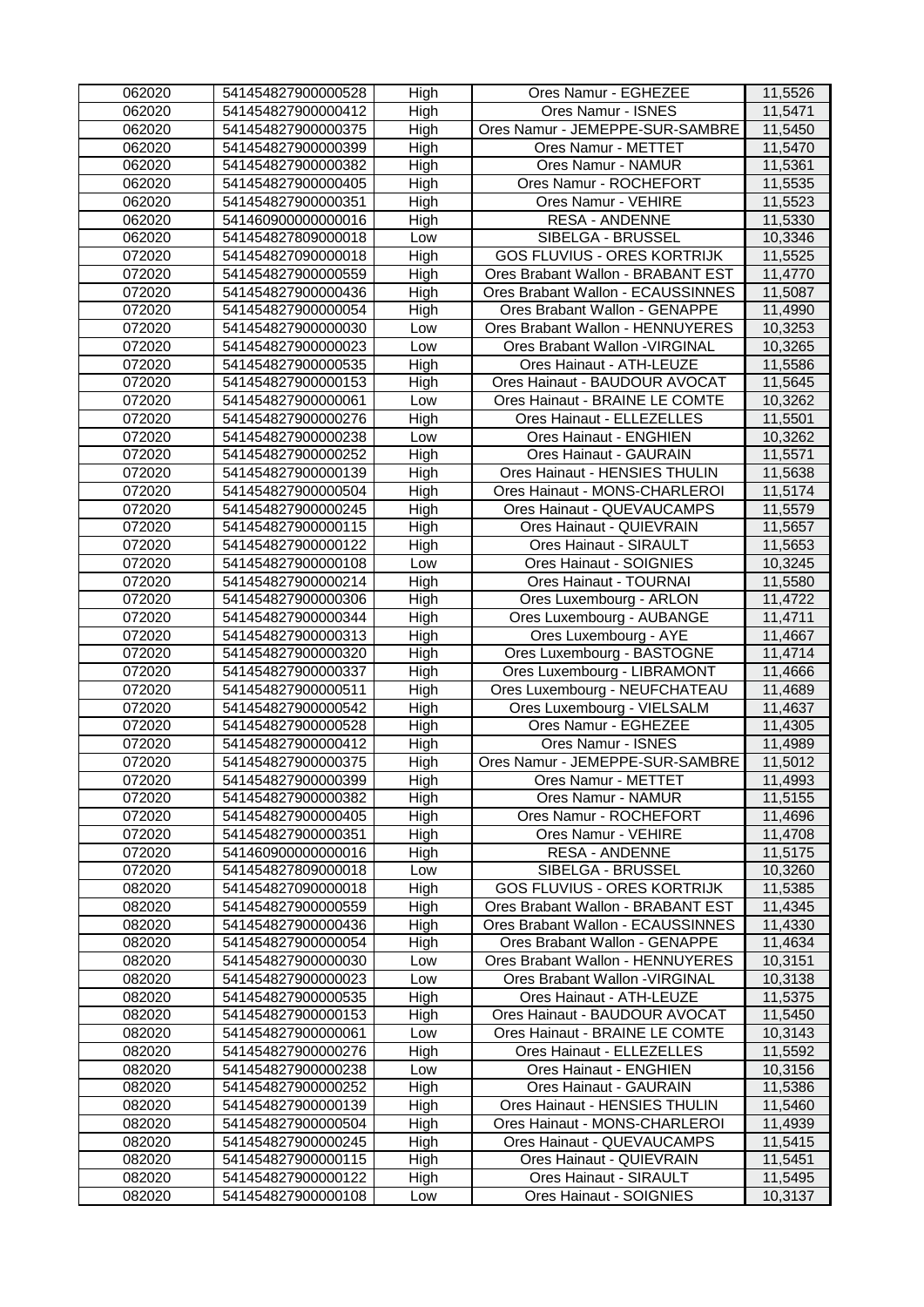| 082020           | 541454827900000214                       | High        | Ores Hainaut - TOURNAI                                             | 11,5381            |
|------------------|------------------------------------------|-------------|--------------------------------------------------------------------|--------------------|
| 082020           | 541454827900000306                       | High        | Ores Luxembourg - ARLON                                            | 11,4315            |
| 082020           | 541454827900000344                       | High        | Ores Luxembourg - AUBANGE                                          | 11,4364            |
| 082020           | 541454827900000313                       | High        | Ores Luxembourg - AYE                                              | 11,4310            |
| 082020           | 541454827900000320                       | High        | Ores Luxembourg - BASTOGNE                                         | 11,3962            |
| 082020           | 541454827900000337                       | High        | Ores Luxembourg - LIBRAMONT                                        | 11,4350            |
| 082020           | 541454827900000511                       | High        | Ores Luxembourg - NEUFCHATEAU                                      | 11,4328            |
| 082020           | 541454827900000542                       | High        | Ores Luxembourg - VIELSALM                                         | 11,3995            |
| 082020           | 541454827900000528                       | High        | Ores Namur - EGHEZEE                                               | 11,4283            |
| 082020           | 541454827900000412                       | High        | Ores Namur - ISNES                                                 | 11,4557            |
| 082020           | 541454827900000375                       | High        | Ores Namur - JEMEPPE-SUR-SAMBRE                                    | 11,4528            |
| 082020           | 541454827900000399                       | High        | Ores Namur - METTET                                                | 11,4600            |
| 082020           | 541454827900000382                       | High        | Ores Namur - NAMUR                                                 | 11,4569            |
| 082020           | 541454827900000405                       | High        | Ores Namur - ROCHEFORT                                             | 11,4078            |
| 082020           | 541454827900000351                       | High        | Ores Namur - VEHIRE                                                | 11,4365            |
| 082020           | 541460900000000016                       | High        | <b>RESA - ANDENNE</b>                                              | 11,4553            |
| 082020           | 541454827809000018                       | Low         | SIBELGA - BRUSSEL                                                  | 10,3121            |
| 092020           | 541454827090000018                       | High        | <b>GOS FLUVIUS - ORES KORTRIJK</b>                                 | 11,5132            |
| 092020           | 541454827900000559                       | High        | Ores Brabant Wallon - BRABANT EST                                  | 11,4398            |
| 092020           | 541454827900000436                       | High        | Ores Brabant Wallon - ECAUSSINNES                                  | 11,4856            |
| 092020           | 541454827900000054                       | High        | Ores Brabant Wallon - GENAPPE                                      | 11,4782            |
| 092020           | 541454827900000030                       | Low         | Ores Brabant Wallon - HENNUYERES                                   | 10,3294            |
| 092020           | 541454827900000023                       | Low         | Ores Brabant Wallon - VIRGINAL                                     | 10,3291            |
| 092020           | 541454827900000535                       | High        | Ores Hainaut - ATH-LEUZE                                           | 11,5111            |
| 092020           | 541454827900000153                       | High        | Ores Hainaut - BAUDOUR AVOCAT                                      | 11,5147            |
| 092020           | 541454827900000061                       | Low         | Ores Hainaut - BRAINE LE COMTE                                     | 10,3290            |
| 092020           | 541454827900000276                       | High        | Ores Hainaut - ELLEZELLES                                          | 11,5195            |
| 092020           | 541454827900000238                       | Low         | Ores Hainaut - ENGHIEN                                             | 10,3291            |
| 092020           | 541454827900000252                       | High        | <b>Ores Hainaut - GAURAIN</b>                                      | 11,5058            |
| 092020           | 541454827900000139                       | High        | Ores Hainaut - HENSIES THULIN                                      | 11,5170            |
| 092020           | 541454827900000504                       | High        | Ores Hainaut - MONS-CHARLEROI                                      | 11,4987            |
| 092020           | 541454827900000245                       | High        | Ores Hainaut - QUEVAUCAMPS                                         | 11,5105            |
| 092020           | 541454827900000115                       | High        | Ores Hainaut - QUIEVRAIN                                           | 11,5163            |
| 092020           | 541454827900000122                       | High        | Ores Hainaut - SIRAULT                                             | 11,5172            |
| 092020           | 541454827900000108                       | High        | Ores Hainaut - SOIGNIES                                            | 11,0521            |
| 092020           | 541454827900000214                       | High        | Ores Hainaut - TOURNAI                                             | 11,5094            |
| 092020           | 541454827900000306                       | High        | Ores Luxembourg - ARLON                                            | 11,4718            |
| 092020           | 541454827900000344                       | High        | Ores Luxembourg - AUBANGE                                          | 11,4746            |
| 092020           | 541454827900000313                       | High        | Ores Luxembourg - AYE                                              | 11,4719            |
| 092020           | 541454827900000320                       | High        | Ores Luxembourg - BASTOGNE                                         | 11,3380            |
| 092020           | 541454827900000337                       | High        | Ores Luxembourg - LIBRAMONT                                        | 11,4743            |
| 092020           | 541454827900000511                       | High        | Ores Luxembourg - NEUFCHATEAU                                      | 11,4741            |
| 092020           | 541454827900000542                       | High        | Ores Luxembourg - VIELSALM                                         | 11,3352            |
| 092020           | 541454827900000528                       | High        | Ores Namur - EGHEZEE                                               | 11,4487            |
| 092020           | 541454827900000412                       | High        | Ores Namur - ISNES                                                 | 11,4741            |
| 092020           | 541454827900000375                       | High        | Ores Namur - JEMEPPE-SUR-SAMBRE                                    | 11,4745            |
| 092020           | 541454827900000399                       | High        | Ores Namur - METTET                                                | 11,4786            |
| 092020           | 541454827900000382                       | High        | Ores Namur - NAMUR                                                 | 11,4763            |
| 092020           | 541454827900000405                       | High        | Ores Namur - ROCHEFORT                                             | 11,4673            |
| 092020           | 541454827900000351                       | High        | Ores Namur - VEHIRE                                                | 11,4739            |
| 092020           | 541460900000000016                       | High        | <b>RESA - ANDENNE</b>                                              | 11,4745            |
| 092020           | 541454827809000018                       | Low         | SIBELGA - BRUSSEL                                                  | 10,3292            |
| 102020           | 541454827090000018                       | High        | <b>GOS FLUVIUS - ORES KORTRIJK</b>                                 | 11,5221            |
| 102020           | 541454827900000559                       | High        | Ores Brabant Wallon - BRABANT EST                                  | 11,3870            |
| 102020           | 541454827900000436                       | High        | Ores Brabant Wallon - ECAUSSINNES<br>Ores Brabant Wallon - GENAPPE | 11,5043            |
| 102020           | 541454827900000054                       | High        | Ores Brabant Wallon - HENNUYERES                                   | 11,4956            |
| 102020<br>102020 | 541454827900000030                       | Low         | Ores Brabant Wallon - VIRGINAL                                     | 10,3297            |
| 102020           | 541454827900000023                       | Low<br>High | Ores Hainaut - ATH-LEUZE                                           | 10,3295            |
| 102020           | 541454827900000535<br>541454827900000153 |             | Ores Hainaut - BAUDOUR AVOCAT                                      | 11,5176<br>11,5127 |
| 102020           | 541454827900000061                       | High        | Ores Hainaut - BRAINE LE COMTE                                     | 10,3296            |
| 102020           | 541454827900000276                       | Low         | Ores Hainaut - ELLEZELLES                                          | 11,5243            |
|                  |                                          | High        |                                                                    |                    |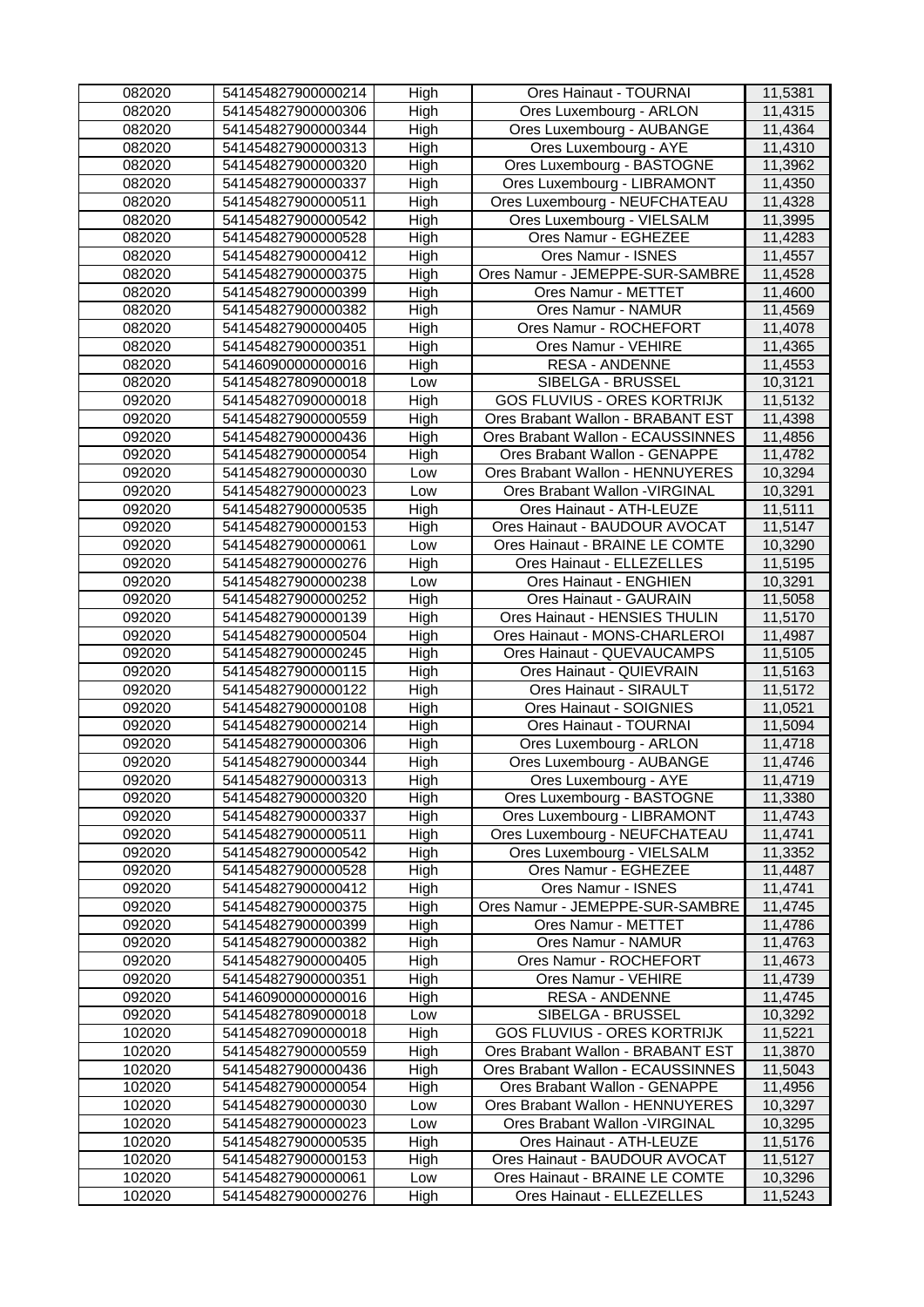| 102020 | 541454827900000238 | Low  | Ores Hainaut - ENGHIEN             | 10,3298 |
|--------|--------------------|------|------------------------------------|---------|
| 102020 | 541454827900000252 | High | <b>Ores Hainaut - GAURAIN</b>      | 11,5181 |
| 102020 | 541454827900000139 | High | Ores Hainaut - HENSIES THULIN      | 11,5122 |
| 102020 | 541454827900000504 | High | Ores Hainaut - MONS-CHARLEROI      | 11,5013 |
| 102020 | 541454827900000245 | High | Ores Hainaut - QUEVAUCAMPS         | 11,5173 |
| 102020 | 541454827900000115 | High | Ores Hainaut - QUIEVRAIN           | 11,5130 |
| 102020 | 541454827900000122 | High | Ores Hainaut - SIRAULT             | 11,5125 |
| 102020 | 541454827900000108 | High | Ores Hainaut - SOIGNIES            | 11,4996 |
| 102020 | 541454827900000214 | High | Ores Hainaut - TOURNAI             | 11,5176 |
| 102020 | 541454827900000306 | High | Ores Luxembourg - ARLON            | 11,4561 |
| 102020 | 541454827900000344 | High | Ores Luxembourg - AUBANGE          | 11,4511 |
| 102020 | 541454827900000313 | High | Ores Luxembourg - AYE              | 11,4580 |
| 102020 | 541454827900000320 | High | Ores Luxembourg - BASTOGNE         | 11,3103 |
| 102020 | 541454827900000337 | High | Ores Luxembourg - LIBRAMONT        | 11,4572 |
| 102020 | 541454827900000511 | High | Ores Luxembourg - NEUFCHATEAU      | 11,4541 |
| 102020 | 541454827900000542 | High | Ores Luxembourg - VIELSALM         | 11,3163 |
| 102020 | 541454827900000528 | High | Ores Namur - EGHEZEE               | 11,4385 |
| 102020 | 541454827900000412 | High | Ores Namur - ISNES                 | 11,4942 |
| 102020 | 541454827900000375 | High | Ores Namur - JEMEPPE-SUR-SAMBRE    | 11,4946 |
| 102020 | 541454827900000399 | High | Ores Namur - METTET                | 11,4955 |
| 102020 | 541454827900000382 | High | Ores Namur - NAMUR                 | 11,5004 |
| 102020 | 541454827900000405 | High | Ores Namur - ROCHEFORT             | 11,4674 |
| 102020 | 541454827900000351 | High | Ores Namur - VEHIRE                | 11,4543 |
| 102020 | 541460900000000016 | High | RESA - ANDENNE                     | 11,4998 |
| 102020 | 541454827809000018 | Low  | SIBELGA - BRUSSEL                  | 10,3294 |
| 112020 | 541454827090000018 | High | <b>GOS FLUVIUS - ORES KORTRIJK</b> | 11,5066 |
| 112020 | 541454827900000559 | High | Ores Brabant Wallon - BRABANT EST  | 11,4162 |
| 112020 | 541454827900000436 | High | Ores Brabant Wallon - ECAUSSINNES  | 11,5157 |
| 112020 | 541454827900000054 | High | Ores Brabant Wallon - GENAPPE      | 11,5104 |
| 112020 | 541454827900000030 | Low  | Ores Brabant Wallon - HENNUYERES   | 10,3471 |
| 112020 | 541454827900000023 | Low  | Ores Brabant Wallon - VIRGINAL     | 10,3469 |
| 112020 | 541454827900000535 | High | Ores Hainaut - ATH-LEUZE           | 11,5035 |
| 112020 | 541454827900000153 | High | Ores Hainaut - BAUDOUR AVOCAT      | 11,5120 |
| 112020 | 541454827900000061 | Low  | Ores Hainaut - BRAINE LE COMTE     | 10,3474 |
| 112020 | 541454827900000276 | High | Ores Hainaut - ELLEZELLES          | 11,5162 |
| 112020 | 541454827900000238 | Low  | Ores Hainaut - ENGHIEN             | 10,3469 |
| 112020 | 541454827900000252 | High | Ores Hainaut - GAURAIN             | 11,5060 |
| 112020 | 541454827900000139 | High | Ores Hainaut - HENSIES THULIN      | 11,5122 |
| 112020 | 541454827900000504 | High | Ores Hainaut - MONS-CHARLEROI      | 11,5004 |
| 112020 | 541454827900000245 | High | Ores Hainaut - QUEVAUCAMPS         | 11,5042 |
| 112020 | 541454827900000115 | High | Ores Hainaut - QUIEVRAIN           | 11,5136 |
| 112020 | 541454827900000122 | High | Ores Hainaut - SIRAULT             | 11,5125 |
| 112020 | 541454827900000108 | High | Ores Hainaut - SOIGNIES            | 11,5162 |
| 112020 | 541454827900000214 | High | Ores Hainaut - TOURNAI             | 11,5048 |
| 112020 | 541454827900000306 | High | Ores Luxembourg - ARLON            | 11,4684 |
| 112020 | 541454827900000344 | High | Ores Luxembourg - AUBANGE          | 11,4733 |
| 112020 | 541454827900000313 | High | Ores Luxembourg - AYE              | 11,4716 |
| 112020 | 541454827900000320 | High | Ores Luxembourg - BASTOGNE         | 11,2642 |
| 112020 | 541454827900000337 | High | Ores Luxembourg - LIBRAMONT        | 11,4748 |
| 112020 | 541454827900000511 | High | Ores Luxembourg - NEUFCHATEAU      | 11,4755 |
| 112020 | 541454827900000542 | High | Ores Luxembourg - VIELSALM         | 11,2667 |
| 112020 | 541454827900000528 | High | Ores Namur - EGHEZEE               | 11,4721 |
| 112020 | 541454827900000412 | High | Ores Namur - ISNES                 | 11,5122 |
| 112020 | 541454827900000375 | High | Ores Namur - JEMEPPE-SUR-SAMBRE    | 11,5105 |
| 112020 | 541454827900000399 | High | Ores Namur - METTET                | 11,5106 |
| 112020 | 541454827900000382 | High | Ores Namur - NAMUR                 | 11,5155 |
| 112020 | 541454827900000405 | High | Ores Namur - ROCHEFORT             | 11,4688 |
| 112020 | 541454827900000351 | High | Ores Namur - VEHIRE                | 11,4746 |
| 112020 | 541460900000000016 | High | <b>RESA - ANDENNE</b>              | 11,5162 |
| 112020 | 541454827809000018 | Low  | SIBELGA - BRUSSEL                  | 10,3472 |
| 122020 | 541454827090000018 | High | <b>GOS FLUVIUS - ORES KORTRIJK</b> | 11,4640 |
| 122020 | 541454827900000559 | High | Ores Brabant Wallon - BRABANT EST  | 11,3474 |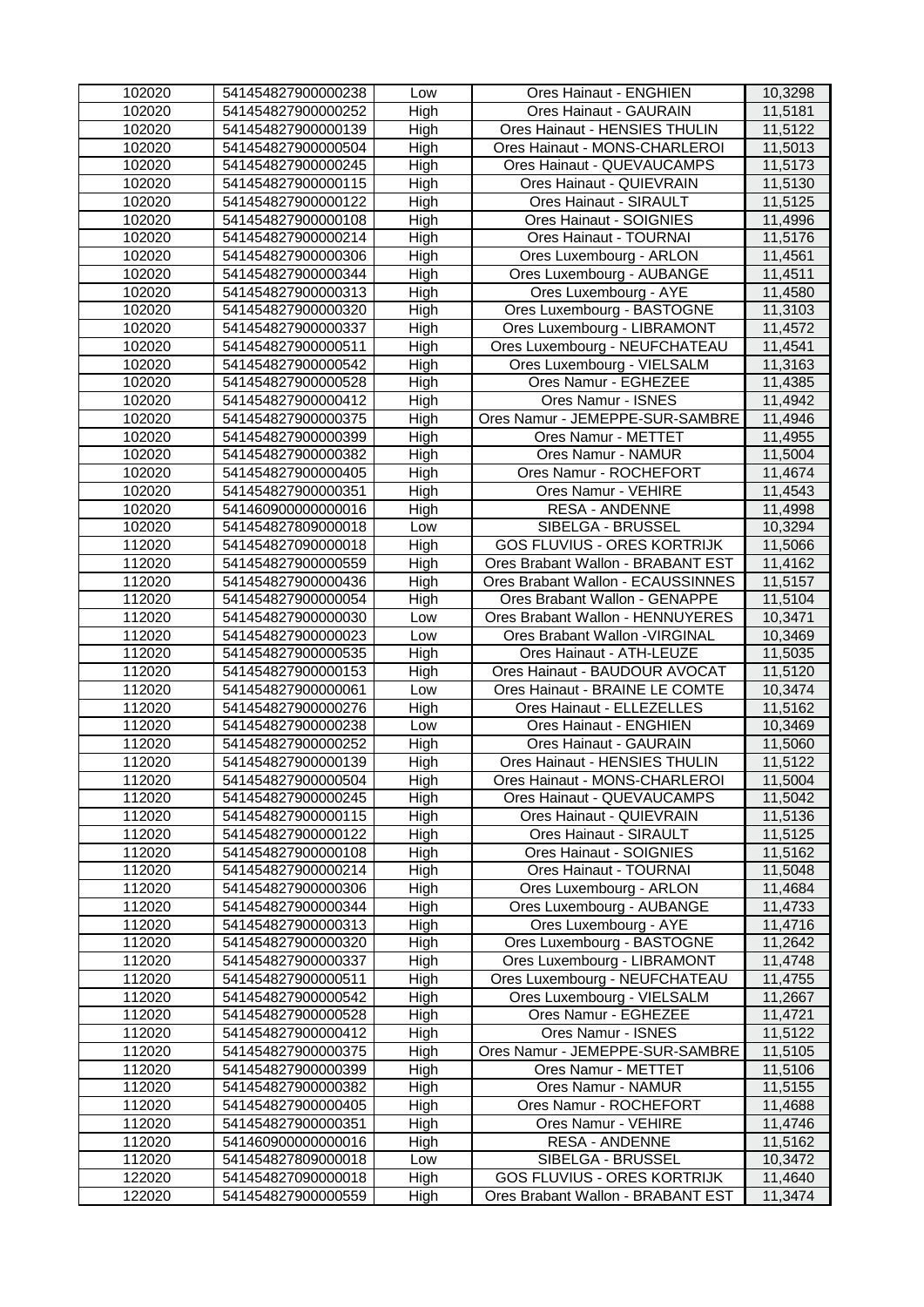| 122020 | 541454827900000436 | High | Ores Brabant Wallon - ECAUSSINNES  | 11,4160 |
|--------|--------------------|------|------------------------------------|---------|
| 122020 | 541454827900000054 | High | Ores Brabant Wallon - GENAPPE      | 11,4074 |
| 122020 | 541454827900000030 | Low  | Ores Brabant Wallon - HENNUYERES   | 10,3205 |
| 122020 | 541454827900000023 | Low  | Ores Brabant Wallon - VIRGINAL     | 10,3182 |
| 122020 | 541454827900000535 | High | Ores Hainaut - ATH-LEUZE           | 11,4519 |
| 122020 | 541454827900000153 | High | Ores Hainaut - BAUDOUR AVOCAT      | 11,4562 |
| 122020 | 541454827900000061 | Low  | Ores Hainaut - BRAINE LE COMTE     | 10,3182 |
| 122020 | 541454827900000276 | High | Ores Hainaut - ELLEZELLES          | 11,4261 |
| 122020 | 541454827900000238 | Low  | Ores Hainaut - ENGHIEN             | 10,3182 |
| 122020 | 541454827900000252 | High | Ores Hainaut - GAURAIN             | 11,4134 |
| 122020 | 541454827900000139 | High | Ores Hainaut - HENSIES THULIN      | 11,4566 |
| 122020 | 541454827900000504 | High | Ores Hainaut - MONS-CHARLEROI      | 11,4494 |
| 122020 | 541454827900000245 | High | Ores Hainaut - QUEVAUCAMPS         | 11,4531 |
| 122020 | 541454827900000115 | High | Ores Hainaut - QUIEVRAIN           | 11,4566 |
| 122020 | 541454827900000122 | High | Ores Hainaut - SIRAULT             | 11,4453 |
| 122020 | 541454827900000108 | High | Ores Hainaut - SOIGNIES            | 11,4209 |
| 122020 | 541454827900000214 | High | Ores Hainaut - TOURNAI             | 11,4556 |
| 122020 | 541454827900000306 | High | Ores Luxembourg - ARLON            | 11,3881 |
| 122020 | 541454827900000344 | High | Ores Luxembourg - AUBANGE          | 11,3899 |
| 122020 | 541454827900000313 | High | Ores Luxembourg - AYE              | 11,3881 |
| 122020 | 541454827900000320 | High | Ores Luxembourg - BASTOGNE         | 11,2883 |
| 122020 | 541454827900000337 | High | Ores Luxembourg - LIBRAMONT        | 11,3848 |
| 122020 | 541454827900000511 | High | Ores Luxembourg - NEUFCHATEAU      | 11,3868 |
| 122020 | 541454827900000542 | High | Ores Luxembourg - VIELSALM         | 11,2906 |
| 122020 | 541454827900000528 | High | Ores Namur - EGHEZEE               | 11,3893 |
| 122020 | 541454827900000412 | High | Ores Namur - ISNES                 | 11,4100 |
| 122020 | 541454827900000375 | High | Ores Namur - JEMEPPE-SUR-SAMBRE    | 11,4073 |
| 122020 | 541454827900000399 | High | Ores Namur - METTET                | 11,4092 |
| 122020 | 541454827900000382 | High | Ores Namur - NAMUR                 | 11,4213 |
| 122020 | 541454827900000405 | High | Ores Namur - ROCHEFORT             | 11,3891 |
| 122020 | 541454827900000351 | High | Ores Namur - VEHIRE                | 11,3858 |
| 122020 | 541460900000000016 | High | <b>RESA - ANDENNE</b>              | 11,4238 |
| 122020 | 541454827809000018 | Low  | SIBELGA - BRUSSEL                  | 10,3183 |
| 012021 | 541454827090000018 | High | <b>GOS FLUVIUS - ORES KORTRIJK</b> | 11,4721 |
| 012021 | 541454827900000559 | High | Ores Brabant Wallon - BRABANT EST  | 11,3640 |
| 012021 | 541454827900000436 | High | Ores Brabant Wallon - ECAUSSINNES  | 11,4148 |
| 012021 | 541454827900000054 | High | Ores Brabant Wallon - GENAPPE      | 11,4121 |
| 012021 | 541454827900000030 | Low  | Ores Brabant Wallon - HENNUYERES   | 10,3149 |
| 012021 | 541454827900000023 | Low  | Ores Brabant Wallon - VIRGINAL     | 10,3149 |
| 012021 | 541454827900000535 | High | Ores Hainaut - ATH-LEUZE           | 11,4813 |
| 012021 | 541454827900000153 | High | Ores Hainaut - BAUDOUR AVOCAT      | 11,4803 |
| 012021 | 541454827900000061 | Low  | Ores Hainaut - BRAINE LE COMTE     | 10,3149 |
| 012021 | 541454827900000276 | High | Ores Hainaut - ELLEZELLES          | 11,4856 |
| 012021 | 541454827900000238 | Low  | Ores Hainaut - ENGHIEN             | 10,3149 |
| 012021 | 541454827900000139 | High | Ores Hainaut - HENSIES THULIN      | 11,4802 |
| 012021 | 541454827900000504 | High | Ores Hainaut - MONS-CHARLEROI      | 11,4332 |
| 012021 | 541454827900000245 | High | Ores Hainaut - QUEVAUCAMPS         | 11,4808 |
| 012021 | 541454827900000115 | High | Ores Hainaut - QUIEVRAIN           | 11,4803 |
| 012021 | 541454827900000122 | High | Ores Hainaut - SIRAULT             | 11,4794 |
| 012021 | 541454827900000108 | High | Ores Hainaut - SOIGNIES            | 11,4146 |
| 012021 | 541454827900000214 | High | Ores Hainaut - TOURNAI             | 11,4810 |
| 012021 | 541454827900000306 | High | Ores Luxembourg - ARLON            | 11,4052 |
| 012021 | 541454827900000344 | High | Ores Luxembourg - AUBANGE          | 11,4043 |
| 012021 | 541454827900000313 | High | Ores Luxembourg - AYE              | 11,4049 |
| 012021 | 541454827900000320 | High | Ores Luxembourg - BASTOGNE         | 11,2871 |
| 012021 | 541454827900000337 | High | Ores Luxembourg - LIBRAMONT        | 11,4042 |
| 012021 | 541454827900000511 | High | Ores Luxembourg - NEUFCHATEAU      | 11,4048 |
| 012021 | 541454827900000542 | High | Ores Luxembourg - VIELSALM         | 11,2869 |
| 012021 | 541454827900000528 | High | Ores Namur - EGHEZEE               | 11,4052 |
| 012021 | 541454827900000412 | High | Ores Namur - ISNES                 | 11,4140 |
| 012021 | 541454827900000375 | High | Ores Namur - JEMEPPE-SUR-SAMBRE    | 11,4148 |
| 012021 | 541454827900000399 | High | Ores Namur - METTET                | 11,4123 |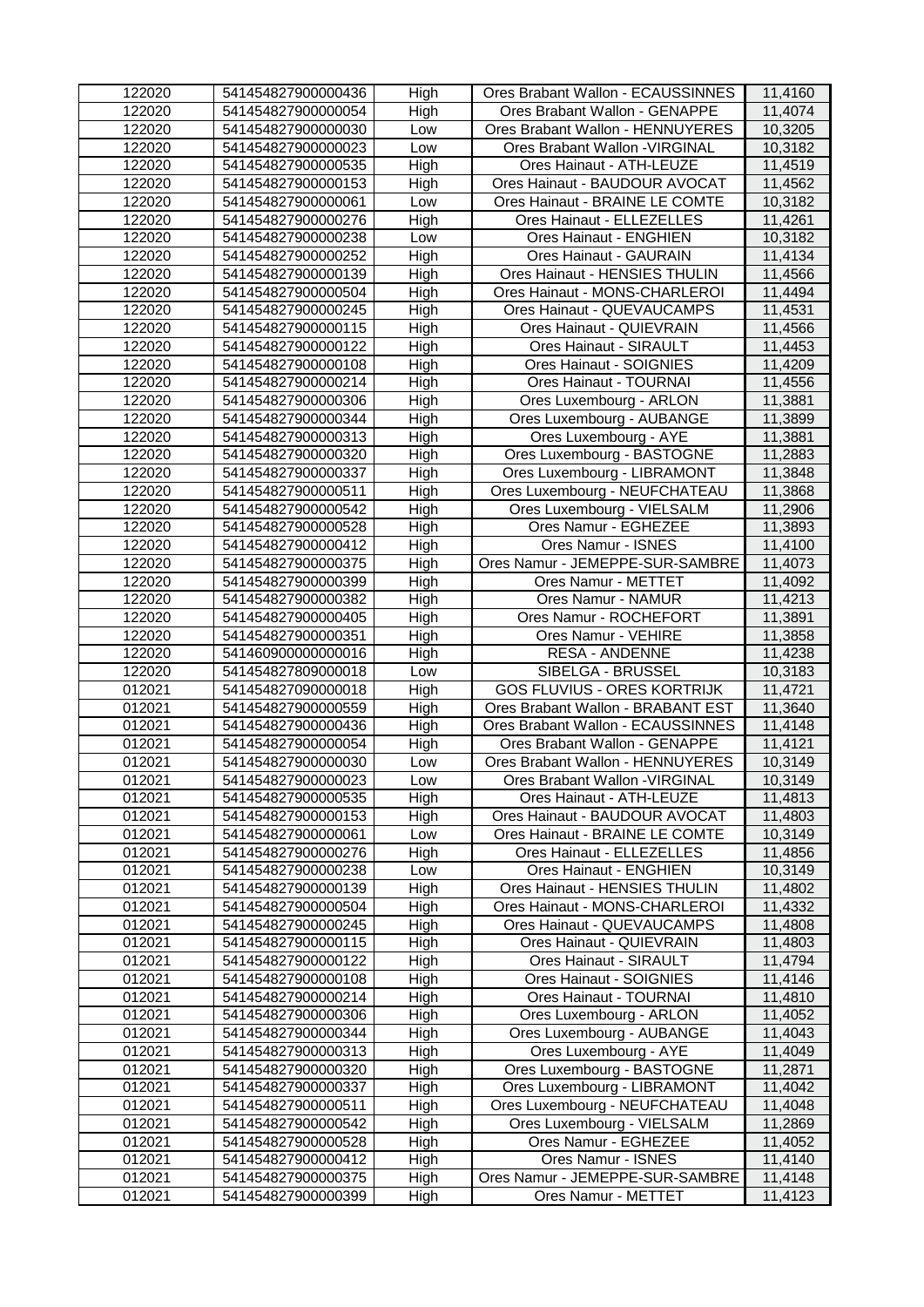| 012021           | 541454827900000382                       | High         | Ores Namur - NAMUR                                        | 11,4137            |
|------------------|------------------------------------------|--------------|-----------------------------------------------------------|--------------------|
| 012021           | 541454827900000405                       | High         | Ores Namur - ROCHEFORT                                    | 11,4051            |
| 012021           | 541454827900000351                       | High         | Ores Namur - VEHIRE                                       | 11,4046            |
| 012021           | 541460900000000016                       | High         | <b>RESA - ANDENNE</b>                                     | 11,4150            |
| 012021           | 541454827809000018                       | Low          | SIBELGA - BRUSSEL                                         | 10,3149            |
| 022021           | 541454827090000018                       | High         | <b>GOS FLUVIUS - ORES KORTRIJK</b>                        | 11,4742            |
| 022021           | 541454827900000559                       | High         | Ores Brabant Wallon - BRABANT EST                         | 11,3713            |
| 022021           | 541454827900000436                       | High         | Ores Brabant Wallon - ECAUSSINNES                         | 11,4506            |
| 022021           | 541454827900000054                       | High         | Ores Brabant Wallon - GENAPPE                             | 11,4281            |
| 022021           | 541454827900000030                       | Low          | Ores Brabant Wallon - HENNUYERES                          | 10,3268            |
| 022021           | 541454827900000023                       | Low          | Ores Brabant Wallon - VIRGINAL                            | 10,3266            |
| 022021           | 541454827900000535                       | High         | Ores Hainaut - ATH-LEUZE                                  | 11,4664            |
| 022021           | 541454827900000153                       | High         | Ores Hainaut - BAUDOUR AVOCAT                             | 11,4639            |
| 022021           | 541454827900000061                       | Low          | Ores Hainaut - BRAINE LE COMTE                            | 10,3266            |
| 022021           | 541454827900000276                       | High         | Ores Hainaut - ELLEZELLES                                 | 11,4937            |
| 022021           | 541454827900000238                       | Low          | Ores Hainaut - ENGHIEN                                    | 10,3266            |
| 022021           | 541454827900000139                       | High         | Ores Hainaut - HENSIES THULIN                             | 11,4690            |
| 022021           | 541454827900000504                       | High         | Ores Hainaut - MONS-CHARLEROI                             | 11,4500            |
| 022021           | 541454827900000245                       | High         | Ores Hainaut - QUEVAUCAMPS                                | 11,4668            |
| 022021           | 541454827900000115                       | High         | Ores Hainaut - QUIEVRAIN                                  | 11,4639            |
| 022021           | 541454827900000122                       | High         | Ores Hainaut - SIRAULT                                    | 11,4740            |
| 022021           | 541454827900000108                       | High         | Ores Hainaut - SOIGNIES                                   | 11,4503            |
| 022021           | 541454827900000214                       | High         | Ores Hainaut - TOURNAI                                    | 11,4673            |
| 022021           | 541454827900000306                       | High         | Ores Luxembourg - ARLON                                   | 11,4072            |
| 022021           | 541454827900000344                       | High         | Ores Luxembourg - AUBANGE                                 | 11,4056            |
| 022021           | 541454827900000313                       | High         | Ores Luxembourg - AYE                                     | 11,4078            |
| 022021           | 541454827900000320                       | High         | Ores Luxembourg - BASTOGNE                                | 11,2751            |
| 022021           | 541454827900000337                       | High         | Ores Luxembourg - LIBRAMONT                               | 11,4068            |
| 022021           | 541454827900000511                       | High         | Ores Luxembourg - NEUFCHATEAU                             | 11,4061            |
| 022021           | 541454827900000542                       | High         | Ores Luxembourg - VIELSALM                                | 11,2740            |
| 022021           | 541454827900000528                       | High         | Ores Namur - EGHEZEE                                      | 11,4081            |
|                  |                                          |              |                                                           |                    |
| 022021           | 541454827900000412                       | High         | Ores Namur - ISNES                                        | 11,4278            |
| 022021           | 541454827900000375                       | High         | Ores Namur - JEMEPPE-SUR-SAMBRE                           | 11,4264            |
| 022021           | 541454827900000399                       | High         | Ores Namur - METTET                                       | 11,4275            |
| 022021           | 541454827900000382                       | High         | Ores Namur - NAMUR                                        | 11,4497            |
| 022021           | 541454827900000405                       | High         | Ores Namur - ROCHEFORT                                    | 11,4052            |
| 022021           | 541454827900000351                       | High         | Ores Namur - VEHIRE                                       | 11,4063            |
| 022021           | 541460900000000016                       | High         | <b>RESA - ANDENNE</b>                                     | 11,4520            |
| 022021           | 541454827809000018                       | Low          | SIBELGA - BRUSSEL                                         | 10,3265            |
| 032021           | 541454827090000018                       | High         | <b>GOS FLUVIUS - ORES KORTRIJK</b>                        | 11,5147            |
| 032021           | 541454827900000559                       | High         | Ores Brabant Wallon - BRABANT EST                         | 11,4490            |
| 032021           | 541454827900000436                       | High         | Ores Brabant Wallon - ECAUSSINNES                         | 11,5062            |
| 032021           | 541454827900000054                       | High         | Ores Brabant Wallon - GENAPPE                             | 11,5136            |
| 032021           | 541454827900000030                       | Low          | Ores Brabant Wallon - HENNUYERES                          | 10,3268            |
| 032021           | 541454827900000023                       | Low          | Ores Brabant Wallon - VIRGINAL                            | 10,3267            |
| 032021           | 541454827900000535                       | High         | Ores Hainaut - ATH-LEUZE                                  | 11,5036            |
| 032021           | 541454827900000153                       | High         | Ores Hainaut - BAUDOUR AVOCAT                             | 11,5064            |
| 032021           | 541454827900000061                       | Low          | Ores Hainaut - BRAINE LE COMTE                            | 10,3267            |
| 032021           | 541454827900000276                       | High         | Ores Hainaut - ELLEZELLES                                 | 11,4723            |
| 032021           | 541454827900000238                       | Low          | Ores Hainaut - ENGHIEN                                    | 10,3269            |
| 032021           | 541454827900000139                       | High         | Ores Hainaut - HENSIES THULIN                             | 11,5077            |
| 032021           | 541454827900000504                       | High         | Ores Hainaut - MONS-CHARLEROI                             | 11,4940            |
| 032021           | 541454827900000245                       | High         | Ores Hainaut - QUEVAUCAMPS                                | 11,5025            |
| 032021           | 541454827900000115                       | High         | Ores Hainaut - QUIEVRAIN                                  | 11,5060            |
| 032021           | 541454827900000122                       | High         | Ores Hainaut - SIRAULT                                    | 11,5003            |
| 032021           | 541454827900000108                       | High         | Ores Hainaut - SOIGNIES                                   | 11,5068            |
| 032021           | 541454827900000214                       | High         | Ores Hainaut - TOURNAI                                    | 11,5029            |
| 032021           | 541454827900000306                       | High         | Ores Luxembourg - ARLON                                   | 11,5309            |
| 032021           | 541454827900000344                       | High         | Ores Luxembourg - AUBANGE                                 | 11,5311            |
| 032021           | 541454827900000313                       | High         | Ores Luxembourg - AYE                                     | 11,5312            |
| 032021<br>032021 | 541454827900000320<br>541454827900000337 | High<br>High | Ores Luxembourg - BASTOGNE<br>Ores Luxembourg - LIBRAMONT | 11,4121<br>11,5295 |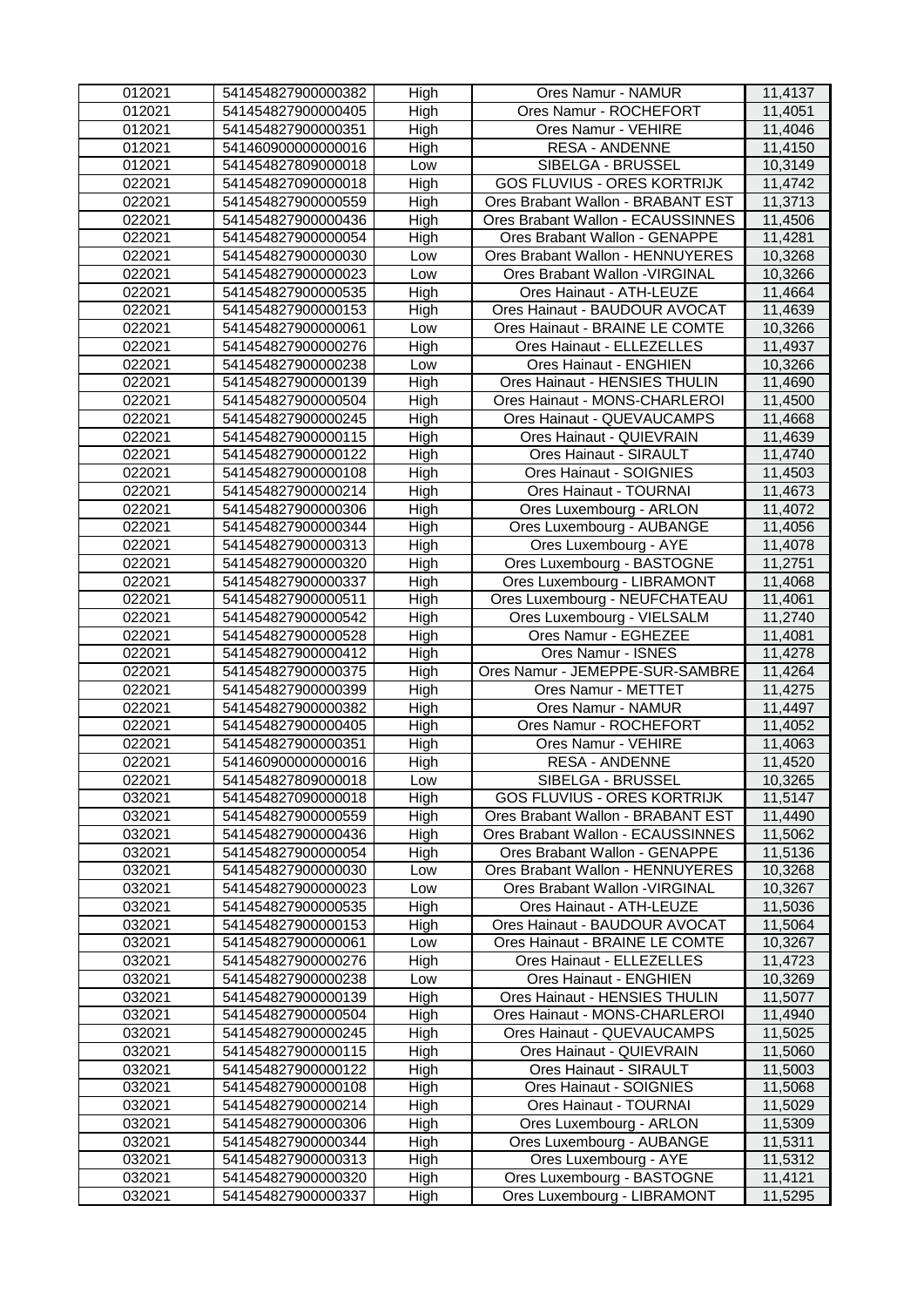| 032021 | 541454827900000511 | High | Ores Luxembourg - NEUFCHATEAU      | 11,5304 |
|--------|--------------------|------|------------------------------------|---------|
| 032021 | 541454827900000542 | High | Ores Luxembourg - VIELSALM         | 11,4028 |
| 032021 | 541454827900000528 | High | Ores Namur - EGHEZEE               | 11,5342 |
| 032021 | 541454827900000412 | High | Ores Namur - ISNES                 | 11,5123 |
| 032021 | 541454827900000375 | High | Ores Namur - JEMEPPE-SUR-SAMBRE    | 11,5079 |
| 032021 | 541454827900000399 | High | Ores Namur - METTET                | 11,5138 |
| 032021 | 541454827900000382 | High | Ores Namur - NAMUR                 | 11,5074 |
| 032021 | 541454827900000405 | High | Ores Namur - ROCHEFORT             | 11,5273 |
| 032021 | 541454827900000351 | High | Ores Namur - VEHIRE                | 11,5299 |
| 032021 | 541460900000000016 | High | <b>RESA - ANDENNE</b>              | 11,5062 |
| 032021 | 541454827809000018 | Low  | SIBELGA - BRUSSEL                  | 10,3270 |
| 042021 | 541454827090000018 | High | <b>GOS FLUVIUS - ORES KORTRIJK</b> | 11,4964 |
| 042021 | 541454827900000559 | High | Ores Brabant Wallon - BRABANT EST  | 11,4085 |
| 042021 | 541454827900000436 | High | Ores Brabant Wallon - ECAUSSINNES  | 11,4974 |
| 042021 | 541454827900000054 | High | Ores Brabant Wallon - GENAPPE      | 11,5070 |
| 042021 | 541454827900000030 | Low  | Ores Brabant Wallon - HENNUYERES   | 10,3358 |
| 042021 | 541454827900000023 | Low  | Ores Brabant Wallon - VIRGINAL     | 10,3359 |
| 042021 | 541454827900000535 | High | Ores Hainaut - ATH-LEUZE           | 11,5037 |
| 042021 | 541454827900000153 | High | Ores Hainaut - BAUDOUR AVOCAT      | 11,5020 |
| 042021 | 541454827900000061 | Low  | Ores Hainaut - BRAINE LE COMTE     | 10,3359 |
| 042021 | 541454827900000276 | High | Ores Hainaut - ELLEZELLES          | 11,4848 |
| 042021 | 541454827900000238 | Low  | Ores Hainaut - ENGHIEN             | 10,3358 |
| 042021 | 541454827900000139 | High | Ores Hainaut - HENSIES THULIN      | 11,5007 |
| 042021 | 541454827900000504 | High | Ores Hainaut - MONS-CHARLEROI      | 11,4675 |
| 042021 | 541454827900000245 | High | Ores Hainaut - QUEVAUCAMPS         | 11,5066 |
| 042021 | 541454827900000115 | High | Ores Hainaut - QUIEVRAIN           | 11,4984 |
| 042021 | 541454827900000122 | High | Ores Hainaut - SIRAULT             | 11,4795 |
| 042021 | 541454827900000108 | High | Ores Hainaut - SOIGNIES            | 11,5054 |
| 042021 | 541454827900000214 | High | Ores Hainaut - TOURNAI             | 11,5071 |
| 042021 | 541454827900000306 | High | Ores Luxembourg - ARLON            | 11,5077 |
| 042021 | 541454827900000344 | High | Ores Luxembourg - AUBANGE          | 11,5099 |
| 042021 | 541454827900000313 | High | Ores Luxembourg - AYE              | 11,5106 |
| 042021 | 541454827900000320 | High | Ores Luxembourg - BASTOGNE         | 11,4798 |
| 042021 | 541454827900000337 | High | Ores Luxembourg - LIBRAMONT        | 11,5218 |
| 042021 | 541454827900000511 | High | Ores Luxembourg - NEUFCHATEAU      | 11,5098 |
| 042021 | 541454827900000542 | High | Ores Luxembourg - VIELSALM         | 11,4795 |
| 042021 | 541454827900000528 | High | Ores Namur - EGHEZEE               | 11,4932 |
| 042021 | 541454827900000412 | High | Ores Namur - ISNES                 | 11,5067 |
| 042021 | 541454827900000375 | High | Ores Namur - JEMEPPE-SUR-SAMBRE    | 11,5050 |
| 042021 | 541454827900000399 | High | Ores Namur - METTET                | 11,5065 |
| 042021 | 541454827900000382 | High | <b>Ores Namur - NAMUR</b>          | 11,5053 |
| 042021 | 541454827900000405 | High | Ores Namur - ROCHEFORT             | 11,5098 |
| 042021 | 541454827900000351 | High | Ores Namur - VEHIRE                | 11,5106 |
| 042021 | 541460900000000016 | High | <b>RESA - ANDENNE</b>              | 11,5072 |
| 042021 | 541454827809000018 | Low  | SIBELGA - BRUSSEL                  | 10,3359 |
| 052021 | 541454827090000018 | High | <b>GOS FLUVIUS - ORES KORTRIJK</b> | 11,5239 |
| 052021 | 541454827900000559 | High | Ores Brabant Wallon - BRABANT EST  | 11,3812 |
| 052021 | 541454827900000436 | High | Ores Brabant Wallon - ECAUSSINNES  | 11,5068 |
| 052021 | 541454827900000054 | High | Ores Brabant Wallon - GENAPPE      | 11,5167 |
| 052021 | 541454827900000030 | Low  | Ores Brabant Wallon - HENNUYERES   | 10,3591 |
| 052021 | 541454827900000023 | Low  | Ores Brabant Wallon - VIRGINAL     | 10,3582 |
| 052021 | 541454827900000535 | High | Ores Hainaut - ATH-LEUZE           | 11,5160 |
| 052021 | 541454827900000153 | High | Ores Hainaut - BAUDOUR AVOCAT      | 11,5169 |
| 052021 | 541454827900000061 | Low  | Ores Hainaut - BRAINE LE COMTE     | 10,3585 |
| 052021 | 541454827900000276 | High | Ores Hainaut - ELLEZELLES          | 11,4863 |
| 052021 | 541454827900000238 | Low  | Ores Hainaut - ENGHIEN             | 10,3585 |
| 052021 | 541454827900000139 | High | Ores Hainaut - HENSIES THULIN      | 11,5155 |
| 052021 | 541454827900000504 | High | Ores Hainaut - MONS-CHARLEROI      | 11,4684 |
| 052021 | 541454827900000245 | High | Ores Hainaut - QUEVAUCAMPS         | 11,5189 |
| 052021 | 541454827900000115 | High | Ores Hainaut - QUIEVRAIN           | 11,5168 |
| 052021 | 541454827900000122 | High | Ores Hainaut - SIRAULT             | 11,5119 |
| 052021 | 541454827900000108 | High | Ores Hainaut - SOIGNIES            | 11,5166 |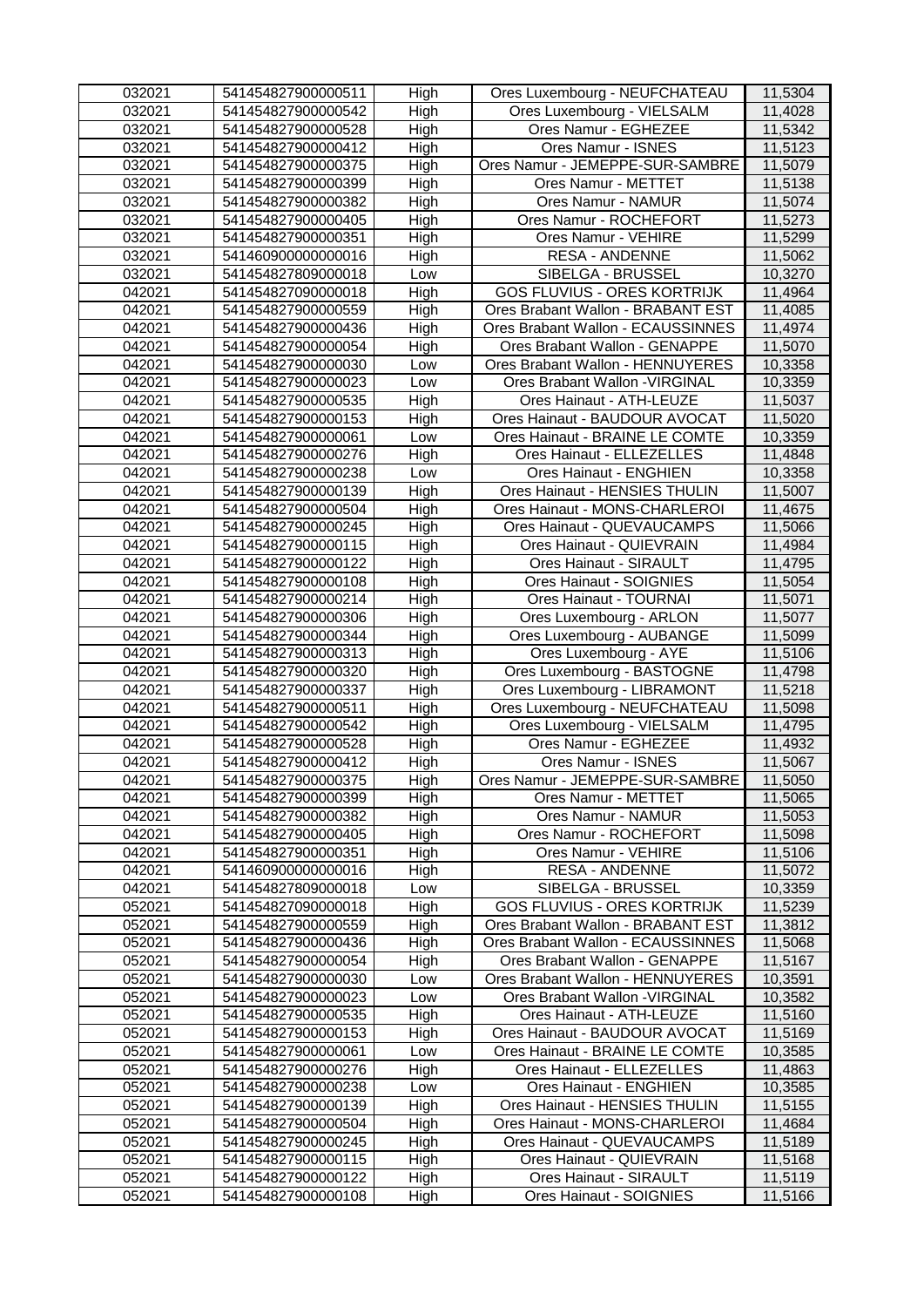| 052021 | 541454827900000214 | High | Ores Hainaut - TOURNAI             | 11,5182 |
|--------|--------------------|------|------------------------------------|---------|
| 052021 | 541454827900000306 | High | Ores Luxembourg - ARLON            | 11,5114 |
| 052021 | 541454827900000344 | High | Ores Luxembourg - AUBANGE          | 11,5109 |
| 052021 | 541454827900000313 | High | Ores Luxembourg - AYE              | 11,5110 |
| 052021 | 541454827900000320 | High | Ores Luxembourg - BASTOGNE         | 11,4761 |
| 052021 | 541454827900000337 | High | Ores Luxembourg - LIBRAMONT        | 11,5090 |
| 052021 | 541454827900000511 | High | Ores Luxembourg - NEUFCHATEAU      | 11,5114 |
| 052021 | 541454827900000542 | High | Ores Luxembourg - VIELSALM         | 11,4765 |
| 052021 | 541454827900000528 | High | Ores Namur - EGHEZEE               | 11,5098 |
| 052021 | 541454827900000412 | High | Ores Namur - ISNES                 | 11,5173 |
| 052021 | 541454827900000375 | High | Ores Namur - JEMEPPE-SUR-SAMBRE    | 11,5157 |
| 052021 | 541454827900000399 | High | Ores Namur - METTET                | 11,5180 |
| 052021 | 541454827900000382 | High | Ores Namur - NAMUR                 | 11,5157 |
| 052021 | 541454827900000405 | High | Ores Namur - ROCHEFORT             | 11,5087 |
| 052021 | 541454827900000351 | High | Ores Namur - VEHIRE                | 11,5099 |
| 052021 | 541460900000000016 | High | <b>RESA - ANDENNE</b>              | 11,5157 |
| 052021 | 541454827809000018 | Low  | SIBELGA - BRUSSEL                  | 10,3589 |
| 062021 | 541454827090000018 | High | <b>GOS FLUVIUS - ORES KORTRIJK</b> | 11,5237 |
| 062021 | 541454827900000559 | High | Ores Brabant Wallon - BRABANT EST  | 11,2262 |
| 062021 | 541454827900000436 | High | Ores Brabant Wallon - ECAUSSINNES  | 11,5418 |
| 062021 | 541454827900000054 | High | Ores Brabant Wallon - GENAPPE      | 11,5436 |
| 062021 | 541454827900000030 | Low  | Ores Brabant Wallon - HENNUYERES   | 10,3504 |
| 062021 | 541454827900000023 | Low  | Ores Brabant Wallon - VIRGINAL     | 10,3483 |
| 062021 | 541454827900000535 | High | Ores Hainaut - ATH-LEUZE           | 11,5301 |
| 062021 | 541454827900000153 | High | Ores Hainaut - BAUDOUR AVOCAT      | 11,5355 |
| 062021 | 541454827900000276 | High | Ores Hainaut - ELLEZELLES          | 11,5344 |
| 062021 | 541454827900000238 | Low  | Ores Hainaut - ENGHIEN             | 10,3485 |
| 062021 | 541454827900000139 | High | Ores Hainaut - HENSIES THULIN      | 11,5380 |
| 062021 | 541454827900000504 | High | Ores Hainaut - MONS-CHARLEROI      | 11,4699 |
| 062021 | 541454827900000245 | High | Ores Hainaut - QUEVAUCAMPS         | 11,5280 |
| 062021 | 541454827900000115 | High | Ores Hainaut - QUIEVRAIN           | 11,5340 |
| 062021 | 541454827900000122 | High | Ores Hainaut - SIRAULT             | 11,5386 |
| 062021 | 541454827900000108 | High | Ores Hainaut - SOIGNIES            | 11,5376 |
| 062021 | 541454827900000214 | High | Ores Hainaut - TOURNAI             | 11,5280 |
| 062021 | 541454827900000306 | High | Ores Luxembourg - ARLON            | 11,5272 |
| 062021 | 541454827900000344 | High | Ores Luxembourg - AUBANGE          | 11,5257 |
| 062021 | 541454827900000313 | High | Ores Luxembourg - AYE              | 11,5263 |
| 062021 | 541454827900000320 | High | Ores Luxembourg - BASTOGNE         | 11,5404 |
| 062021 | 541454827900000337 | High | Ores Luxembourg - LIBRAMONT        | 11,5258 |
| 062021 | 541454827900000511 | High | Ores Luxembourg - NEUFCHATEAU      | 11,5281 |
| 062021 | 541454827900000542 | High | Ores Luxembourg - VIELSALM         | 11,5407 |
| 062021 | 541454827900000528 | High | Ores Namur - EGHEZEE               | 11,5496 |
| 062021 | 541454827900000412 | High | Ores Namur - ISNES                 | 11,5386 |
| 062021 | 541454827900000375 | High | Ores Namur - JEMEPPE-SUR-SAMBRE    | 11,5350 |
| 062021 | 541454827900000399 | High | Ores Namur - METTET                | 11,5431 |
| 062021 | 541454827900000382 | High | Ores Namur - NAMUR                 | 11,5389 |
| 062021 | 541454827900000405 | High | Ores Namur - ROCHEFORT             | 11,5292 |
| 062021 | 541454827900000351 | High | Ores Namur - VEHIRE                | 11,5282 |
| 062021 | 541460900000000016 | High | <b>RESA - ANDENNE</b>              | 11,5363 |
| 062021 | 541454827809000018 | Low  | SIBELGA - BRUSSEL                  | 10,3846 |
| 062021 | 541454827900000566 | High | <b>ORES - BRABANT OUEST</b>        | 11,5251 |
| 072021 | 541454827090000018 | High | <b>GOS FLUVIUS - ORES KORTRIJK</b> | 11,5287 |
| 072021 | 541454827900000559 | High | Ores Brabant Wallon - BRABANT EST  | 11,0784 |
| 072021 | 541454827900000436 | High | Ores Brabant Wallon - ECAUSSINNES  | 11,5198 |
| 072021 | 541454827900000054 | High | Ores Brabant Wallon - GENAPPE      | 11,5278 |
| 072021 | 541454827900000030 | Low  | Ores Brabant Wallon - HENNUYERES   | 10,3657 |
| 072021 | 541454827900000023 | Low  | Ores Brabant Wallon - VIRGINAL     | 10,3648 |
| 072021 | 541454827900000535 | High | Ores Hainaut - ATH-LEUZE           | 11,5206 |
| 072021 | 541454827900000153 | High | Ores Hainaut - BAUDOUR AVOCAT      | 11,5155 |
| 072021 | 541454827900000276 | High | Ores Hainaut - ELLEZELLES          | 11,5336 |
| 072021 | 541454827900000238 | Low  | Ores Hainaut - ENGHIEN             | 10,3648 |
| 072021 | 541454827900000139 | High | Ores Hainaut - HENSIES THULIN      | 11,5157 |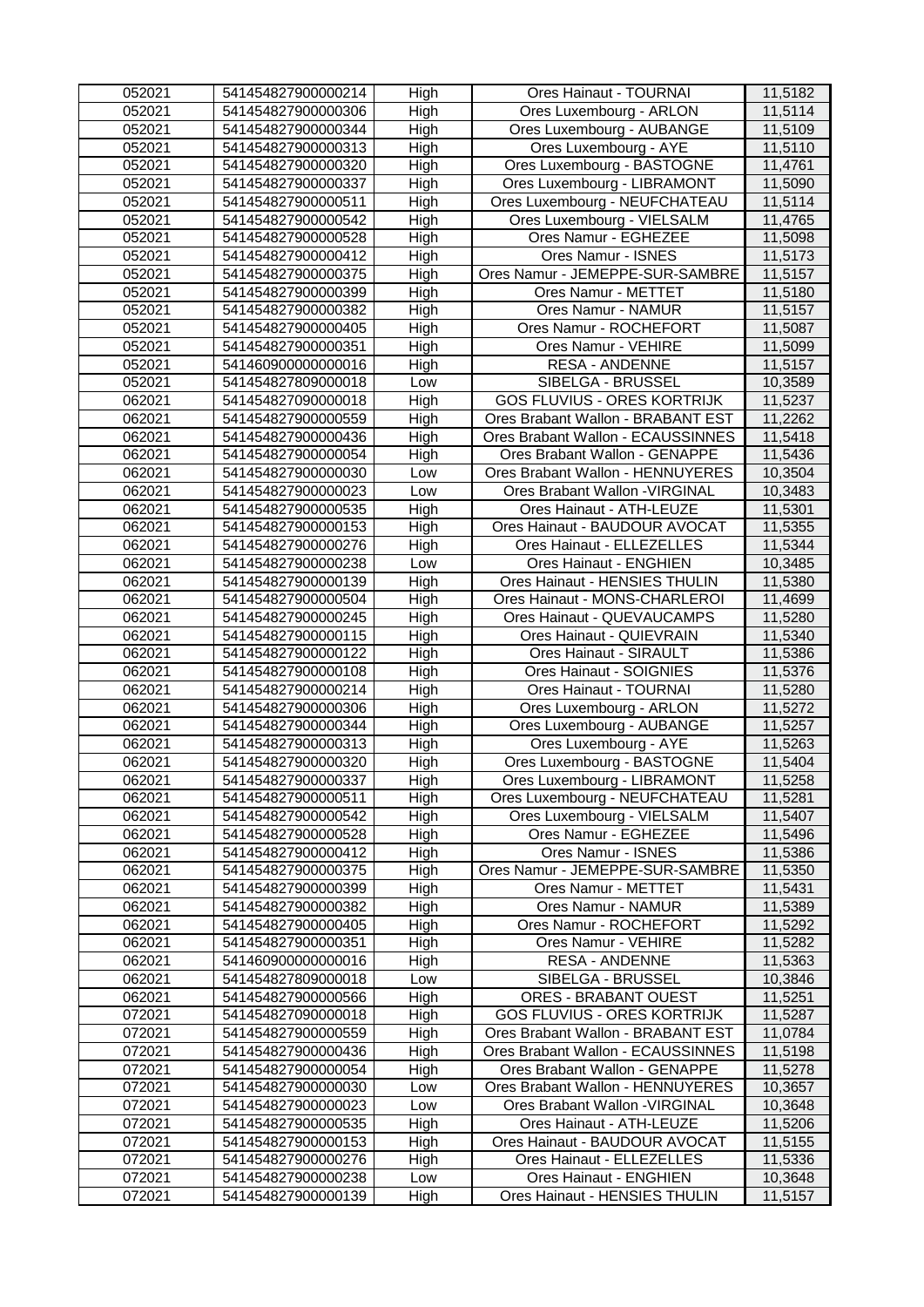| 072021 | 541454827900000504 | High | Ores Hainaut - MONS-CHARLEROI      | 11,4318 |
|--------|--------------------|------|------------------------------------|---------|
| 072021 | 541454827900000245 | High | Ores Hainaut - QUEVAUCAMPS         | 11,5226 |
| 072021 | 541454827900000115 | High | Ores Hainaut - QUIEVRAIN           | 11,5157 |
| 072021 | 541454827900000122 | High | Ores Hainaut - SIRAULT             | 11,5161 |
| 072021 | 541454827900000108 | High | Ores Hainaut - SOIGNIES            | 11,5248 |
| 072021 | 541454827900000214 | High | Ores Hainaut - TOURNAI             | 11,5199 |
| 072021 | 541454827900000306 | High | Ores Luxembourg - ARLON            | 11,5243 |
| 072021 | 541454827900000344 | High | Ores Luxembourg - AUBANGE          | 11,5228 |
| 072021 | 541454827900000313 | High | Ores Luxembourg - AYE              | 11,5229 |
| 072021 | 541454827900000320 | High | Ores Luxembourg - BASTOGNE         | 11,5392 |
| 072021 | 541454827900000337 | High | Ores Luxembourg - LIBRAMONT        | 11,5209 |
| 072021 | 541454827900000511 | High | Ores Luxembourg - NEUFCHATEAU      | 11,5274 |
| 072021 | 541454827900000542 | High | Ores Luxembourg - VIELSALM         | 11,5360 |
| 072021 | 541454827900000528 | High | Ores Namur - EGHEZEE               | 11,5370 |
| 072021 | 541454827900000412 | High | Ores Namur - ISNES                 | 11,5297 |
| 072021 | 541454827900000375 | High | Ores Namur - JEMEPPE-SUR-SAMBRE    | 11,5273 |
| 072021 | 541454827900000399 | High | Ores Namur - METTET                | 11,5279 |
| 072021 | 541454827900000382 | High | Ores Namur - NAMUR                 | 11,5230 |
| 072021 | 541454827900000405 | High | Ores Namur - ROCHEFORT             | 11,5383 |
| 072021 | 541454827900000351 | High | Ores Namur - VEHIRE                | 11,5239 |
| 072021 | 541460900000000016 | High | <b>RESA - ANDENNE</b>              | 11,5228 |
| 072021 | 541454827809000018 | Low  | SIBELGA - BRUSSEL                  | 10,4311 |
| 072021 | 541454827900000566 | High | <b>ORES - BRABANT OUEST</b>        | 11,5227 |
| 082021 | 541454827090000018 | High | <b>GOS FLUVIUS - ORES KORTRIJK</b> | 11,5388 |
| 082021 | 541454827900000559 | High | Ores Brabant Wallon - BRABANT EST  | 11,0380 |
| 082021 | 541454827900000436 | High | Ores Brabant Wallon - ECAUSSINNES  | 11,5365 |
| 082021 | 541454827900000054 | High | Ores Brabant Wallon - GENAPPE      | 11,5302 |
| 082021 | 541454827900000030 | Low  | Ores Brabant Wallon - HENNUYERES   | 10,3709 |
| 082021 | 541454827900000023 | Low  | Ores Brabant Wallon - VIRGINAL     | 10,3718 |
| 082021 | 541454827900000535 | High | Ores Hainaut - ATH-LEUZE           | 11,5500 |
| 082021 | 541454827900000153 | High | Ores Hainaut - BAUDOUR AVOCAT      | 11,5482 |
| 082021 | 541454827900000276 | High | Ores Hainaut - ELLEZELLES          | 11,5489 |
| 082021 | 541454827900000238 | Low  | Ores Hainaut - ENGHIEN             | 10,3716 |
| 082021 | 541454827900000139 | High | Ores Hainaut - HENSIES THULIN      | 11,5490 |
| 082021 | 541454827900000504 | High | Ores Hainaut - MONS-CHARLEROI      | 11,5168 |
| 082021 | 541454827900000245 | High | Ores Hainaut - QUEVAUCAMPS         | 11,5507 |
| 082021 | 541454827900000115 | High | Ores Hainaut - QUIEVRAIN           | 11,5493 |
| 082021 | 541454827900000122 | High | Ores Hainaut - SIRAULT             | 11,5490 |
| 082021 | 541454827900000108 | High | Ores Hainaut - SOIGNIES            | 11,5401 |
| 082021 | 541454827900000214 | High | Ores Hainaut - TOURNAI             | 11,5490 |
| 082021 | 541454827900000306 | High | Ores Luxembourg - ARLON            | 11,5098 |
| 082021 | 541454827900000344 | High | Ores Luxembourg - AUBANGE          | 11,5076 |
| 082021 | 541454827900000313 | High | Ores Luxembourg - AYE              | 11,5115 |
| 082021 | 541454827900000320 | High | Ores Luxembourg - BASTOGNE         | 11,5332 |
| 082021 | 541454827900000337 | High | Ores Luxembourg - LIBRAMONT        | 11,5065 |
| 082021 | 541454827900000511 | High | Ores Luxembourg - NEUFCHATEAU      | 11,5076 |
| 082021 | 541454827900000542 | High | Ores Luxembourg - VIELSALM         | 11,5327 |
| 082021 | 541454827900000528 | High | Ores Namur - EGHEZEE               | 11,4978 |
| 082021 | 541454827900000412 | High | Ores Namur - ISNES                 | 11,5300 |
| 082021 | 541454827900000375 | High | Ores Namur - JEMEPPE-SUR-SAMBRE    | 11,5265 |
| 082021 | 541454827900000399 | High | Ores Namur - METTET                | 11,5308 |
| 082021 | 541454827900000382 | High | Ores Namur - NAMUR                 | 11,5414 |
| 082021 | 541454827900000405 | High | Ores Namur - ROCHEFORT             | 11,5195 |
| 082021 | 541454827900000351 | High | Ores Namur - VEHIRE                | 11,5079 |
| 082021 | 541460900000000016 | High | <b>RESA - ANDENNE</b>              | 11,5426 |
| 082021 | 541454827809000018 | Low  | SIBELGA - BRUSSEL                  | 10,4400 |
| 082021 | 541454827900000566 | High | <b>ORES - BRABANT OUEST</b>        | 11,5409 |
| 092021 | 541454827090000018 | High | <b>GOS FLUVIUS - ORES KORTRIJK</b> | 11,4960 |
| 092021 | 541454827900000559 | High | Ores Brabant Wallon - BRABANT EST  | 11,0889 |
| 092021 | 541454827900000436 | High | Ores Brabant Wallon - ECAUSSINNES  | 11,4912 |
| 092021 | 541454827900000054 | High | Ores Brabant Wallon - GENAPPE      | 11,5254 |
| 092021 | 541454827900000030 | Low  | Ores Brabant Wallon - HENNUYERES   | 10,3675 |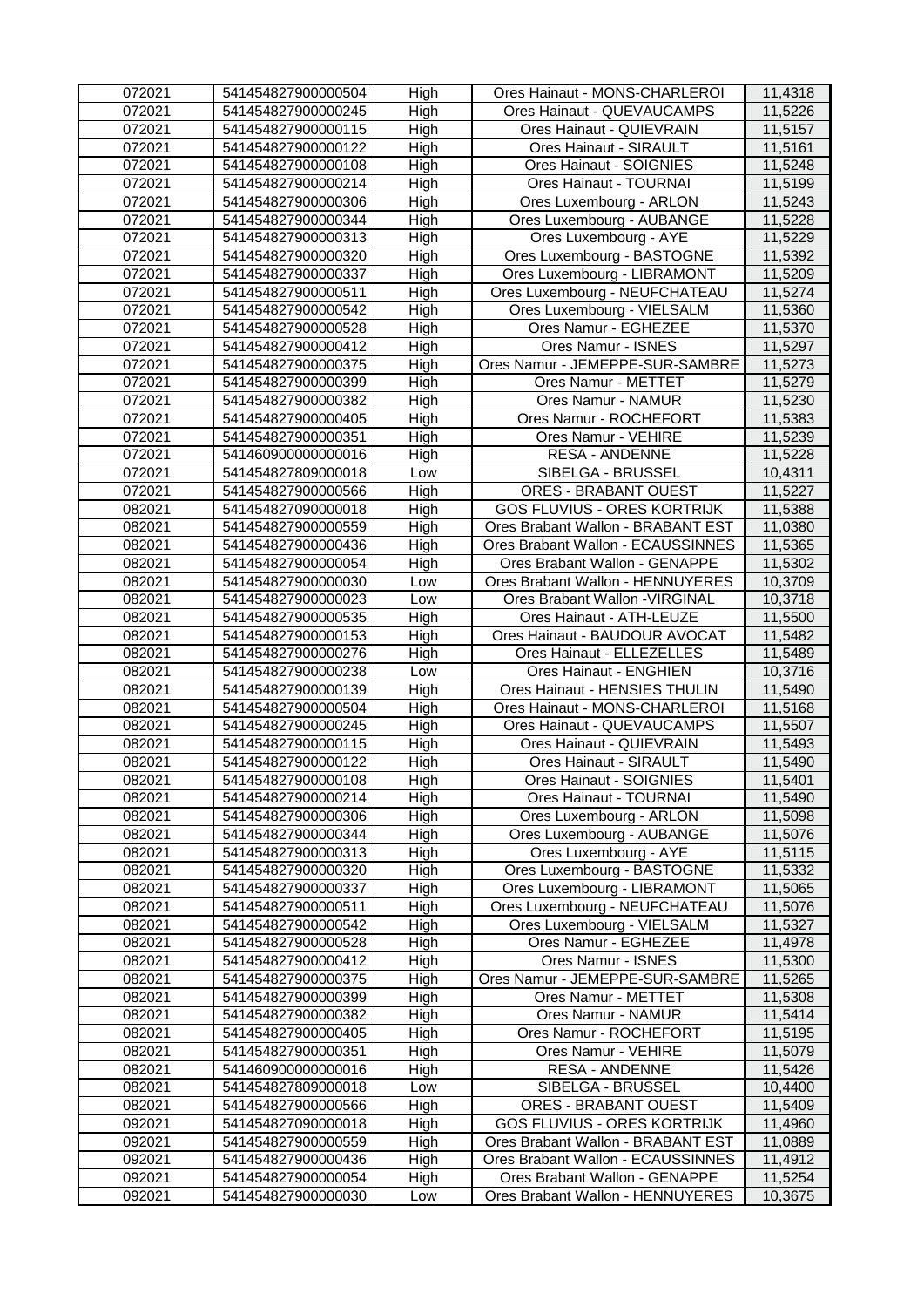| 092021 | 541454827900000023 | Low  | Ores Brabant Wallon - VIRGINAL     | 10,3684 |
|--------|--------------------|------|------------------------------------|---------|
| 092021 | 541454827900000535 | High | Ores Hainaut - ATH-LEUZE           | 11,5104 |
| 092021 | 541454827900000153 | High | Ores Hainaut - BAUDOUR AVOCAT      | 11,5141 |
| 092021 | 541454827900000276 | High | Ores Hainaut - ELLEZELLES          | 11,5216 |
| 092021 | 541454827900000238 | Low  | Ores Hainaut - ENGHIEN             | 10,3680 |
| 092021 | 541454827900000139 | High | Ores Hainaut - HENSIES THULIN      | 11,5130 |
| 092021 | 541454827900000504 | High | Ores Hainaut - MONS-CHARLEROI      | 11,4848 |
| 092021 | 541454827900000245 | High | Ores Hainaut - QUEVAUCAMPS         | 11,5101 |
| 092021 | 541454827900000115 | High | Ores Hainaut - QUIEVRAIN           | 11,5128 |
| 092021 | 541454827900000122 | High | Ores Hainaut - SIRAULT             | 11,5131 |
| 092021 | 541454827900000108 | High | Ores Hainaut - SOIGNIES            | 11,4961 |
| 092021 | 541454827900000214 | High | Ores Hainaut - TOURNAI             | 11,5085 |
| 092021 | 541454827900000306 | High | Ores Luxembourg - ARLON            | 11,5475 |
| 092021 | 541454827900000344 | High | Ores Luxembourg - AUBANGE          | 11,5464 |
| 092021 | 541454827900000313 | High | Ores Luxembourg - AYE              | 11,5469 |
| 092021 | 541454827900000320 | High | Ores Luxembourg - BASTOGNE         | 11,4476 |
| 092021 | 541454827900000337 | High | Ores Luxembourg - LIBRAMONT        | 11,5462 |
| 092021 | 541454827900000511 | High | Ores Luxembourg - NEUFCHATEAU      | 11,5451 |
| 092021 | 541454827900000542 | High | Ores Luxembourg - VIELSALM         | 11,4450 |
| 092021 | 541454827900000528 | High | Ores Namur - EGHEZEE               | 11,5499 |
| 092021 | 541454827900000412 | High | Ores Namur - ISNES                 | 11,5265 |
| 092021 | 541454827900000375 | High | Ores Namur - JEMEPPE-SUR-SAMBRE    | 11,5244 |
| 092021 | 541454827900000399 | High | Ores Namur - METTET                | 11,5295 |
| 092021 | 541454827900000382 | High | <b>Ores Namur - NAMUR</b>          | 11,4957 |
| 092021 | 541454827900000405 | High | Ores Namur - ROCHEFORT             | 11,5492 |
| 092021 | 541454827900000351 | High | Ores Namur - VEHIRE                | 11,5459 |
| 092021 | 541460900000000016 | High | <b>RESA - ANDENNE</b>              | 11,4954 |
| 092021 | 541454827809000018 | Low  | SIBELGA - BRUSSEL                  | 10,4454 |
| 092021 | 541454827900000566 | High | <b>ORES - BRABANT OUEST</b>        | 11,4952 |
| 102021 | 541454827090000018 | High | <b>GOS FLUVIUS - ORES KORTRIJK</b> | 11,5763 |
| 102021 | 541454827900000559 | High | Ores Brabant Wallon - BRABANT EST  | 11,4112 |
| 102021 | 541454827900000436 | High | Ores Brabant Wallon - ECAUSSINNES  | 11,5830 |
| 102021 | 541454827900000054 | High | Ores Brabant Wallon - GENAPPE      | 11,5862 |
| 102021 | 541454827900000030 | Low  | Ores Brabant Wallon - HENNUYERES   | 10,3930 |
| 102021 | 541454827900000023 | Low  | Ores Brabant Wallon - VIRGINAL     | 10,3935 |
| 102021 | 541454827900000535 | High | Ores Hainaut - ATH-LEUZE           | 11,5606 |
| 102021 | 541454827900000153 | High | Ores Hainaut - BAUDOUR AVOCAT      | 11,5518 |
| 102021 | 541454827900000276 | High | Ores Hainaut - ELLEZELLES          | 11,5764 |
| 102021 | 541454827900000238 | Low  | Ores Hainaut - ENGHIEN             | 10,3930 |
| 102021 | 541454827900000139 | High | Ores Hainaut - HENSIES THULIN      | 11,5496 |
| 102021 | 541454827900000504 | High | Ores Hainaut - MONS-CHARLEROI      | 11,5755 |
| 102021 | 541454827900000245 | High | Ores Hainaut - QUEVAUCAMPS         | 11,5655 |
| 102021 | 541454827900000115 | High | Ores Hainaut - QUIEVRAIN           | 11,5520 |
| 102021 | 541454827900000122 | High | Ores Hainaut - SIRAULT             | 11,5509 |
| 102021 | 541454827900000108 | High | Ores Hainaut - SOIGNIES            | 11,5868 |
| 102021 | 541454827900000214 | High | Ores Hainaut - TOURNAI             | 11,5639 |
| 102021 | 541454827900000306 | High | Ores Luxembourg - ARLON            | 11,5893 |
| 102021 | 541454827900000344 | High | Ores Luxembourg - AUBANGE          | 11,5882 |
| 102021 | 541454827900000313 | High | Ores Luxembourg - AYE              | 11,5888 |
| 102021 | 541454827900000320 | High | Ores Luxembourg - BASTOGNE         | 11,5220 |
| 102021 | 541454827900000337 | High | Ores Luxembourg - LIBRAMONT        | 11,5907 |
| 102021 | 541454827900000511 | High | Ores Luxembourg - NEUFCHATEAU      | 11,5890 |
| 102021 | 541454827900000542 | High | Ores Luxembourg - VIELSALM         | 11,5318 |
| 102021 | 541454827900000528 | High | Ores Namur - EGHEZEE               | 11,5725 |
| 102021 | 541454827900000412 | High | Ores Namur - ISNES                 | 11,5854 |
| 102021 | 541454827900000375 | High | Ores Namur - JEMEPPE-SUR-SAMBRE    | 11,5842 |
| 102021 | 541454827900000399 | High | Ores Namur - METTET                | 11,5865 |
| 102021 | 541454827900000382 | High | Ores Namur - NAMUR                 | 11,5866 |
| 102021 | 541454827900000405 | High | Ores Namur - ROCHEFORT             | 11,5824 |
| 102021 | 541454827900000351 | High | Ores Namur - VEHIRE                | 11,5883 |
| 102021 | 541460900000000016 | High | <b>RESA - ANDENNE</b>              | 11,5863 |
| 102021 | 541454827809000018 | Low  | SIBELGA - BRUSSEL                  | 10,4765 |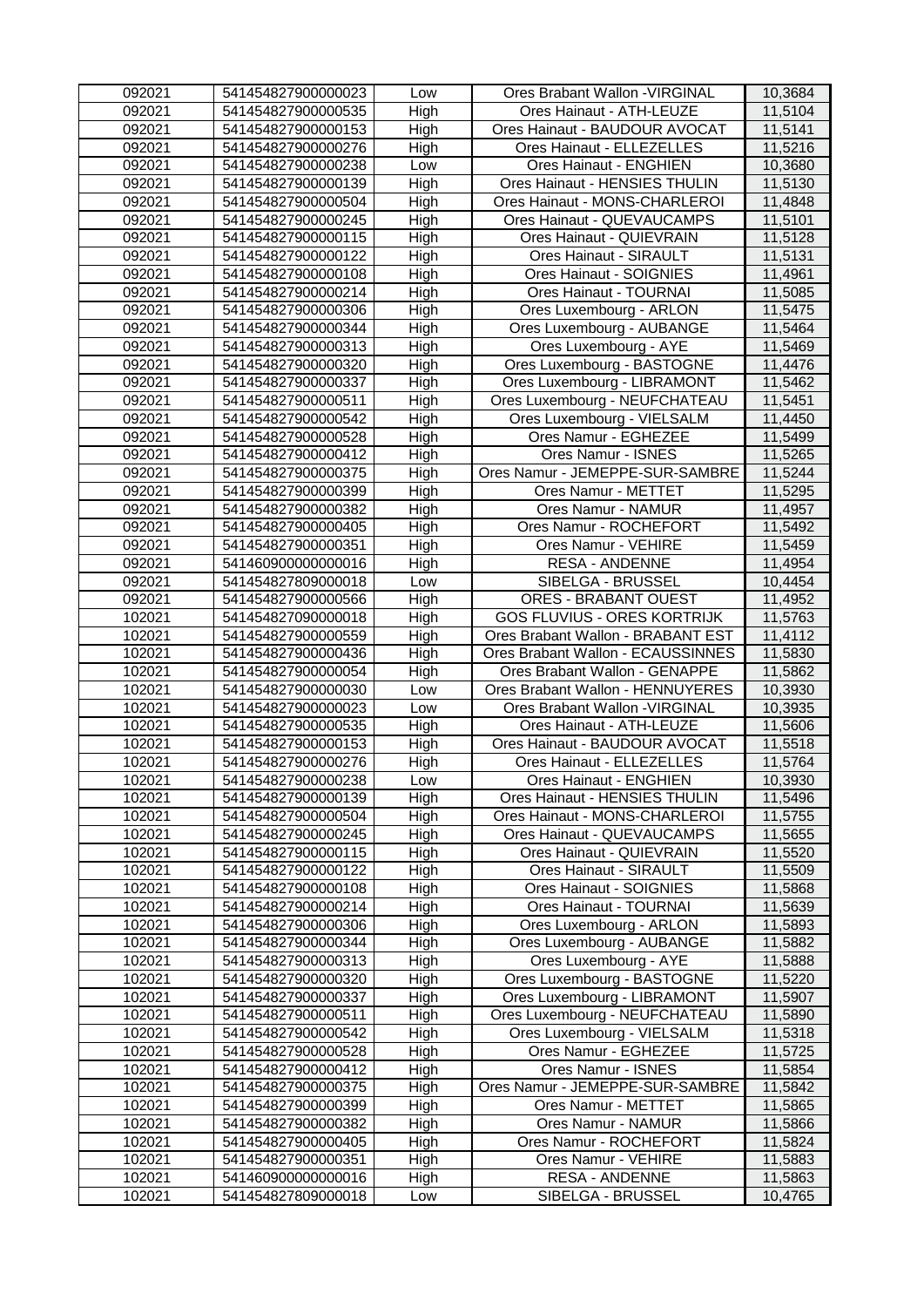| 102021 | 541454827900000566 | High        | <b>ORES - BRABANT OUEST</b>        | 11,5860 |
|--------|--------------------|-------------|------------------------------------|---------|
| 112021 | 541454827090000018 | High        | <b>GOS FLUVIUS - ORES KORTRIJK</b> | 11,5730 |
| 112021 | 541454827900000559 | High        | Ores Brabant Wallon - BRABANT EST  | 11,4567 |
| 112021 | 541454827900000436 | High        | Ores Brabant Wallon - ECAUSSINNES  | 11,5750 |
| 112021 | 541454827900000054 | High        | Ores Brabant Wallon - GENAPPE      | 11,5773 |
| 112021 | 541454827900000030 | Low         | Ores Brabant Wallon - HENNUYERES   | 10,3814 |
| 112021 | 541454827900000023 | Low         | Ores Brabant Wallon - VIRGINAL     | 10,3813 |
| 112021 | 541454827900000535 | High        | Ores Hainaut - ATH-LEUZE           | 11,5604 |
| 112021 | 541454827900000153 | High        | Ores Hainaut - BAUDOUR AVOCAT      | 11,5509 |
| 112021 | 541454827900000276 | High        | Ores Hainaut - ELLEZELLES          | 11,5513 |
| 112021 | 541454827900000238 | Low         | Ores Hainaut - ENGHIEN             | 10,3814 |
| 112021 | 541454827900000139 | High        | Ores Hainaut - HENSIES THULIN      | 11,5511 |
| 112021 | 541454827900000504 | High        | Ores Hainaut - MONS-CHARLEROI      | 11,5693 |
| 112021 | 541454827900000245 | High        | Ores Hainaut - QUEVAUCAMPS         | 11,5576 |
| 112021 | 541454827900000115 | High        | Ores Hainaut - QUIEVRAIN           | 11,5514 |
| 112021 | 541454827900000122 | <b>High</b> | Ores Hainaut - SIRAULT             | 11,5513 |
| 112021 | 541454827900000108 | High        | Ores Hainaut - SOIGNIES            | 11,5713 |
| 112021 | 541454827900000214 | High        | Ores Hainaut - TOURNAI             | 11,5593 |
| 112021 | 541454827900000306 | High        | Ores Luxembourg - ARLON            | 11,5725 |
| 112021 | 541454827900000344 | High        | Ores Luxembourg - AUBANGE          | 11,5724 |
| 112021 | 541454827900000313 | High        | Ores Luxembourg - AYE              | 11,5739 |
| 112021 | 541454827900000320 | High        | Ores Luxembourg - BASTOGNE         | 11,5644 |
| 112021 | 541454827900000337 | High        | Ores Luxembourg - LIBRAMONT        | 11,5720 |
| 112021 | 541454827900000511 | High        | Ores Luxembourg - NEUFCHATEAU      | 11,5732 |
| 112021 | 541454827900000542 | High        | Ores Luxembourg - VIELSALM         | 11,5626 |
| 112021 | 541454827900000528 | High        | Ores Namur - EGHEZEE               | 11,5550 |
| 112021 | 541454827900000412 | High        | Ores Namur - ISNES                 | 11,5780 |
| 112021 | 541454827900000375 | High        | Ores Namur - JEMEPPE-SUR-SAMBRE    | 11,5809 |
| 112021 | 541454827900000399 | High        | Ores Namur - METTET                | 11,5783 |
| 112021 | 541454827900000382 | High        | Ores Namur - NAMUR                 | 11,5729 |
| 112021 | 541454827900000405 | High        | Ores Namur - ROCHEFORT             | 11,5792 |
| 112021 | 541454827900000351 | High        | Ores Namur - VEHIRE                | 11,5723 |
| 112021 | 541460900000000016 | High        | <b>RESA - ANDENNE</b>              | 11,5716 |
| 112021 | 541454827809000018 | Low         | SIBELGA - BRUSSEL                  | 10,3812 |
| 112021 | 541454827900000566 | High        | <b>ORES - BRABANT OUEST</b>        | 11,5716 |
| 122021 | 541454827090000018 | High        | <b>GOS FLUVIUS - ORES KORTRIJK</b> | 11,5947 |
| 122021 | 541454827900000559 | High        | Ores Brabant Wallon - BRABANT EST  | 11,4685 |
| 122021 | 541454827900000436 | High        | Ores Brabant Wallon - ECAUSSINNES  | 11,5397 |
| 122021 | 541454827900000054 | High        | Ores Brabant Wallon - GENAPPE      | 11,5514 |
| 122021 | 541454827900000030 | Low         | Ores Brabant Wallon - HENNUYERES   | 10,3650 |
| 122021 | 541454827900000023 | Low         | Ores Brabant Wallon - VIRGINAL     | 10,3647 |
| 122021 | 541454827900000535 | High        | Ores Hainaut - ATH-LEUZE           | 11,6097 |
| 122021 | 541454827900000153 | High        | Ores Hainaut - BAUDOUR AVOCAT      | 11,6130 |
| 122021 | 541454827900000276 | High        | Ores Hainaut - ELLEZELLES          | 11,6020 |
| 122021 | 541454827900000238 | Low         | Ores Hainaut - ENGHIEN             | 10,3648 |
| 122021 | 541454827900000139 | High        | Ores Hainaut - HENSIES THULIN      | 11,6115 |
| 122021 | 541454827900000504 | High        | Ores Hainaut - MONS-CHARLEROI      | 11,5470 |
| 122021 | 541454827900000245 | High        | Ores Hainaut - QUEVAUCAMPS         | 11,6089 |
| 122021 | 541454827900000115 | High        | Ores Hainaut - QUIEVRAIN           | 11,6123 |
| 122021 | 541454827900000122 | High        | Ores Hainaut - SIRAULT             | 11,6115 |
| 122021 | 541454827900000108 | High        | Ores Hainaut - SOIGNIES            | 11,5437 |
| 122021 | 541454827900000214 | High        | Ores Hainaut - TOURNAI             | 11,6104 |
| 122021 | 541454827900000306 | High        | Ores Luxembourg - ARLON            | 11,5500 |
| 122021 | 541454827900000344 | High        | Ores Luxembourg - AUBANGE          | 11,5497 |
| 122021 | 541454827900000313 | High        | Ores Luxembourg - AYE              | 11,5515 |
| 122021 | 541454827900000320 | High        | Ores Luxembourg - BASTOGNE         | 11,5452 |
| 122021 | 541454827900000337 | High        | Ores Luxembourg - LIBRAMONT        | 11,5504 |
| 122021 | 541454827900000511 | High        | Ores Luxembourg - NEUFCHATEAU      | 11,5511 |
| 122021 | 541454827900000542 | High        | Ores Luxembourg - VIELSALM         | 11,5463 |
| 122021 | 541454827900000528 | High        | Ores Namur - EGHEZEE               | 11,5414 |
| 122021 | 541454827900000412 | High        | Ores Namur - ISNES                 | 11,5519 |
| 122021 | 541454827900000375 | High        | Ores Namur - JEMEPPE-SUR-SAMBRE    | 11,5530 |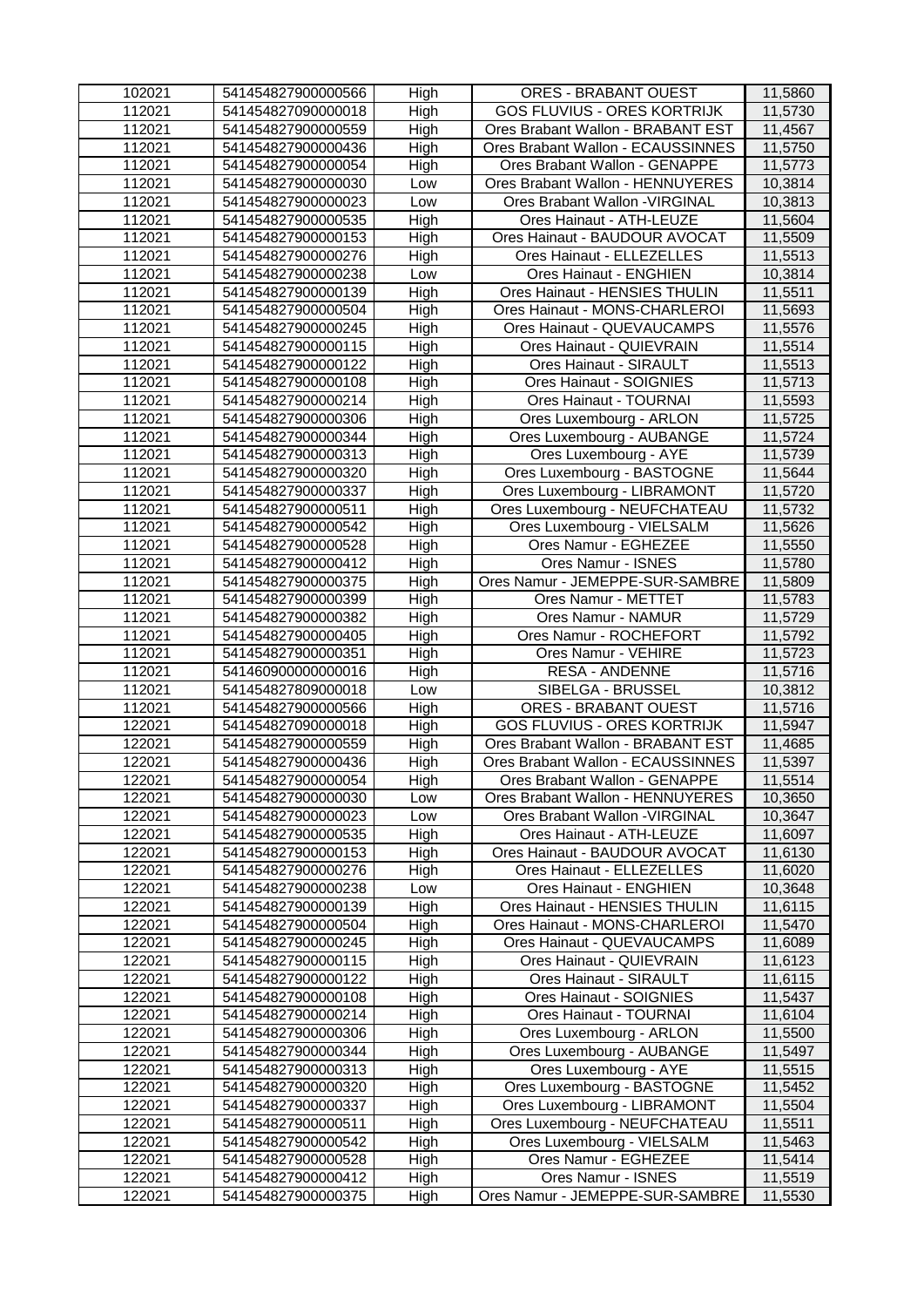| 122021           | 541454827900000399                       | High         | Ores Namur - METTET                                 | 11,5517            |
|------------------|------------------------------------------|--------------|-----------------------------------------------------|--------------------|
| 122021           | 541454827900000382                       | High         | Ores Namur - NAMUR                                  | 11,5445            |
| 122021           | 541454827900000405                       | High         | Ores Namur - ROCHEFORT                              | 11,5515            |
| 122021           | 541454827900000351                       | High         | Ores Namur - VEHIRE                                 | 11,5507            |
| 122021           | 541460900000000016                       | High         | <b>RESA - ANDENNE</b>                               | 11,5441            |
| 122021           | 541454827809000018                       | Low          | SIBELGA - BRUSSEL                                   | 10,3648            |
| 122021           | 541454827900000566                       | High         | <b>ORES - BRABANT OUEST</b>                         | 11,5434            |
| 012022           | 541454827090000018                       | High         | <b>GOS FLUVIUS - ORES KORTRIJK</b>                  | 11,6618            |
| 012022           | 541454827900000559                       | High         | Ores Brabant Wallon - BRABANT EST                   | 11,4801            |
| 012022           | 541454827900000436                       | High         | Ores Brabant Wallon - ECAUSSINNES                   | 11,5762            |
| 012022           | 541454827900000054                       | High         | Ores Brabant Wallon - GENAPPE                       | 11,5609            |
| 012022           | 541454827900000030                       | Low          | Ores Brabant Wallon - HENNUYERES                    | 10,3508            |
| 012022           | 541454827900000023                       | Low          | Ores Brabant Wallon - VIRGINAL                      | 10,3511            |
| 012022           | 541454827900000535                       | High         | Ores Hainaut - ATH-LEUZE                            | 11,6191            |
| 012022           | 541454827900000153                       | High         | Ores Hainaut - BAUDOUR AVOCAT                       | 11,6229            |
| 012022           | 541454827900000276                       | High         | Ores Hainaut - ELLEZELLES                           | 11,6318            |
| 012022           | 541454827900000238                       | Low          | Ores Hainaut - ENGHIEN                              | 10,3510            |
| 012022           | 541454827900000139                       | High         | Ores Hainaut - HENSIES THULIN                       | 11,6238            |
| 012022           | 541454827900000504                       | High         | Ores Hainaut - MONS-CHARLEROI                       | 11,5702            |
| 012022           | 541454827900000245                       | High         | Ores Hainaut - QUEVAUCAMPS                          | 11,6146            |
| 012022           | 541454827900000115                       | High         | Ores Hainaut - QUIEVRAIN                            | 11,6242            |
| 012022           | 541454827900000122                       | High         | Ores Hainaut - SIRAULT                              | 11,6244            |
| 012022           | 541454827900000108                       | High         | Ores Hainaut - SOIGNIES                             | 11,5705            |
| 012022           | 541454827900000214                       | High         | Ores Hainaut - TOURNAI                              | 11,6168            |
| 012022           | 541454827900000306                       | High         | Ores Luxembourg - ARLON                             | 11,5685            |
| 012022           | 541454827900000344                       | High         | Ores Luxembourg - AUBANGE                           | 11,5706            |
| 012022           | 541454827900000313                       | High         | Ores Luxembourg - AYE                               | 11,5700            |
| 012022           | 541454827900000320                       | High         | Ores Luxembourg - BASTOGNE                          | 11,5262            |
| 012022           | 541454827900000337                       | High         | Ores Luxembourg - LIBRAMONT                         | 11,5677            |
| 012022           | 541454827900000511                       | High         | Ores Luxembourg - NEUFCHATEAU                       | 11,5691            |
| 012022           | 541454827900000542                       | High         | Ores Luxembourg - VIELSALM                          | 11,5271            |
| 012022           | 541454827900000528                       | High         | Ores Namur - EGHEZEE                                | 11,5379            |
| 012022           | 541454827900000412                       | High         | Ores Namur - ISNES                                  | 11,5591            |
| 012022           | 541454827900000375                       | High         | Ores Namur - JEMEPPE-SUR-SAMBRE                     | 11,5708            |
| 012022           | 541454827900000399                       | High         | Ores Namur - METTET                                 | 11,5611            |
| 012022           | 541454827900000382                       | High         | Ores Namur - NAMUR                                  | 11,5696            |
| 012022           | 541454827900000405                       | High         | Ores Namur - ROCHEFORT                              | 11,5694            |
| 012022           | 541454827900000351                       | High         | Ores Namur - VEHIRE                                 | 11,5683            |
| 012022           | 541460900000000016                       | High         | <b>RESA - ANDENNE</b>                               | 11,5707            |
| 012022           | 541454827809000018                       | Low          | SIBELGA - BRUSSEL                                   | 10,3023            |
| 012022           | 541454827900000566                       | High         | <b>ORES - BRABANT OUEST</b>                         | 11,5699            |
| 022022           | 541454827090000018                       | High         | <b>GOS FLUVIUS - ORES KORTRIJK</b>                  | 11,5049            |
| 022022           | 541454827900000559                       | High         | Ores Brabant Wallon - BRABANT EST                   |                    |
| 022022           |                                          |              |                                                     | 11,4196            |
|                  | 541454827900000436                       | High         | Ores Brabant Wallon - ECAUSSINNES                   | 11,4894            |
| 022022           | 541454827900000054                       | High         | Ores Brabant Wallon - GENAPPE                       | 11,4873            |
| 022022           | 541454827900000030                       | Low          | Ores Brabant Wallon - HENNUYERES                    | 10,3221            |
| 022022           | 541454827900000023                       | Low          | Ores Brabant Wallon - VIRGINAL                      | 10,3258            |
| 022022           | 541454827900000535                       | High         | Ores Hainaut - ATH-LEUZE                            | 11,4628            |
| 022022           | 541454827900000153                       | High         | Ores Hainaut - BAUDOUR AVOCAT                       | 11,4636            |
| 022022           | 541454827900000276                       | High         | Ores Hainaut - ELLEZELLES                           | 11,5044            |
| 022022           | 541454827900000238                       | Low          | Ores Hainaut - ENGHIEN                              | 10,3223            |
| 022022           | 541454827900000139                       | High         | Ores Hainaut - HENSIES THULIN                       | 11,4641            |
| 022022           | 541454827900000504                       | High         | Ores Hainaut - MONS-CHARLEROI                       | 11,4777            |
| 022022           | 541454827900000245                       | High         | Ores Hainaut - QUEVAUCAMPS                          | 11,4604            |
| 022022           | 541454827900000115                       | High         | Ores Hainaut - QUIEVRAIN                            | 11,4636            |
| 022022           | 541454827900000122                       | High         | Ores Hainaut - SIRAULT                              | 11,4641            |
| 022022           | 541454827900000108                       | High         | Ores Hainaut - SOIGNIES                             | 11,4852            |
| 022022           | 541454827900000214                       | High         | Ores Hainaut - TOURNAI                              | 11,4616            |
| 022022           | 541454827900000306                       | High         | Ores Luxembourg - ARLON                             | 11,4865            |
| 022022           | 541454827900000344                       | High         | Ores Luxembourg - AUBANGE                           | 11,4895            |
| 022022<br>022022 | 541454827900000313<br>541454827900000320 | High<br>High | Ores Luxembourg - AYE<br>Ores Luxembourg - BASTOGNE | 11,4864<br>11,4900 |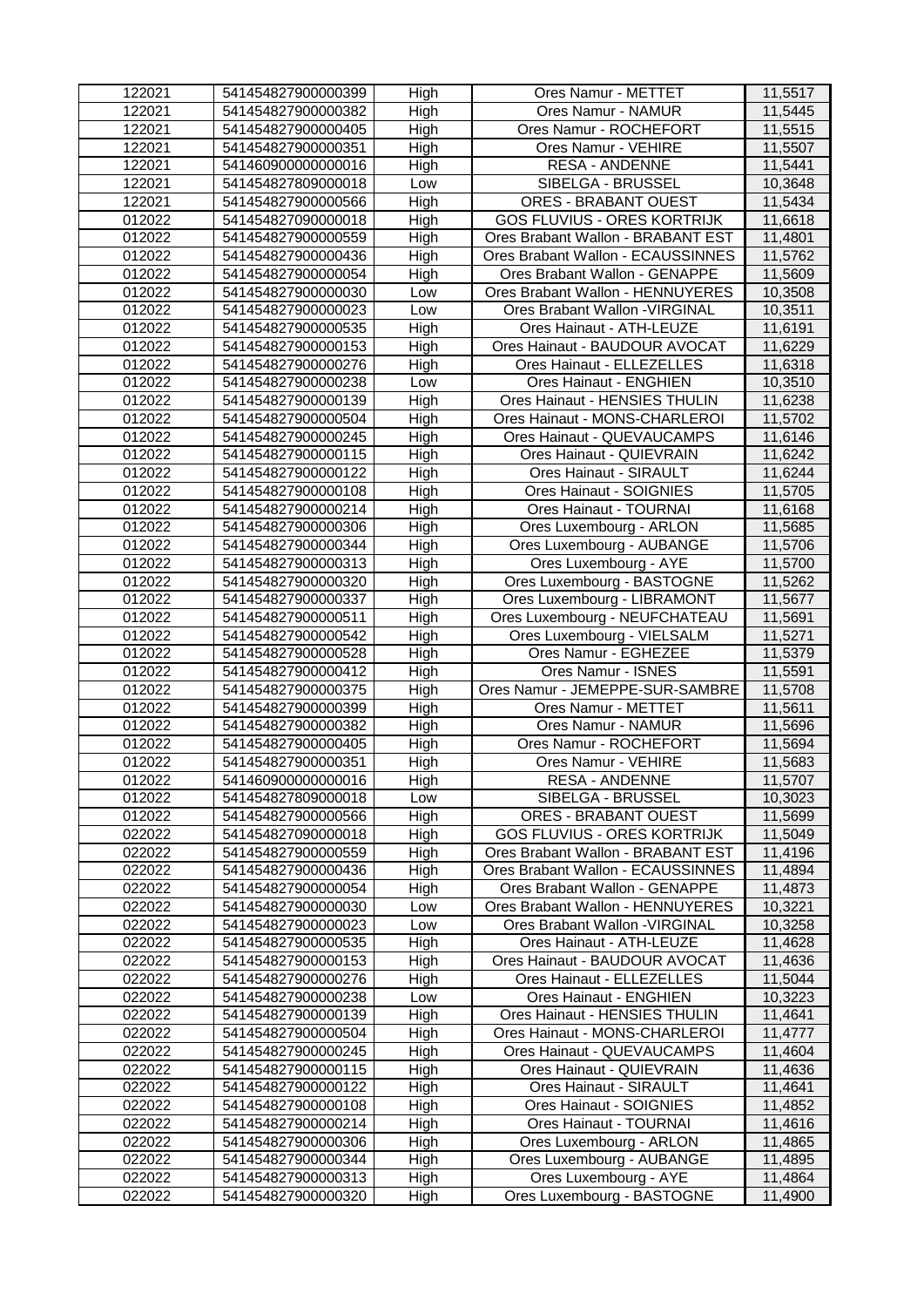| 022022 | 541454827900000337 | High | Ores Luxembourg - LIBRAMONT        | 11,4878 |
|--------|--------------------|------|------------------------------------|---------|
| 022022 | 541454827900000511 | High | Ores Luxembourg - NEUFCHATEAU      | 11,4874 |
| 022022 | 541454827900000542 | High | Ores Luxembourg - VIELSALM         | 11,4866 |
| 022022 | 541454827900000528 | High | Ores Namur - EGHEZEE               | 11,4870 |
| 022022 | 541454827900000412 | High | Ores Namur - ISNES                 | 11,4864 |
| 022022 | 541454827900000375 | High | Ores Namur - JEMEPPE-SUR-SAMBRE    | 11,4874 |
| 022022 | 541454827900000399 | High | Ores Namur - METTET                | 11,4851 |
| 022022 | 541454827900000382 | High | Ores Namur - NAMUR                 | 11,4868 |
| 022022 | 541454827900000405 | High | Ores Namur - ROCHEFORT             | 11,4888 |
| 022022 | 541454827900000351 | High | Ores Namur - VEHIRE                | 11,4879 |
| 022022 | 541460900000000016 | High | <b>RESA - ANDENNE</b>              | 11,4846 |
| 022022 | 541454827809000018 | Low  | SIBELGA - BRUSSEL                  | 10,2772 |
| 022022 | 541454827900000566 | High | <b>ORES - BRABANT OUEST</b>        | 11,4855 |
| 032022 | 541454827090000018 | High | <b>GOS FLUVIUS - ORES KORTRIJK</b> | 11,4174 |
| 032022 | 541454827900000559 | High | Ores Brabant Wallon - BRABANT EST  | 11,3681 |
| 032022 | 541454827900000436 | High | Ores Brabant Wallon - ECAUSSINNES  | 11,4496 |
| 032022 | 541454827900000054 | High | Ores Brabant Wallon - GENAPPE      | 11,4537 |
| 032022 | 541454827900000030 | Low  | Ores Brabant Wallon - HENNUYERES   | 10,3453 |
| 032022 | 541454827900000023 | Low  | Ores Brabant Wallon - VIRGINAL     | 10,3454 |
| 032022 | 541454827900000535 | High | Ores Hainaut - ATH-LEUZE           | 11,3983 |
| 032022 | 541454827900000153 | High | Ores Hainaut - BAUDOUR AVOCAT      | 11,3918 |
| 032022 | 541454827900000276 | High | Ores Hainaut - ELLEZELLES          | 11,4042 |
| 032022 | 541454827900000238 | Low  | Ores Hainaut - ENGHIEN             | 10,3453 |
| 032022 | 541454827900000139 | High | Ores Hainaut - HENSIES THULIN      | 11,3915 |
| 032022 | 541454827900000504 | High | Ores Hainaut - MONS-CHARLEROI      | 11,4418 |
| 032022 | 541454827900000245 | High | Ores Hainaut - QUEVAUCAMPS         | 11,3950 |
| 032022 | 541454827900000115 | High | Ores Hainaut - QUIEVRAIN           | 11,3913 |
| 032022 | 541454827900000122 | High | Ores Hainaut - SIRAULT             | 11,3908 |
| 032022 | 541454827900000108 | High | Ores Hainaut - SOIGNIES            | 11,4536 |
| 032022 | 541454827900000214 | High | Ores Hainaut - TOURNAI             | 11,3974 |
| 032022 | 541454827900000306 | High | Ores Luxembourg - ARLON            | 11,4534 |
| 032022 | 541454827900000344 | High | Ores Luxembourg - AUBANGE          | 11,4536 |
| 032022 | 541454827900000313 | High | Ores Luxembourg - AYE              | 11,4535 |
| 032022 | 541454827900000320 | High | Ores Luxembourg - BASTOGNE         | 11,4502 |
| 032022 | 541454827900000337 | High | Ores Luxembourg - LIBRAMONT        | 11,4535 |
| 032022 | 541454827900000511 | High | Ores Luxembourg - NEUFCHATEAU      | 11,4532 |
| 032022 | 541454827900000542 | High | Ores Luxembourg - VIELSALM         | 11,4510 |
| 032022 | 541454827900000528 | High | Ores Namur - EGHEZEE               | 11,4503 |
| 032022 | 541454827900000412 | High | Ores Namur - ISNES                 | 11,4529 |
| 032022 | 541454827900000375 | High | Ores Namur - JEMEPPE-SUR-SAMBRE    | 11,4543 |
| 032022 | 541454827900000399 | High | Ores Namur - METTET                | 11,4535 |
| 032022 | 541454827900000382 | High | Ores Namur - NAMUR                 | 11,4548 |
| 032022 | 541454827900000405 | High | Ores Namur - ROCHEFORT             | 11,4514 |
| 032022 | 541454827900000351 | High | Ores Namur - VEHIRE                | 11,4529 |
| 032022 | 541460900000000016 | High | <b>RESA - ANDENNE</b>              | 11,4547 |
| 032022 | 541454827809000018 | Low  | SIBELGA - BRUSSEL                  | 10,3451 |
| 032022 | 541454827900000566 | High | <b>ORES - BRABANT OUEST</b>        | 11,4543 |
| 042022 | 541454827090000018 | High | <b>GOS FLUVIUS - ORES KORTRIJK</b> | 11,4352 |
| 042022 | 541454827900000559 | High | Ores Brabant Wallon - BRABANT EST  | 11,3354 |
| 042022 | 541454827900000436 | High | Ores Brabant Wallon - ECAUSSINNES  | 11,4586 |
| 042022 | 541454827900000054 | High | Ores Brabant Wallon - GENAPPE      | 11,4642 |
| 042022 | 541454827900000030 | Low  | Ores Brabant Wallon - HENNUYERES   | 10,3109 |
| 042022 | 541454827900000023 | Low  | Ores Brabant Wallon - VIRGINAL     | 10,3122 |
| 042022 | 541454827900000535 | High | Ores Hainaut - ATH-LEUZE           | 11,4596 |
| 042022 | 541454827900000153 | High | Ores Hainaut - BAUDOUR AVOCAT      | 11,4565 |
| 042022 | 541454827900000276 | High | Ores Hainaut - ELLEZELLES          | 11,4113 |
| 042022 | 541454827900000238 | Low  | Ores Hainaut - ENGHIEN             | 10,3116 |
| 042022 | 541454827900000139 | High | Ores Hainaut - HENSIES THULIN      | 11,4573 |
| 042022 | 541454827900000504 | High | Ores Hainaut - MONS-CHARLEROI      | 11,4533 |
| 042022 | 541454827900000245 | High | Ores Hainaut - QUEVAUCAMPS         | 11,4600 |
| 042022 | 541454827900000115 | High | Ores Hainaut - QUIEVRAIN           | 11,4583 |
| 042022 | 541454827900000122 | High | Ores Hainaut - SIRAULT             | 11,4574 |